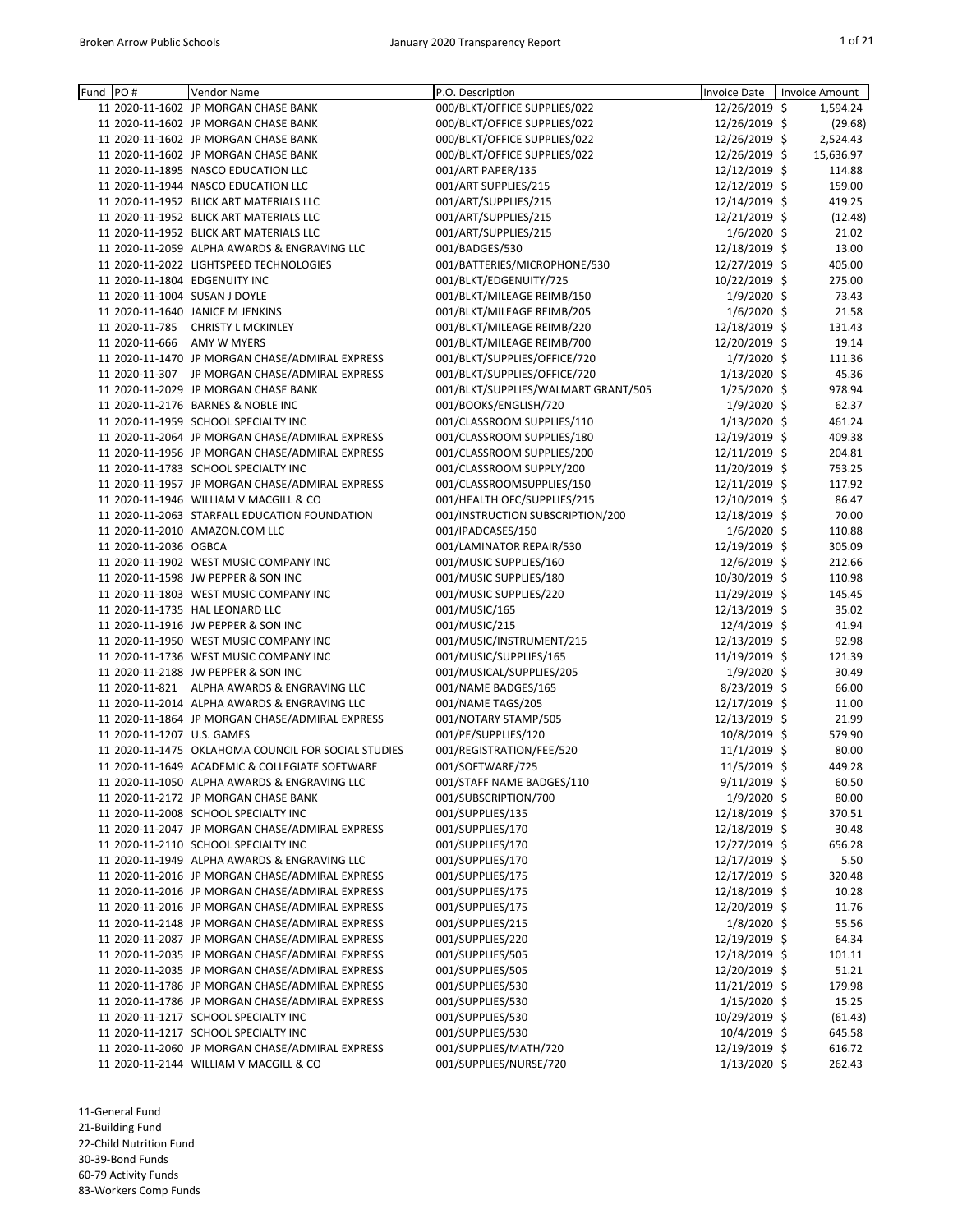| 11 2020-11-1754 U.S. GAMES       |                                                 | 001/SUPPLIES/P.E./530                                  | $1/14/2020$ \$                 | 586.92           |
|----------------------------------|-------------------------------------------------|--------------------------------------------------------|--------------------------------|------------------|
|                                  | 11 2020-11-1808 SAM'S CLUB DIRECT               | 001/SUPPLIES/SCIENCE/505                               | 11/21/2019 \$                  | 100.88           |
|                                  | 11 2020-11-2061 JP MORGAN CHASE/ADMIRAL EXPRESS | 001/SUPPLIES/SCIENCE/720                               | 12/19/2019 \$                  | 228.46           |
|                                  | 11 2020-11-2023 JP MORGAN CHASE/ADMIRAL EXPRESS | 001/SUPPLIES/SOCIAL STUDIES/505                        | 12/17/2019 \$                  | 197.83           |
|                                  | 11 2020-11-1493 HOBBY LOBBY STORES INC          | 001/SUPPLIES/TREE/HALLWAY/505                          | 12/2/2019 \$                   | 224.77           |
| 11 2020-11-52                    | <b>COX COMMUNICATIONS</b>                       | 002/BLKT/CABLE/PHONE/FIBER/CMET/050                    | $1/1/2020$ \$                  | 30.55            |
| 11 2020-11-52                    | <b>COX COMMUNICATIONS</b>                       | 002/BLKT/CABLE/PHONE/FIBER/CMET/050                    | $1/1/2020$ \$                  | 32,320.52        |
| 11 2020-11-52                    | <b>COX COMMUNICATIONS</b>                       | 002/BLKT/CABLE/PHONE/FIBER/CMET/050                    | $1/1/2020$ \$                  | 30.55            |
| 11 2020-11-52                    | <b>COX COMMUNICATIONS</b>                       | 002/BLKT/CABLE/PHONE/FIBER/CMET/050                    | $1/4/2020$ \$                  | 277.28           |
|                                  | 11 2020-11-1602 JP MORGAN CHASE BANK            | 002/BLKT/DISTRICT TRAVEL/CMET/050                      | $1/27/2020$ \$                 | 399.55           |
|                                  | 11 2020-11-1602 JP MORGAN CHASE BANK            | 002/BLKT/DISTRICT TRAVEL/CMET/050                      | $1/27/2020$ \$                 | 485.26           |
|                                  | 11 2020-11-1602 JP MORGAN CHASE BANK            | 002/BLKT/DISTRICT TRAVEL/CMET/050                      | $1/27/2020$ \$                 | 558.09           |
|                                  | 11 2020-11-1602 JP MORGAN CHASE BANK            | 002/BLKT/DISTRICT TRAVEL/CMET/050                      | $1/27/2020$ \$                 | 2,220.00         |
|                                  | 11 2020-11-1602 JP MORGAN CHASE BANK            | 002/BLKT/DISTRICT TRAVEL/CMET/050                      | $1/27/2020$ \$                 | 9,348.19         |
| 11 2020-11-49                    | PUBLIC SERVICE CO OF OK                         | 002/BLKT/ELEC UTILITY/CMET/050                         | 12/10/2019 \$                  | 127.46           |
| 11 2020-11-49                    | PUBLIC SERVICE CO OF OK                         | 002/BLKT/ELEC UTILITY/CMET/050                         | 12/16/2019 \$                  | 285.73           |
| 11 2020-11-49                    | PUBLIC SERVICE CO OF OK                         | 002/BLKT/ELEC UTILITY/CMET/050                         | 12/16/2019 \$                  | 182.34           |
| 11 2020-11-49                    | PUBLIC SERVICE CO OF OK                         | 002/BLKT/ELEC UTILITY/CMET/050                         | $1/3/2020$ \$                  | 112,696.14       |
| 11 2020-11-49                    | PUBLIC SERVICE CO OF OK                         | 002/BLKT/ELEC UTILITY/CMET/050                         | $1/13/2020$ \$                 | 618.94           |
| 11 2020-11-49                    | PUBLIC SERVICE CO OF OK                         | 002/BLKT/ELEC UTILITY/CMET/050                         | $1/16/2020$ \$                 | 3,012.98         |
| 11 2020-11-49                    | PUBLIC SERVICE CO OF OK                         | 002/BLKT/ELEC UTILITY/CMET/050                         | 12/13/2019 \$                  |                  |
|                                  |                                                 |                                                        |                                | 3,264.55         |
| 11 2020-11-48                    | VIP VOICE SERVICES LLC                          | 002/BLKT/SIP CALL PATHS/CMET/050                       | $1/1/2020$ \$                  | 590.31           |
| 11 2020-11-260                   | <b>KELLI ANN BURNETT</b>                        | 003/BLKT/MILEAGE REIMB/050                             | $1/10/2020$ \$                 | 37.42            |
|                                  | 11 2020-11-1654 VALERI L RADFORD                | 003/BLKT/MILEAGE REIMB/510                             | $1/6/2020$ \$                  | 150.15           |
|                                  | 11 2020-11-1232 LANGUAGE LINE SERVICES INC      | 003/BLKT/TRANSLATION SVCS/050                          | 11/30/2019 \$                  | 84.59            |
|                                  | 11 2020-11-1232 LANGUAGE LINE SERVICES INC      | 003/BLKT/TRANSLATION SVCS/050                          | 1/9/2020 \$                    | 28.63            |
|                                  | 11 2020-11-1933 NATHALIE JEAN BRASSFIELD        | 003/BLKT/TRAVEL/052                                    | 12/6/2019 \$                   | 142.26           |
|                                  | 11 2020-11-1939 NATHALIE JEAN BRASSFIELD        | 003/BLKT/TRAVEL/052                                    | 12/9/2019 \$                   | 251.25           |
|                                  | 11 2020-11-2149 JP MORGAN CHASE/ADMIRAL EXPRESS | 003/OFFICE SUPPLIES/052                                | $1/8/2020$ \$                  | 87.30            |
|                                  | 11 2020-11-1955 JP MORGAN CHASE/ADMIRAL EXPRESS | 003/SUPPLIES/052                                       | 12/11/2019 \$                  | 29.47            |
|                                  | 11 2020-11-2037 JP MORGAN CHASE/ADMIRAL EXPRESS | 007/SUPPLIES/JROTC/720                                 | 12/18/2019 \$                  | 300.98           |
|                                  | 11 2020-11-2004 NATHALIE JEAN BRASSFIELD        | 010/BLKT/TRAVEL/052                                    | 12/13/2019 \$                  | 145.46           |
|                                  | 11 2020-11-2136 ALICE A SCHNEIDER               | 010/BLKT/TRAVEL/052                                    | $1/15/2020$ \$                 | 15.18            |
|                                  | 11 2020-11-2137 ALICE A SCHNEIDER               | 010/BLKT/TRAVEL/052                                    | $1/17/2020$ \$                 | 13.69            |
|                                  | 11 2020-11-1940 ALICE A SCHNEIDER               | 010/BLKT/TRAVEL/052                                    | 12/19/2019 \$                  | 16.70            |
| 11 2020-11-2098 R K BLACK INC    |                                                 | 010/PRINTER PART/052                                   | 12/20/2019 \$                  | 114.40           |
|                                  | 11 2020-11-2048 JP MORGAN CHASE/ADMIRAL EXPRESS | 011/SUPPLIES/730                                       | 12/18/2019 \$                  | 182.14           |
| 11 2020-11-1091 EMILY JOY LIM    |                                                 | 016/BLKT/TRAVEL/215                                    | 11/12/2019 \$                  | 30.76            |
|                                  | 11 2020-11-381 LOWE'S HOME CENTERS              | 036/BLKT/SUPPLIES/059                                  | $1/2/2020$ \$                  | 13.96            |
|                                  | 11 2020-11-2175 FULL COMPASS SYSTEMS            | 036/KIRKLAND EQUIPMENT/059                             | $1/9/2020$ \$                  | 347.41           |
|                                  | 11 2020-11-2169 HOBBY LOBBY STORES INC          | 036/KIRKLAND POSTER FRAMES/059                         | $9/23/2019$ \$                 | 53.94            |
| 11 2020-11-335                   | <b>CELLCO PARTNERSHIP</b>                       | 037/BLKT/DATA PLAN/052                                 | 12/6/2019 \$                   | 40.01            |
| 11 2020-11-335                   | <b>CELLCO PARTNERSHIP</b>                       | 037/BLKT/DATA PLAN/052                                 | $1/6/2020$ \$                  | 40.01            |
|                                  | 11 2020-11-1684 JP MORGAN CHASE/ADMIRAL EXPRESS | 037/BLKT/OFFICE SUPPLIES/051                           | 12/11/2019 \$                  | 17.45            |
|                                  | JENKINS PIANO COMPANY LLC                       |                                                        |                                |                  |
| 11 2020-11-382<br>11 2020-11-382 | JENKINS PIANO COMPANY LLC                       | 037/BLKT/PIANO TUNING/051<br>037/BLKT/PIANO TUNING/051 | 12/18/2019 \$<br>12/20/2019 \$ | 145.00<br>145.00 |
|                                  |                                                 |                                                        |                                |                  |
|                                  | 11 2020-11-1685 LOWE'S HOME CENTERS             | 037/BLKT/SUPPLIES/051                                  | $1/2/2020$ \$                  | 7.00             |
|                                  | 11 2020-11-2190 MISSOURI STATE UNIVERSITY       | 037/PAC RENTAL REFUND/MSU/051                          | $1/9/2020$ \$                  | 750.00           |
|                                  | 11 2020-11-533 PALEN MUSIC CENTER               | 039/BLKT/INSTRUMENT REPAIRS/720                        | 12/12/2019 \$                  | 5,250.00         |
| 11 2020-11-532                   | OKLAHOMA KENWORTH INC                           | 039/BLKT/TRUCKING/BAND/720                             | 12/16/2019 \$                  | 550.98           |
| 11 2020-11-532                   | OKLAHOMA KENWORTH INC                           | 039/BLKT/TRUCKING/BAND/720                             | 11/27/2019 \$                  | 11.78            |
| 11 2020-11-532                   | OKLAHOMA KENWORTH INC                           | 039/BLKT/TRUCKING/BAND/720                             | 11/27/2019 \$                  | 8.51             |
| 11 2020-11-532                   | OKLAHOMA KENWORTH INC                           | 039/BLKT/TRUCKING/BAND/720                             | 12/30/2019 \$                  | 8.25             |
| 11 2020-11-1797 WEX BANK         |                                                 | 040/BLKT/ACT/FUEL/040                                  | $1/6/2020$ \$                  | 129.89           |
| 11 2020-11-208                   | <b>CELLCO PARTNERSHIP</b>                       | 040/BLKT/DATA PLAN/040                                 | 12/6/2019 \$                   | 80.02            |
| 11 2020-11-208                   | <b>CELLCO PARTNERSHIP</b>                       | 040/BLKT/DATA PLAN/040                                 | $1/6/2020$ \$                  | 80.02            |
| 11 2020-11-205                   | U S CELLULAR                                    | 040/BLKT/EMERGENCY CELL/040                            | 12/2/2019 \$                   | 110.94           |
| 11 2020-11-205                   | U S CELLULAR                                    | 040/BLKT/EMERGENCY CELL/040                            | $1/2/2020$ \$                  | 110.58           |
| 11 2020-11-210                   | <b>FROST OIL COMPANY</b>                        | 040/BLKT/FUEL/040                                      | 12/20/2019 \$                  | 15,634.61        |
| 11 2020-11-210                   | FROST OIL COMPANY                               | 040/BLKT/FUEL/040                                      | $1/10/2020$ \$                 | 14,958.15        |
| 11 2020-11-197                   | SOUTHLAND AWARDS, LLC                           | 040/BLKT/NAME BADGES/040                               | 12/15/2019 \$                  | 8.50             |
|                                  | 11 2020-11-1118 HOOTEN OIL COMPANY INC          | 040/BLKT/OIL/040                                       | 12/16/2019 \$                  | 429.00           |
| 11 2020-11-2134 B & L PRINTING   |                                                 | 040/BLKT/PRINTING/040                                  | $1/21/2020$ \$                 | 98.00            |
|                                  |                                                 |                                                        |                                |                  |

| IES/P.E./530                                         | $1/14/2020$ \$                 |         | 586.92               |
|------------------------------------------------------|--------------------------------|---------|----------------------|
| IES/SCIENCE/505                                      | 11/21/2019                     | \$      | 100.88               |
| IES/SCIENCE/720                                      | 12/19/2019 \$                  |         | 228.46               |
| IES/SOCIAL STUDIES/505                               | 12/17/2019                     | \$      | 197.83               |
| IES/TREE/HALLWAY/505                                 | 12/2/2019                      | \$      | 224.77               |
| CABLE/PHONE/FIBER/CMET/050                           | 1/1/2020 \$                    |         | 30.55                |
| CABLE/PHONE/FIBER/CMET/050                           | 1/1/2020                       | \$      | 32,320.52            |
| CABLE/PHONE/FIBER/CMET/050                           | $1/1/2020$ \$                  |         | 30.55                |
| CABLE/PHONE/FIBER/CMET/050                           | 1/4/2020 \$                    |         | 277.28               |
| DISTRICT TRAVEL/CMET/050                             | 1/27/2020                      | \$      | 399.55               |
| DISTRICT TRAVEL/CMET/050                             | 1/27/2020                      | \$      | 485.26               |
| DISTRICT TRAVEL/CMET/050<br>DISTRICT TRAVEL/CMET/050 | 1/27/2020 \$                   |         | 558.09               |
| DISTRICT TRAVEL/CMET/050                             | 1/27/2020<br>1/27/2020 \$      | \$      | 2,220.00<br>9,348.19 |
| <b>ELEC UTILITY/CMET/050</b>                         | 12/10/2019                     | \$      | 127.46               |
| <b>ELEC UTILITY/CMET/050</b>                         | 12/16/2019                     | \$      | 285.73               |
| <b>ELEC UTILITY/CMET/050</b>                         | 12/16/2019 \$                  |         | 182.34               |
| <b>ELEC UTILITY/CMET/050</b>                         | 1/3/2020 \$                    |         | 112,696.14           |
| <b>ELEC UTILITY/CMET/050</b>                         | 1/13/2020 \$                   |         | 618.94               |
| <b>ELEC UTILITY/CMET/050</b>                         | 1/16/2020 \$                   |         | 3,012.98             |
| <b>ELEC UTILITY/CMET/050</b>                         | 12/13/2019                     | \$      | 3,264.55             |
| SIP CALL PATHS/CMET/050                              | 1/1/2020                       | \$      | 590.31               |
| <b>MILEAGE REIMB/050</b>                             | 1/10/2020 \$                   |         | 37.42                |
| <b>MILEAGE REIMB/510</b>                             | 1/6/2020                       | \$      | 150.15               |
| <b>FRANSLATION SVCS/050</b>                          | 11/30/2019 \$                  |         | 84.59                |
| <b>FRANSLATION SVCS/050</b>                          | 1/9/2020                       | \$      | 28.63                |
| FRAVEL/052                                           | 12/6/2019                      | \$      | 142.26               |
| FRAVEL/052                                           | 12/9/2019 \$                   |         | 251.25               |
| E SUPPLIES/052                                       | 1/8/2020                       | \$      | 87.30                |
| IES/052                                              | 12/11/2019                     | $\zeta$ | 29.47                |
| IES/JROTC/720                                        | 12/18/2019                     | \$      | 300.98               |
| FRAVEL/052                                           | 12/13/2019 \$                  |         | 145.46               |
| FRAVEL/052                                           | 1/15/2020 \$                   |         | 15.18                |
| FRAVEL/052                                           | 1/17/2020 \$                   |         | 13.69                |
| FRAVEL/052                                           | 12/19/2019 \$                  |         | 16.70                |
| ER PART/052<br>IES/730                               | 12/20/2019 \$<br>12/18/2019 \$ |         | 114.40<br>182.14     |
| FRAVEL/215                                           | 11/12/2019 \$                  |         | 30.76                |
| SUPPLIES/059                                         | $1/2/2020$ \$                  |         | 13.96                |
| <b>ND EQUIPMENT/059</b>                              | 1/9/2020 \$                    |         | 347.41               |
| <b>ND POSTER FRAMES/059</b>                          | 9/23/2019 \$                   |         | 53.94                |
| DATA PLAN/052                                        | 12/6/2019 \$                   |         | 40.01                |
| DATA PLAN/052                                        | 1/6/2020 \$                    |         | 40.01                |
| OFFICE SUPPLIES/051                                  | 12/11/2019 \$                  |         | 17.45                |
| PIANO TUNING/051                                     | 12/18/2019 \$                  |         | 145.00               |
| PIANO TUNING/051                                     | 12/20/2019 \$                  |         | 145.00               |
| SUPPLIES/051                                         | $1/2/2020$ \$                  |         | 7.00                 |
| ENTAL REFUND/MSU/051                                 | 1/9/2020 \$                    |         | 750.00               |
| NSTRUMENT REPAIRS/720                                | 12/12/2019 \$                  |         | 5,250.00             |
| <b>FRUCKING/BAND/720</b>                             | 12/16/2019 \$                  |         | 550.98               |
| <b>FRUCKING/BAND/720</b>                             | 11/27/2019                     | \$      | 11.78                |
| <b>FRUCKING/BAND/720</b>                             | 11/27/2019 \$                  |         | 8.51                 |
| <b>FRUCKING/BAND/720</b>                             | 12/30/2019 \$                  |         | 8.25                 |
| ACT/FUEL/040                                         | $1/6/2020$ \$                  |         | 129.89               |
| DATA PLAN/040                                        | 12/6/2019 \$                   |         | 80.02                |
| DATA PLAN/040                                        | 1/6/2020 \$                    |         | 80.02                |
| <b>EMERGENCY CELL/040</b>                            | 12/2/2019 \$                   |         | 110.94               |
| <b>EMERGENCY CELL/040</b>                            | $1/2/2020$ \$                  |         | 110.58               |
| UEL/040                                              | 12/20/2019 \$                  |         | 15,634.61            |
| UEL/040<br>VAME BADGES/040                           | 1/10/2020 \$<br>12/15/2019 \$  |         | 14,958.15<br>8.50    |
| OIL/040                                              | 12/16/2019 \$                  |         | 429.00               |
| <b>PRINTING/040</b>                                  | $1/21/2020$ \$                 |         | 98.00                |
|                                                      |                                |         |                      |
|                                                      |                                |         |                      |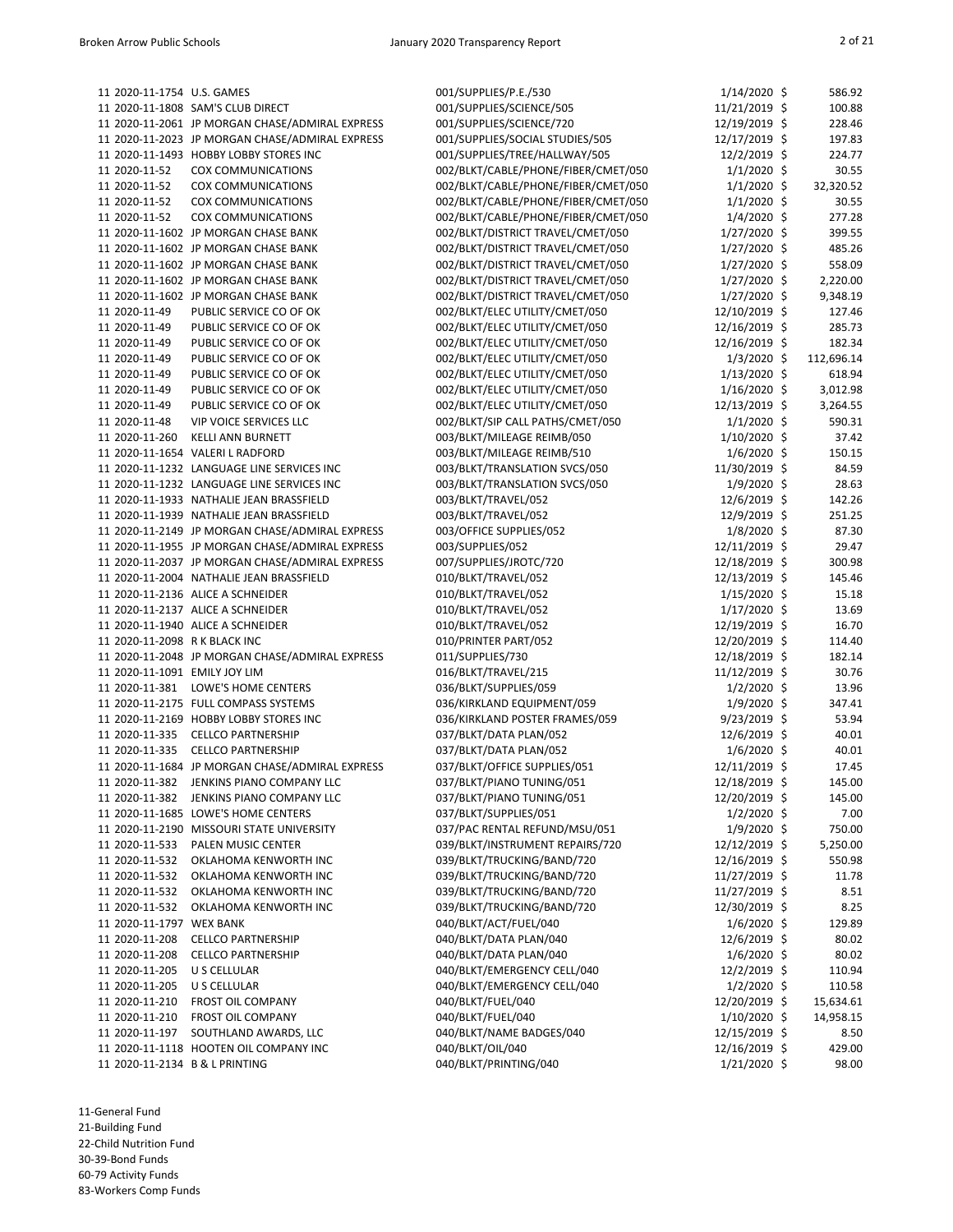|                                | 11 2020-11-1859 FEDEX OFFICE PRINT SERVICES INC | 040/BLKT/PRINTING/040                    | 12/6/2019 \$   | 92.52    |
|--------------------------------|-------------------------------------------------|------------------------------------------|----------------|----------|
| 11 2020-11-813                 | JP MORGAN CHASE/ADMIRAL EXPRESS                 | 040/BLKT/SUPPLIES/040                    | 12/23/2019 \$  | 161.58   |
| 11 2020-11-813                 | JP MORGAN CHASE/ADMIRAL EXPRESS                 | 040/BLKT/SUPPLIES/040                    | 1/13/2020 \$   | 71.26    |
| 11 2020-11-813                 | JP MORGAN CHASE/ADMIRAL EXPRESS                 | 040/BLKT/SUPPLIES/040                    | 1/13/2020 \$   | 44.32    |
| 11 2020-11-813                 | JP MORGAN CHASE/ADMIRAL EXPRESS                 | 040/BLKT/SUPPLIES/040                    | 1/15/2020 \$   | 10.22    |
| 11 2020-11-813                 | JP MORGAN CHASE/ADMIRAL EXPRESS                 | 040/BLKT/SUPPLIES/040                    | 1/20/2020 \$   | 171.92   |
| 11 2020-11-813                 | JP MORGAN CHASE/ADMIRAL EXPRESS                 | 040/BLKT/SUPPLIES/040                    | 1/20/2020 \$   | 22.46    |
| 11 2020-11-209                 | JP MORGAN CHASE BANK                            | 040/BLKT/SUPPLIES/EQUIP/REPAIRS/040      | $1/12/2020$ \$ | 535.84   |
| 11 2020-11-209                 | JP MORGAN CHASE BANK                            | 040/BLKT/SUPPLIES/EQUIP/REPAIRS/040      | $1/19/2020$ \$ | 1,490.77 |
| 11 2020-11-209                 | JP MORGAN CHASE BANK                            | 040/BLKT/SUPPLIES/EQUIP/REPAIRS/040      | 12/15/2019 \$  | 681.60   |
| 11 2020-11-209                 | JP MORGAN CHASE BANK                            | 040/BLKT/SUPPLIES/EQUIP/REPAIRS/040      | 12/27/2019 \$  | 178.36   |
| 11 2020-11-209                 | JP MORGAN CHASE BANK                            | 040/BLKT/SUPPLIES/EQUIP/REPAIRS/040      | 12/8/2019 \$   | 3,927.44 |
| 11 2020-11-209                 | JP MORGAN CHASE BANK                            | 040/BLKT/SUPPLIES/EQUIP/REPAIRS/040      | $1/12/2020$ \$ | 100.00   |
| 11 2020-11-209                 | JP MORGAN CHASE BANK                            | 040/BLKT/SUPPLIES/EQUIP/REPAIRS/040      | 1/19/2020 \$   | 3.00     |
| 11 2020-11-209                 | JP MORGAN CHASE BANK                            | 040/BLKT/SUPPLIES/EQUIP/REPAIRS/040      | 12/15/2019 \$  |          |
| 11 2020-11-209                 | JP MORGAN CHASE BANK                            | 040/BLKT/SUPPLIES/EQUIP/REPAIRS/040      | 12/8/2019 \$   | 33.64    |
| 11 2020-11-209                 | JP MORGAN CHASE BANK                            | 040/BLKT/SUPPLIES/EQUIP/REPAIRS/040      | $1/12/2020$ \$ | 2,638.47 |
| 11 2020-11-209                 | JP MORGAN CHASE BANK                            | 040/BLKT/SUPPLIES/EQUIP/REPAIRS/040      | $1/19/2020$ \$ | 6,093.74 |
| 11 2020-11-209                 | JP MORGAN CHASE BANK                            | 040/BLKT/SUPPLIES/EQUIP/REPAIRS/040      | 12/15/2019 \$  | 7,307.68 |
| 11 2020-11-209                 | JP MORGAN CHASE BANK                            | 040/BLKT/SUPPLIES/EQUIP/REPAIRS/040      | 12/26/2019 \$  | 4,961.01 |
| 11 2020-11-209                 | JP MORGAN CHASE BANK                            | 040/BLKT/SUPPLIES/EQUIP/REPAIRS/040      | 1/23/2020 \$   | 1,752.17 |
|                                |                                                 |                                          |                |          |
| 11 2020-11-209                 | JP MORGAN CHASE BANK                            | 040/BLKT/SUPPLIES/EQUIP/REPAIRS/040      | 12/8/2019 \$   | 4,258.34 |
| 11 2020-11-209                 | JP MORGAN CHASE BANK                            | 040/BLKT/SUPPLIES/EQUIP/REPAIRS/040      | 12/8/2019 \$   | 2.04     |
| 11 2020-11-1848                | <b>TDT KNOX LLC</b>                             | 040/BLKT/TRANSPORTATION PHYSICALS/040    | 12/31/2019 \$  | 130.00   |
|                                | 11 2020-11-1682 OTA PIKEPASS CUSTOMER SERV CTR  | 040/BLKT/TURNPIKE FEES/040               | $1/1/2020$ \$  | 1,681.21 |
|                                | 11 2020-11-1329 L & M OFFICE FURNITURE LLC      | 040/DESK/040                             | 11/6/2019 \$   | 425.26   |
| 11 2020-11-245                 | JP MORGAN CHASE/ADMIRAL EXPRESS                 | 041/BLKT/OFFICE SUPPLIES/041             | $1/6/2020$ \$  | 42.73    |
| 11 2020-11-245                 | JP MORGAN CHASE/ADMIRAL EXPRESS                 | 041/BLKT/OFFICE SUPPLIES/041             | 1/16/2020 \$   | 5.70     |
| 11 2020-11-747                 | <b>FEDERAL EXPRESS CORP</b>                     | 041/BLKT/SHIPPING /041                   | 12/19/2019 \$  | 60.58    |
| 11 2020-11-747                 | <b>FEDERAL EXPRESS CORP</b>                     | 041/BLKT/SHIPPING /041                   | $1/2/2020$ \$  | 14.49    |
| 11 2020-11-1988 LOGO-WEAR INC  |                                                 | 041/UNIFORM SHIRTS/POLO/041              | 12/31/2019 \$  | 221.67   |
| 11 2020-11-419                 | KIMBERLY STARR FALLING                          | 055/BLKT/MILEAGE REIMB/055               | $1/8/2020$ \$  | 4.74     |
| 11 2020-11-409                 | <b>KIM E NORMAN</b>                             | 055/BLKT/MILEAGE REIMB/055               | $1/3/2020$ \$  | 10.74    |
| 11 2020-11-420                 | KELLIE JO HAYES                                 | 055/BLKT/MILEAGE REIMB/055               | $1/3/2020$ \$  | 31.16    |
| 11 2020-11-412                 | SONIA I ORTIZ-PALOMINO                          | 055/BLKT/MILEAGE REIMB/055               | $1/3/2020$ \$  | 18.09    |
| 11 2020-11-416                 | LANA D JOHNSON                                  | 055/BLKT/MILEAGE REIMB/055               | $1/3/2020$ \$  | 8.56     |
| 11 2020-11-418                 | <b>SCOT MCNAUL</b>                              | 055/BLKT/MILEAGE REIMB/055               | 1/3/2020 \$    | 5.77     |
| 11 2020-11-45                  | OKLAHOMA SCHOOL INSURANCE GROUP                 | 060/BLKT/GEN LIAB DEDUCTIBLES/CMET/050   | $1/2/2020$ \$  | 1,000.00 |
| 11 2020-11-45                  | OKLAHOMA SCHOOL INSURANCE GROUP                 | 060/BLKT/GEN LIAB DEDUCTIBLES/CMET/050   | $1/7/2020$ \$  | 1,000.00 |
| 11 2020-11-137                 | BH MEDIA GROUP INC                              | 061/BLKT/BOE/LEGAL ADS/050               | 12/1/2019 \$   | 135.00   |
| 11 2020-11-143                 | <b>CELLCO PARTNERSHIP</b>                       | 061/BLKT/DATA PLANS/050                  | 12/6/2019 \$   | 200.05   |
| 11 2020-11-143                 | <b>CELLCO PARTNERSHIP</b>                       | 061/BLKT/DATA PLANS/050                  | $1/6/2020$ \$  | 200.05   |
| 11 2020-11-1874 TOUMA INC      |                                                 | 082/BARCLOUD INVENTORY SYSTEM/082        | 12/5/2019 \$   | 3,081.00 |
| 11 2020-11-153                 | KAPLAN EARLY LEARNING COMPANY                   | 082/BLKT/CURRICULUM SUPPLIES/082         | 12/7/2019 \$   | 885.11   |
| 11 2020-11-153                 | KAPLAN EARLY LEARNING COMPANY                   | 082/BLKT/CURRICULUM SUPPLIES/082         | 12/9/2019 \$   | 41.46    |
| 11 2020-11-154                 | LAKESHORE EQUIPMENT CO                          | 082/BLKT/CURRICULUM SUPPLIES/082         | 12/11/2019 \$  | 901.90   |
| 11 2020-11-157                 | S & S WORLDWIDE INC                             | 082/BLKT/CURRICULUM SUPPLIES/082         | 12/16/2019 \$  | 74.62    |
| 11 2020-11-157                 | S & S WORLDWIDE INC                             | 082/BLKT/CURRICULUM SUPPLIES/082         | 12/26/2019 \$  | 22.39    |
| 11 2020-11-157                 | S & S WORLDWIDE INC                             | 082/BLKT/CURRICULUM SUPPLIES/082         | 12/27/2019 \$  | 3.19     |
|                                | 11 2020-11-1129 CAITLIN P GARRETT               | 082/BLKT/MILEAGE REIMB/105               | 12/20/2019 \$  | 22.82    |
|                                | 11 2020-11-1085 GABRIELA A DIAZBURWELL          | 082/BLKT/MILEAGE REIMB/120               | $1/16/2020$ \$ | 10.87    |
|                                | 11 2020-11-1113 BRITTANY L POLK                 | 082/BLKT/MILEAGE REIMB/140               | $1/14/2020$ \$ | 39.97    |
|                                | 11 2020-11-1128 SOPHIA L RYCRAW-LEE             | 082/BLKT/MILEAGE REIMB/165               | 12/20/2019 \$  | 55.66    |
|                                | 11 2020-11-1104 SHARI DIANE WHITFIELD           | 082/BLKT/MILEAGE REIMB/170               | $1/15/2020$ \$ | 35.47    |
|                                | 11 2020-11-1105 KINZIE M CALHOUN                | 082/BLKT/MILEAGE REIMB/180               | 11/22/2019 \$  | 30.26    |
|                                | 11 2020-11-1106 KATLIN MARIE COLLINS            | 082/BLKT/MILEAGE REIMB/200               | 12/20/2019 \$  | 24.59    |
|                                |                                                 |                                          | 12/18/2019 \$  |          |
|                                | 11 2020-11-1103 KEOMI MONIQUE MARTIN            | 082/BLKT/MILEAGE REIMB/205               |                | 35.47    |
|                                | 11 2020-11-1541 AMORY LEA BUTLER                | 082/BLKT/TRAVEL/082                      | 12/15/2019 \$  | 277.82   |
|                                | 11 2020-11-1539 KRISTIN BROOKE HENNESS          | 082/BLKT/TRAVEL/082                      | 12/15/2019 \$  | 466.90   |
| 11 2020-11-1540 JESSICA L WING |                                                 | 082/BLKT/TRAVEL/082                      | 12/15/2019 \$  | 282.49   |
| 11 2020-11-485                 | <b>CELLCO PARTNERSHIP</b>                       | 082/CELL PHONE SERVICE/082               | 12/6/2019 \$   | 609.10   |
| 11 2020-11-485                 | <b>CELLCO PARTNERSHIP</b>                       | 082/CELL PHONE SERVICE/082               | $1/6/2020$ \$  | 904.10   |
| 11 2020-11-148                 | LIFE PRO SAFETY SERVICES LLC                    | 082/CPR TRAINING FEE OFF SITE/B&A STAFF/ | 12/23/2019 \$  | 96.00    |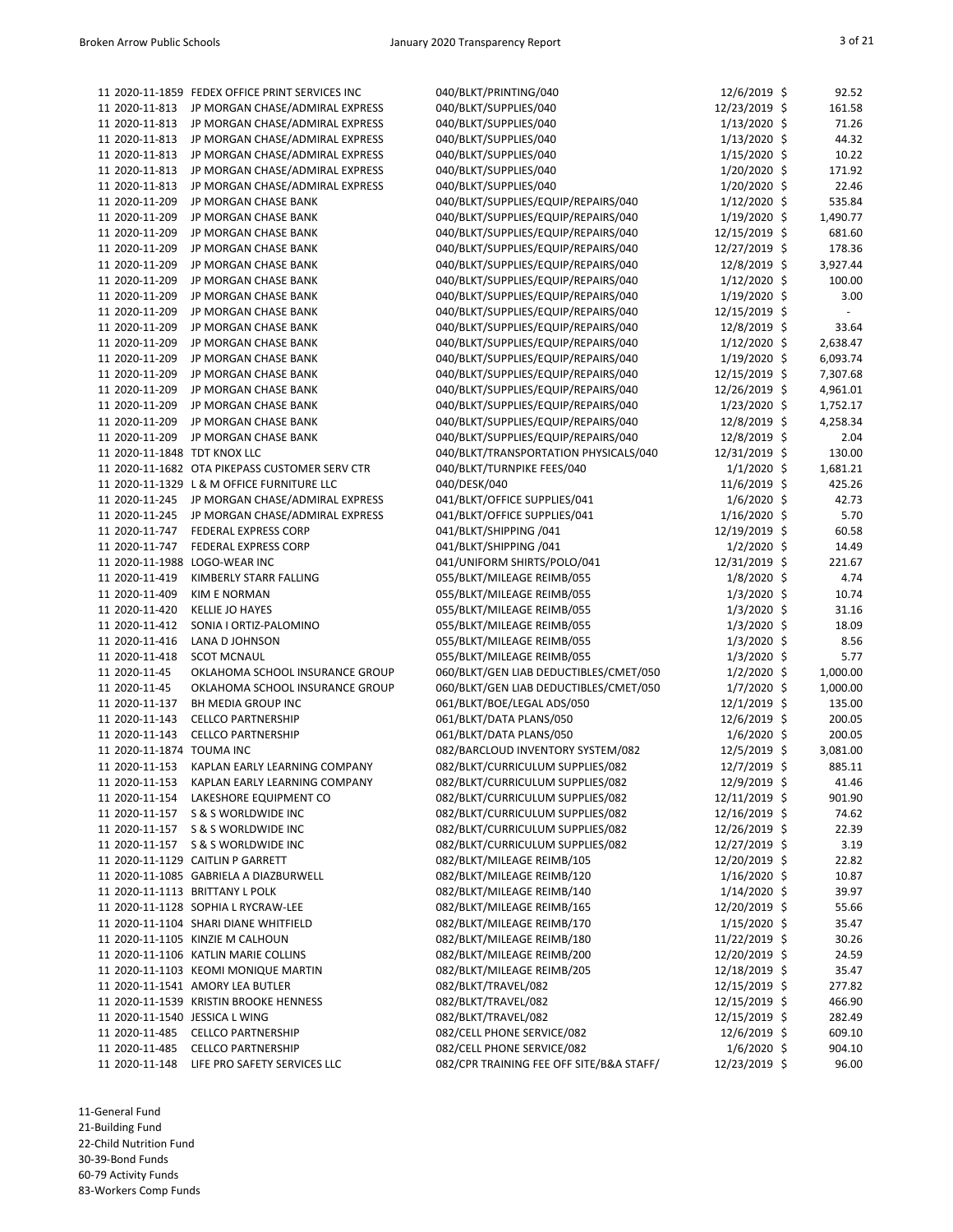| 11 2020-11-311                | FORTITUDE DOG INC                                | 089/BLKT/DRUG DOGS/052                | 12/16/2019 \$  | 672.01    |
|-------------------------------|--------------------------------------------------|---------------------------------------|----------------|-----------|
| 11 2020-11-310                | DRUGS OF ABUSE TESTING LABORATORY                | 089/BLKT/DRUG TESTING/052             | $1/2/2020$ \$  | 50.00     |
|                               | 11 2020-11-1609 ANDREA RENE LENHART              | 089/BLKT/MILEAGE REIMB/135            | $1/8/2020$ \$  | 7.66      |
|                               | 11 2020-11-1160 LESA MARIE MOORE                 | 089/BLKT/MILEAGE REIMB/720            | 12/20/2019 \$  | 47.91     |
| 11 2020-11-1159 TORI S TURNER |                                                  | 089/BLKT/MILEAGE REIMB/720            | $1/9/2020$ \$  | 47.91     |
| 11 2020-11-944                | LAQUISHA J JACKSON                               | 089/BLKT/MILEAGE REIMB/725            | $1/6/2020$ \$  | 15.66     |
|                               | 11 2020-11-1622 ADVANCE ALARMS INC               | 090/BLKT/ALARM MONITORING/030         | $1/1/2020$ \$  | 684.50    |
|                               | 11 2020-11-1846 BEEN VISUAL COMMUNICATIONS LLC   | 090/BLKT/DEPT SIGNAGE/030             | 12/18/2019 \$  | 512.00    |
|                               | 11 2020-11-1958 JP MORGAN CHASE/ADMIRAL EXPRESS  | 090/BLKT/OFFICE SUPPLIES/030          | $1/15/2020$ \$ | 101.96    |
|                               | 11 2020-11-1119 YORK ELECTRONIC SYSTEMS INC      | 090/DSX SYSTEM MAINTENANCE/030        | 11/29/2019 \$  | 300.00    |
| 11 2020-11-1647 CDW LLC       |                                                  | 090/MICROSOFT SRFC/DOCKING STATION/03 | 12/10/2019 \$  | 3,696.48  |
|                               | 11 2020-11-1605 YORK ELECTRONIC SYSTEMS INC      | 090/SYSTEM UPGRADES/DSX SERVER/030    | 11/29/2019 \$  | 88.50     |
| 11 2020-11-313                | JUNIOR ACHIEVEMENT OF OKLAHOMA                   | 101/BLKT/BIZTOWN-5TH GRADE/050        | $9/19/2019$ \$ | 5,612.50  |
| 11 2020-11-997                | BLUESTEM INTEGRATED LLC                          | 102/STADIUM BANNERS/050               | $10/1/2019$ \$ | 740.00    |
| 11 2020-11-159                | SOUTHLAND AWARDS, LLC                            | 104/BLKT/NAME BADGES/050              | 12/15/2019 \$  | 17.00     |
| 11 2020-11-160                | JP MORGAN CHASE/ADMIRAL EXPRESS                  | 104/BLKT/SUPPLIES/052                 | $1/15/2020$ \$ | 19.01     |
|                               | 11 2020-11-1863 HOUGHTON MIFFLIN HARCOURT PUB CO | 120/MATH BOOKS/MID SCHLS              | 11/25/2019 \$  | 2,154.60  |
| 11 2020-11-1603 ALICE HECKLER |                                                  | 121/BLKT/MILEAGE REIMB/720            | $1/7/2020$ \$  | 33.87     |
|                               | 11 2020-11-1292 AMY DAWN MUNDIS                  | 121/BLKT/MILEAGE REIMB/720            | 12/20/2019 \$  | 16.24     |
| 11 2020-11-869                | MICHELLE RENEE STOERMER                          | 121/BLKT/MILEAGE REIMB/720            | $1/6/2020$ \$  | 3.48      |
|                               | 11 2020-11-1900 TULSA TECHNOLOGY CENTER          | 121/FEE AEROSPACE PROGRAM/720         | $11/4/2019$ \$ | 5,250.00  |
| 11 2020-11-607                | TULSA TECHNOLOGY CENTER                          | 121/FEE/AEROPSPACE PROGRAM/720        | $11/4/2019$ \$ | 22,750.00 |
| 11 2020-11-1887               | <b>BARNES &amp; NOBLE INC</b>                    | 123/BOOKS/052                         | $12/4/2019$ \$ | 26.20     |
| 11 2020-11-33                 | MCDANIEL ACORD & LYTLE, PLLC                     | 124/BLKT/LEGAL EXP/STATE AID/CMET/050 | $1/7/2020$ \$  | 284.03    |
| 11 2020-11-36                 | ROSENSTEIN FIST & RINGOLD                        | 124/BLKT/LEGAL EXPENSES/CMET/050      | 12/6/2019 \$   | 2,622.70  |
| 11 2020-11-36                 | ROSENSTEIN FIST & RINGOLD                        | 124/BLKT/LEGAL EXPENSES/CMET/050      | 12/6/2019 \$   | 231.68    |
| 11 2020-11-727                | LINDA L AYCOCK                                   | 125/BLKT MILEAGE REIM/110             | $1/6/2020$ \$  | 12.06     |
| 11 2020-11-728                | <b>SHARRON K ROBERTS</b>                         | 125/BLKT MILEAGE REIM/165             | 12/19/2019 \$  | 17.36     |
| 11 2020-11-728                | <b>SHARRON K ROBERTS</b>                         | 125/BLKT MILEAGE REIM/165             | 12/19/2019 \$  | 22.93     |
| 11 2020-11-728                | <b>SHARRON K ROBERTS</b>                         | 125/BLKT MILEAGE REIM/165             | 12/19/2019 \$  | 2.20      |
| 11 2020-11-728                | <b>SHARRON K ROBERTS</b>                         | 125/BLKT MILEAGE REIM/165             | 12/19/2019 \$  | 12.91     |
| 11 2020-11-726 JESSICA FROST  |                                                  | 125/BLKT MILEAGE REIM/215             | $1/6/2020$ \$  | 43.16     |
| 11 2020-11-730                | <b>JULIA PRICE</b>                               | 125/BLKT MILEAGE REIM/720             | $1/6/2020$ \$  | 155.79    |
| 11 2020-11-344                | AMERICAN NATIONAL RED CROSS                      | 125/BLKT/CPR TRAINING/STAFF/052       | 11/20/2019 \$  | 5.00      |
| 11 2020-11-709                | <b>NANCY L BURKE</b>                             | 125/BLKT/MILEAGE REIMB/103            | $1/6/2020$ \$  | 13.33     |
|                               | 11 2020-11-1966 PIONEER VALLEY EDUCATIONAL PRESS | 151/READING RECOVERY/110              | 12/12/2019 \$  | 182.60    |
|                               | 11 2020-11-1970 PIONEER VALLEY EDUCATIONAL PRESS | 151/READING RECOVERY/110              | 12/12/2019 \$  | 38.76     |
|                               | 11 2020-11-1969 PIONEER VALLEY EDUCATIONAL PRESS | 151/READING RECOVERY/110              | 12/12/2019 \$  | 64.78     |
|                               | 11 2020-11-2049 HAMERAY PUBLISHING GROUP INC     | 151/READING RECOVERY/110              | $1/17/2020$ \$ | 97.75     |
|                               | 11 2020-11-2055 MARYRUTH BOOKS INC               | 151/READING RECOVERY/110              | 12/19/2019 \$  | 94.60     |
|                               | 11 2020-11-1977 PIONEER VALLEY EDUCATIONAL PRESS | 151/READING RECOVERY/120              | 12/13/2019 \$  | 41.10     |
|                               | 11 2020-11-2051 HAMERAY PUBLISHING GROUP INC     | 151/READING RECOVERY/120              | $1/2/2020$ \$  | 82.11     |
|                               | 11 2020-11-2052 LAKESHORE EQUIPMENT CO           | 151/READING RECOVERY/120              | 12/30/2019 \$  | 34.14     |
|                               | 11 2020-11-2092 READING READING BOOKS LLC        | 151/READING RECOVERY/120              |                | 55.50     |
|                               | 11 2020-11-1889 PIONEER VALLEY EDUCATIONAL PRESS |                                       | 12/24/2019 \$  | 159.15    |
|                               | 11 2020-11-2067 BLUEBERRY HILL BOOKS INC         | 151/READING RECOVERY/125              | $12/5/2019$ \$ |           |
|                               |                                                  | 151/READING RECOVERY/125              | 12/19/2019 \$  | 199.10    |
|                               | 11 2020-11-2100 REALLY GOOD STUFF LLC            | 151/READING RECOVERY/125              | $1/6/2020$ \$  | 31.36     |
|                               | 11 2020-11-1888 PIONEER VALLEY EDUCATIONAL PRESS | 151/READING RECOVERY/135              | 12/5/2019 \$   | 117.00    |
|                               | 11 2020-11-1980 PIONEER VALLEY EDUCATIONAL PRESS | 151/READING RECOVERY/135              | 12/13/2019 \$  | 125.74    |
|                               | 11 2020-11-1883 HAMERAY PUBLISHING GROUP INC     | 151/READING RECOVERY/135              | $12/3/2019$ \$ | 38.90     |
|                               | 11 2020-11-2057 MARYRUTH BOOKS INC               | 151/READING RECOVERY/135              | 12/18/2019 \$  | 35.20     |
|                               | 11 2020-11-2093 READING READING BOOKS LLC        | 151/READING RECOVERY/135              | $1/15/2020$ \$ | 46.19     |
|                               | 11 2020-11-2073 PIONEER VALLEY EDUCATIONAL PRESS | 151/READING RECOVERY/135              | $1/12/2020$ \$ | 60.28     |
|                               | 11 2020-11-1886 PIONEER VALLEY EDUCATIONAL PRESS | 151/READING RECOVERY/140              | 12/5/2019 \$   | 234.41    |
|                               | 11 2020-11-1978 PIONEER VALLEY EDUCATIONAL PRESS | 151/READING RECOVERY/140              | 12/13/2019 \$  | 38.98     |
|                               | 11 2020-11-2056 MARYRUTH BOOKS INC               | 151/READING RECOVERY/140              | 12/19/2019 \$  | 38.50     |
|                               | 11 2020-11-2101 REALLY GOOD STUFF LLC            | 151/READING RECOVERY/140              | $1/7/2020$ \$  | 32.75     |
|                               | 11 2020-11-1885 PIONEER VALLEY EDUCATIONAL PRESS | 151/READING RECOVERY/150              | 12/5/2019 \$   | 132.48    |
|                               | 11 2020-11-1979 PIONEER VALLEY EDUCATIONAL PRESS | 151/READING RECOVERY/150              | 12/13/2019 \$  | 178.20    |
|                               | 11 2020-11-2054 MARYRUTH BOOKS INC               | 151/READING RECOVERY/150              | 12/19/2019 \$  | 69.50     |
|                               | 11 2020-11-1910 PIONEER VALLEY EDUCATIONAL PRESS | 151/READING RECOVERY/160              | $12/5/2019$ \$ | 60.38     |
|                               | 11 2020-11-1909 READING READING BOOKS LLC        | 151/READING RECOVERY/160              | 12/4/2019 \$   | 83.09     |
|                               | 11 2020-11-1981 PIONEER VALLEY EDUCATIONAL PRESS | 151/READING RECOVERY/165              | 12/13/2019 \$  | 105.69    |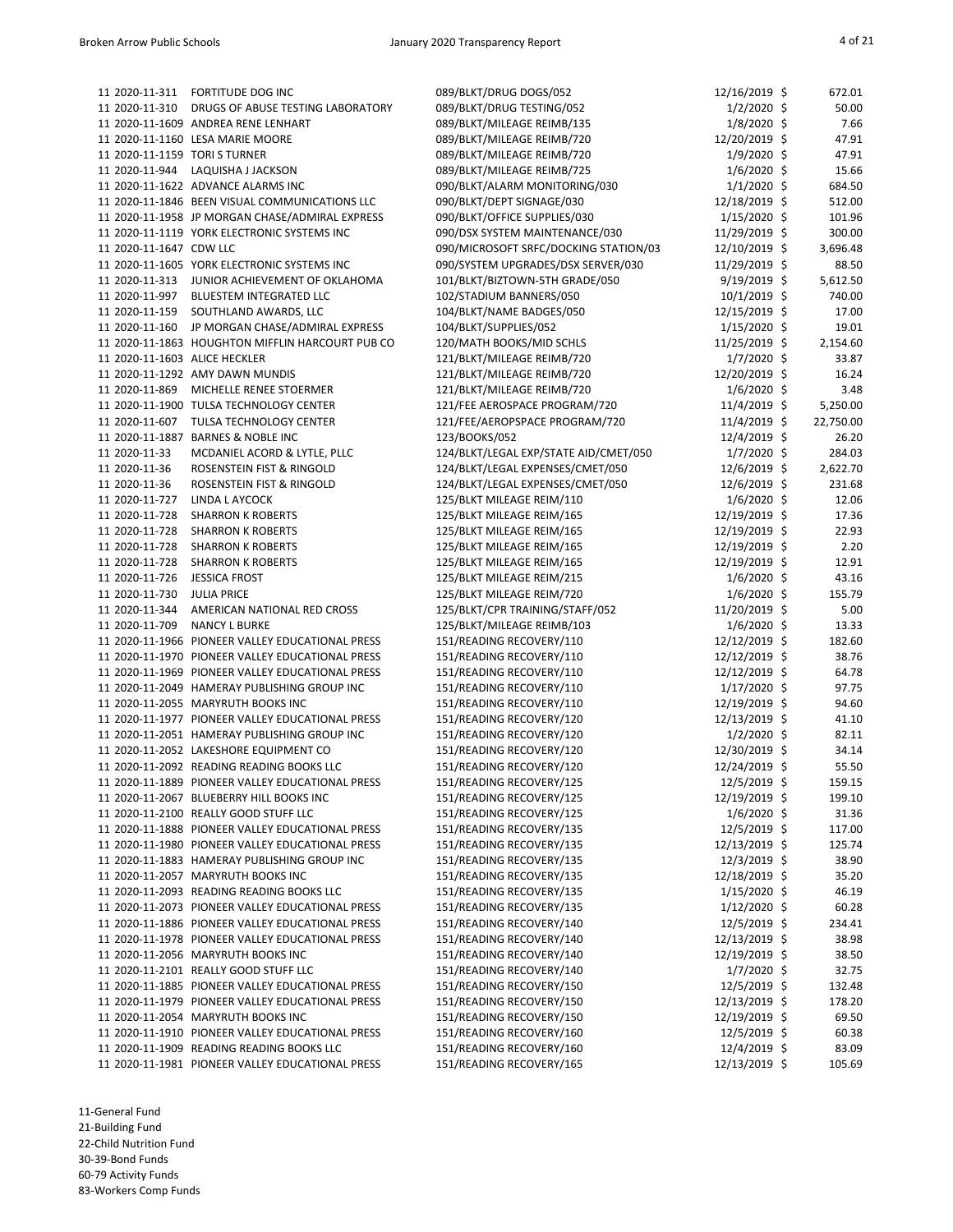|                | 11 2020-11-2066 BLUEBERRY HILL BOOKS INC         | 151/READING RECOVERY/165                                               | 12/19/2019 \$                    | 82.00          |
|----------------|--------------------------------------------------|------------------------------------------------------------------------|----------------------------------|----------------|
|                | 11 2020-11-2109 READING READING BOOKS LLC        | 151/READING RECOVERY/165                                               | 12/24/2019 \$                    | 55.50          |
|                | 11 2020-11-1983 PIONEER VALLEY EDUCATIONAL PRESS | 151/READING RECOVERY/170                                               | 12/12/2019 \$                    | 75.24          |
|                | 11 2020-11-1985 PIONEER VALLEY EDUCATIONAL PRESS | 151/READING RECOVERY/170                                               | 12/12/2019 \$                    | 65.34          |
|                | 11 2020-11-1982 PIONEER VALLEY EDUCATIONAL PRESS | 151/READING RECOVERY/170                                               | 12/13/2019 \$                    | 108.42         |
|                | 11 2020-11-2050 HAMERAY PUBLISHING GROUP INC     | 151/READING RECOVERY/170                                               | $1/2/2020$ \$                    | 104.25         |
|                | 11 2020-11-2068 BLUEBERRY HILL BOOKS INC         | 151/READING RECOVERY/170                                               | 12/19/2019 \$                    | 49.00          |
|                | 11 2020-11-2106 MARYRUTH BOOKS INC               | 151/READING RECOVERY/170                                               | 12/23/2019 \$                    | 134.20         |
|                | 11 2020-11-2095 READING READING BOOKS LLC        | 151/READING RECOVERY/170                                               | 12/24/2019 \$                    | 61.95          |
|                | 11 2020-11-1973 PIONEER VALLEY EDUCATIONAL PRESS | 151/READING RECOVERY/175                                               | 12/12/2019 \$                    | 59.83          |
|                | 11 2020-11-2108 READING READING BOOKS LLC        | 151/READING RECOVERY/175                                               | 12/24/2019 \$                    | 32.25          |
|                | 11 2020-11-2099 REALLY GOOD STUFF LLC            | 151/READING RECOVERY/175                                               | $1/6/2020$ \$                    | 42.86          |
|                | 11 2020-11-1975 PIONEER VALLEY EDUCATIONAL PRESS | 151/READING RECOVERY/200                                               | 12/12/2019 \$                    | 16.98          |
|                | 11 2020-11-1965 PIONEER VALLEY EDUCATIONAL PRESS | 151/READING RECOVERY/200                                               | 12/16/2019 \$                    | 171.60         |
|                | 11 2020-11-2040 HAMERAY PUBLISHING GROUP INC     | 151/READING RECOVERY/200                                               | $1/2/2020$ \$                    | 58.20          |
|                | 11 2020-11-1964 PIONEER VALLEY EDUCATIONAL PRESS | 151/READING RECOVERY/205                                               | 12/12/2019 \$                    | 26.00          |
|                | 11 2020-11-1968 PIONEER VALLEY EDUCATIONAL PRESS | 151/READING RECOVERY/205                                               | 12/12/2019 \$                    | 126.50         |
|                | 11 2020-11-1974 PIONEER VALLEY EDUCATIONAL PRESS | 151/READING RECOVERY/205                                               | 12/12/2019 \$                    | 63.78          |
|                | 11 2020-11-2105 MARYRUTH BOOKS INC               | 151/READING RECOVERY/205                                               | 12/23/2019 \$                    | 61.00          |
|                | 11 2020-11-2069 PIONEER VALLEY EDUCATIONAL PRESS | 151/READING RECOVERY/205                                               | $1/12/2020$ \$                   | 43.95          |
|                | 11 2020-11-1963 PIONEER VALLEY EDUCATIONAL PRESS | 151/READING RECOVERY/215                                               | 12/12/2019 \$                    | 101.20         |
|                | 11 2020-11-1962 PIONEER VALLEY EDUCATIONAL PRESS | 151/READING RECOVERY/220                                               | 12/12/2019 \$                    | 70.40          |
|                | 11 2020-11-1967 PIONEER VALLEY EDUCATIONAL PRESS | 151/READING RECOVERY/220                                               | 12/12/2019 \$                    | 48.95          |
|                | 11 2020-11-1972 PIONEER VALLEY EDUCATIONAL PRESS | 151/READING RECOVERY/220                                               | 12/12/2019 \$                    | 60.38          |
|                | 11 2020-11-1971 PIONEER VALLEY EDUCATIONAL PRESS | 151/READING RECOVERY/220                                               | 12/12/2019 \$                    | 60.38          |
|                | 11 2020-11-1984 PIONEER VALLEY EDUCATIONAL PRESS | 151/READING RECOVERY/220                                               | 12/12/2019 \$                    | 90.60          |
|                | 11 2020-11-2107 MARYRUTH BOOKS INC               | 151/READING RECOVERY/220                                               | 12/23/2019 \$                    | 95.37          |
|                | 11 2020-11-2094 READING READING BOOKS LLC        | 151/READING RECOVERY/220                                               | 12/24/2019 \$                    | 141.09         |
|                | 11 2020-11-2096 READING READING BOOKS LLC        | 151/READING RECOVERY/220                                               | 12/24/2019 \$                    | 119.85         |
|                | 11 2020-11-2070 PIONEER VALLEY EDUCATIONAL PRESS | 151/READING RECOVERY/220                                               | $1/12/2020$ \$                   | 47.23          |
|                | 11 2020-11-467 SOUTHLAND AWARDS, LLC             | 152/BLKT/SPED/BADGES/080                                               | 12/15/2019 \$                    | 8.50           |
| 11 2020-11-647 | <b>HEARTSPRING INC</b>                           | 152/BLKT/SPED/SERVICE/720                                              | 11/30/2019 \$                    | 24,623.65      |
| 11 2020-11-647 | <b>HEARTSPRING INC</b>                           | 152/BLKT/SPED/SERVICE/720                                              | $12/31/2019$ \$                  | 24,465.00      |
| 11 2020-11-263 | REHAB SOURCE FOR KIDS                            | 152/BLKT/SPED/STDNT SERVICES/080                                       | $1/8/2020$ \$                    | 68,484.25      |
| 11 2020-11-265 | JP MORGAN CHASE/ADMIRAL EXPRESS                  | 152/BLKT/SPED/SUPPLIES/052                                             | 12/17/2019 \$                    | 121.88         |
| 11 2020-11-265 | JP MORGAN CHASE/ADMIRAL EXPRESS                  | 152/BLKT/SPED/SUPPLIES/052                                             | 12/20/2019 \$<br>1/13/2020 \$    | 5.47           |
| 11 2020-11-265 | JP MORGAN CHASE/ADMIRAL EXPRESS                  | 152/BLKT/SPED/SUPPLIES/052                                             |                                  | 187.51         |
| 11 2020-11-266 | MOBILIZED VISION, LLC                            | 152/BLKT/SPED/VISION SERVICES/080                                      | $12/3/2019$ \$                   | 61.77          |
| 11 2020-11-266 | MOBILIZED VISION, LLC                            | 152/BLKT/SPED/VISION SERVICES/080<br>152/BLKT/SPED/VISION SERVICES/080 | $1/10/2020$ \$                   | 54.20          |
| 11 2020-11-266 | MOBILIZED VISION, LLC                            |                                                                        | 12/10/2019 \$                    | 3,997.50       |
| 11 2020-11-266 | MOBILIZED VISION, LLC<br>JENNIFER LYNN ONEILL    | 152/BLKT/SPED/VISION SERVICES/080                                      | $1/5/2020$ \$                    | 3,835.00       |
| 11 2020-11-828 | 11 2020-11-1726 HEATHER LAFAE TATE               | 153/BLKT/MILEAGE REIMB/135<br>153/BLKT/MILEAGE REIMB/165               | $1/13/2020$ \$<br>$1/13/2020$ \$ | 20.63<br>68.14 |
|                | 11 2020-11-1716 JOEY JONELL HOFFMAN              | 153/BLKT/MILEAGE REIMB/200                                             | $1/13/2020$ \$                   | 71.31          |
| 11 2020-11-437 | <b>JAMES A MORRISON</b>                          | 155/BLKT/MILEAGE REIMB/720                                             | $1/6/2020$ \$                    | 71.46          |
| 11 2020-11-712 | <b>RHIANNON G GUINN</b>                          | 155/BLKT/MILEAGE REIMB/720                                             | 12/17/2019 \$                    | 74.24          |
| 11 2020-11-713 | <b>KRISTI D MOWERY</b>                           | 155/BLKT/MILEAGE REIMB/720                                             | $1/21/2020$ \$                   | 23.49          |
| 11 2020-11-717 | KIMBERLY S RICARD                                | 155/BLKT/MILEAGE REIMB/720                                             | 12/20/2019 \$                    | 83.40          |
| 11 2020-11-437 | <b>JAMES A MORRISON</b>                          | 155/BLKT/MILEAGE REIMB/720                                             | $1/15/2020$ \$                   | 57.16          |
| 11 2020-11-438 | <b>KYLE ANDREW SMITH</b>                         | 155/BLKT/MILEAGE REIMB/720                                             | 12/20/2019 \$                    | 82.94          |
| 11 2020-11-717 | <b>KIMBERLY S RICARD</b>                         | 155/BLKT/MILEAGE REIMB/720                                             | 12/20/2019 \$                    | 90.65          |
| 11 2020-11-712 | <b>RHIANNON G GUINN</b>                          | 155/BLKT/MILEAGE REIMB/720                                             | 12/20/2019 \$                    | 55.68          |
| 11 2020-11-718 | <b>WESLEY J ATKINSON</b>                         | 155/BLKT/MILEAGE REIMB/720                                             | $1/6/2020$ \$                    | 60.90          |
| 11 2020-11-437 | <b>JAMES A MORRISON</b>                          | 155/BLKT/MILEAGE REIMB/720                                             | $1/6/2020$ \$                    | 53.59          |
| 11 2020-11-713 | <b>KRISTI D MOWERY</b>                           | 155/BLKT/MILEAGE REIMB/720                                             | $1/21/2020$ \$                   | 21.92          |
| 11 2020-11-439 | ADAM M WIENCKEN                                  | 155/BLKT/MILEAGE REIMB/720                                             | 12/20/2019 \$                    | 92.91          |
| 11 2020-11-436 | JEFFREY SCOTT LOUD                               | 155/BLKT/MILEAGE REIMB/720                                             | 12/20/2019 \$                    | 53.59          |
| 11 2020-11-437 | <b>JAMES A MORRISON</b>                          | 155/BLKT/MILEAGE REIMB/720                                             | $1/6/2020$ \$                    | 28.58          |
| 11 2020-11-437 | <b>JAMES A MORRISON</b>                          | 155/BLKT/MILEAGE REIMB/720                                             | $1/6/2020$ \$                    | 67.88          |
|                | 11 2020-11-1686 VARSITY BRANDS HOLDING CO INC    | 159/CHEER NATLS REGISTRATION/003                                       | $1/8/2020$ \$                    | 14,235.00      |
|                | 11 2020-11-1578 VARSITY BRANDS HOLDING CO INC    | 159/ENTRY FEE/OK CLASSIC/JH&JV CHEER/003                               | 12/10/2019 \$                    | 1,872.00       |
|                | 11 2020-11-1578 VARSITY BRANDS HOLDING CO INC    | 159/ENTRY FEE/OK CLASSIC/JH&JV CHEER/003                               | 12/20/2019 \$                    | 1,860.00       |
| 11 2020-11-724 | AMERICAN SPIRIT & CHEER ESSENTIALS               | 159/ENTRY FEE/TIGETTE SHOWCASE/003                                     | 11/19/2019 \$                    | 135.00         |
|                |                                                  |                                                                        |                                  |                |

| 12/19/2019 | \$<br>82.00     |
|------------|-----------------|
| 12/24/2019 | \$<br>55.50     |
|            |                 |
| 12/12/2019 | \$<br>75.24     |
| 12/12/2019 | \$<br>65.34     |
|            |                 |
| 12/13/2019 | \$<br>108.42    |
| 1/2/2020   | \$<br>104.25    |
|            |                 |
| 12/19/2019 | \$<br>49.00     |
| 12/23/2019 | \$<br>134.20    |
|            |                 |
| 12/24/2019 | \$<br>61.95     |
| 12/12/2019 | \$<br>59.83     |
|            |                 |
| 12/24/2019 | \$<br>32.25     |
| 1/6/2020   | \$<br>42.86     |
|            |                 |
| 12/12/2019 | \$<br>16.98     |
| 12/16/2019 | \$<br>171.60    |
|            |                 |
| 1/2/2020   | \$<br>58.20     |
| 12/12/2019 | \$<br>26.00     |
|            |                 |
| 12/12/2019 | \$<br>126.50    |
| 12/12/2019 | \$<br>63.78     |
|            |                 |
| 12/23/2019 | \$<br>61.00     |
| 1/12/2020  | \$<br>43.95     |
|            |                 |
| 12/12/2019 | \$<br>101.20    |
| 12/12/2019 | \$<br>70.40     |
|            |                 |
| 12/12/2019 | \$<br>48.95     |
| 12/12/2019 | \$<br>60.38     |
|            |                 |
| 12/12/2019 | \$<br>60.38     |
| 12/12/2019 | \$<br>90.60     |
|            |                 |
| 12/23/2019 | \$<br>95.37     |
| 12/24/2019 | \$<br>141.09    |
|            |                 |
| 12/24/2019 | \$<br>119.85    |
| 1/12/2020  | \$<br>47.23     |
|            |                 |
| 12/15/2019 | \$<br>8.50      |
|            | \$              |
|            |                 |
| 11/30/2019 | 24,623.65       |
| 12/31/2019 | \$<br>24,465.00 |
|            |                 |
| 1/8/2020   | \$<br>68,484.25 |
| 12/17/2019 | \$<br>121.88    |
|            |                 |
| 12/20/2019 | \$<br>5.47      |
| 1/13/2020  | \$<br>187.51    |
|            |                 |
| 12/3/2019  | \$<br>61.77     |
| 1/10/2020  | \$<br>54.20     |
|            |                 |
| 12/10/2019 | \$<br>3,997.50  |
| 1/5/2020   | \$<br>3,835.00  |
|            |                 |
| 1/13/2020  | \$<br>20.63     |
| 1/13/2020  | \$<br>68.14     |
|            | 71.31           |
| 1/13/2020  | \$              |
| 1/6/2020   | \$<br>71.46     |
|            | 74.24           |
| 12/17/2019 | \$              |
| 1/21/2020  | \$<br>23.49     |
| 12/20/2019 | 83.40           |
|            | \$              |
| 1/15/2020  | \$<br>57.16     |
| 12/20/2019 | 82.94           |
|            | \$              |
| 12/20/2019 | \$<br>90.65     |
| 12/20/2019 | 55.68           |
|            | \$              |
| 1/6/2020   | \$<br>60.90     |
| 1/6/2020   | \$<br>53.59     |
|            |                 |
| 1/21/2020  | \$<br>21.92     |
| 12/20/2019 | \$<br>92.91     |
|            |                 |
| 12/20/2019 | \$<br>53.59     |
| 1/6/2020   | \$<br>28.58     |
|            |                 |
| 1/6/2020   | \$<br>67.88     |
| 1/8/2020   | \$<br>14,235.00 |
|            |                 |
| 12/10/2019 | \$<br>1,872.00  |
| 12/20/2019 | \$<br>1,860.00  |
| 11/19/2019 | \$<br>135.00    |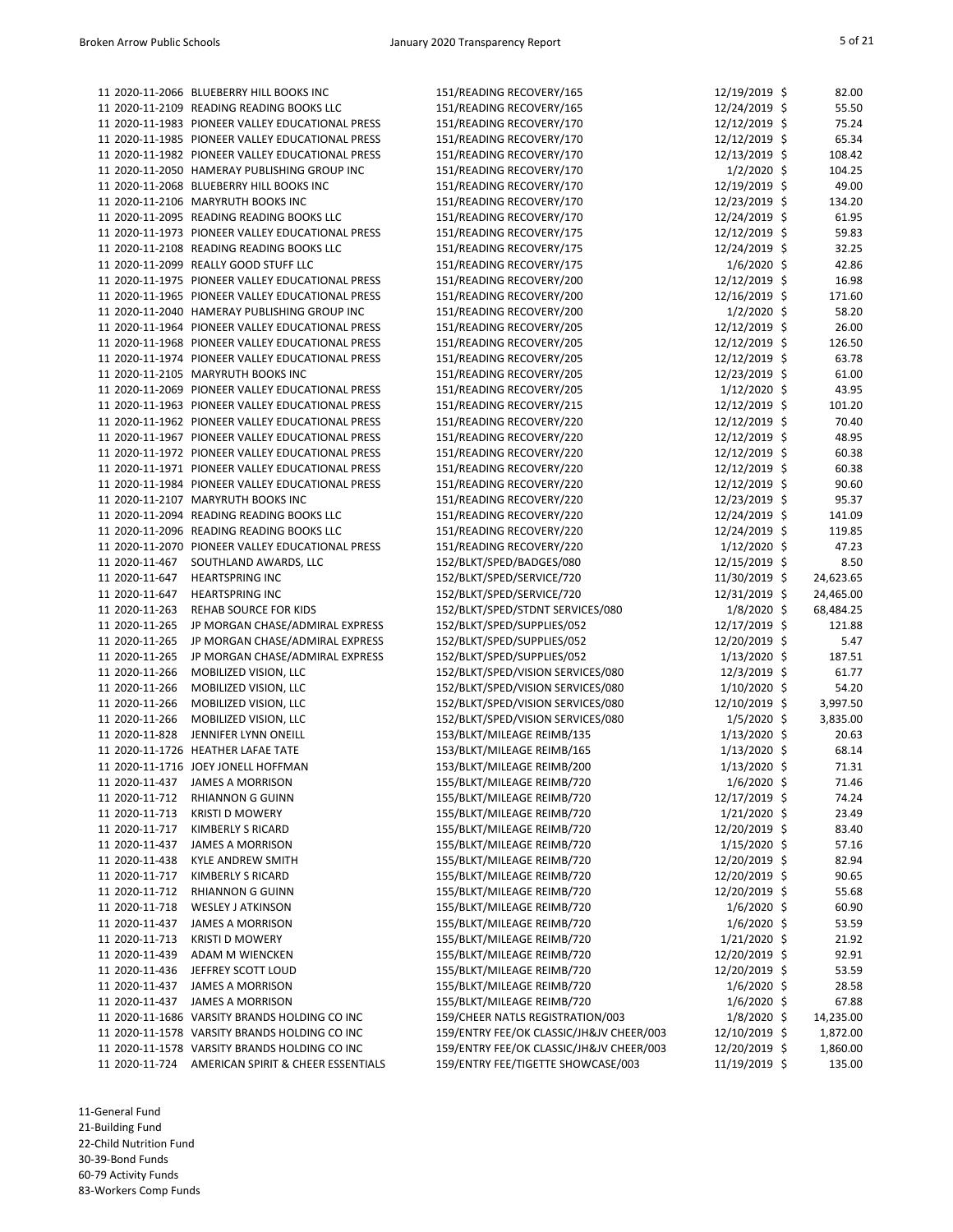| 11 2020-11-724                 | AMERICAN SPIRIT & CHEER ESSENTIALS             | 159/ENTRY FEE/TIGETTE SHOWCASE/003       | 11/19/2019 \$  | 120.00   |
|--------------------------------|------------------------------------------------|------------------------------------------|----------------|----------|
| 11 2020-11-724                 | AMERICAN SPIRIT & CHEER ESSENTIALS             | 159/ENTRY FEE/TIGETTE SHOWCASE/003       | 11/19/2019 \$  | 200.00   |
|                                | 11 2020-11-1488 VARSITY BRANDS HOLDING CO INC  | 159/ENTRY FEES/JH/JV/NCA NATLS/003       | $1/2/2020$ \$  | 5,843.00 |
|                                | 11 2020-11-1488 VARSITY BRANDS HOLDING CO INC  | 159/ENTRY FEES/JH/JV/NCA NATLS/003       | $1/2/2020$ \$  | 7,902.00 |
|                                | 11 2020-11-1360 VARSITY BRANDS HOLDING CO INC  | 159/FILL IN CHEER UNIFORM/003            | 11/15/2019 \$  | 1,488.60 |
| 11 2020-11-585                 | <b>INFERNO DANCE LLC</b>                       | 159/FILL IN UNIFORMS/TIGETTES/003        | 8/16/2019 \$   | 1,010.95 |
|                                | 11 2020-11-2167 DARYL CRAIG HALLMARK           | 159/ROUND CHEER SIGNS/003                | $1/10/2020$ \$ | 240.00   |
| 11 2020-11-968                 | SPECIAL EVENT SERVICES LLC                     | 160/BLKT/EVENT STAFFING/003              | 12/10/2019 \$  | 216.00   |
| 11 2020-11-967                 | KYAL/KXOJ                                      | 160/BLKT/FOOTBALL RADIO BROADCAST/003    | 11/30/2019 \$  | 3,200.00 |
| 11 2020-11-353                 | JP MORGAN CHASE/ADMIRAL EXPRESS                | 160/BLKT/OFFICE SUPPLIES/003             | $1/7/2020$ \$  | 298.68   |
| 11 2020-11-353                 | JP MORGAN CHASE/ADMIRAL EXPRESS                | 160/BLKT/OFFICE SUPPLIES/003             | $1/7/2020$ \$  | 6.42     |
| 11 2020-11-374                 | PRINT-N-COPY                                   | 160/BLKT/SPORTSINFO/PRINTING/003         | $9/12/2019$ \$ | 146.50   |
|                                |                                                |                                          |                |          |
|                                | 11 2020-11-1990 JOSEPH C MOOS                  | 160/BLKT/TRAVEL/003                      | $1/10/2020$ \$ | 52.99    |
|                                | 11 2020-11-1951 STEVEN LUKE DUNN               | 160/BLKT/TRAVEL/720                      | 12/17/2019 \$  | 187.83   |
| 11 2020-11-360                 | <b>CMC NEPTUNE LLC</b>                         | 160/GAMETIME RENEWAL/003                 | 12/9/2019 \$   | 3,240.00 |
|                                | 11 2020-11-1873 PERFORMANCE HEALTH SUPPLY INC  | 160/SPORTSMED/THERAPY ITEM/003           | 12/9/2019 \$   | 521.56   |
|                                | 11 2020-11-1422 BEEN VISUAL COMMUNICATIONS LLC | 160/SWIMMING SIGNAGE/003                 | 10/9/2019 \$   | 400.00   |
| 11 2020-11-361                 | DTN LLC                                        | 160/WEATHER ALERT PROGRAM/003            | $1/3/2020$ \$  | 1,081.60 |
| 11 2020-11-119                 | SOUTHLAND AWARDS, LLC                          | 161/BLKT/SUPPLIES/050                    | 12/15/2019 \$  | 68.00    |
| 11 2020-11-112                 | JP MORGAN CHASE/ADMIRAL EXPRESS                | 161/BLKT/SUPPLIES/050                    | 12/13/2019 \$  | 71.06    |
|                                | 11 2020-11-1934 JANET COOPER DUNLOP            | 161/BLKT/TRAVEL/050                      | 12/17/2019 \$  | 129.92   |
| 11 2020-11-105                 | <b>CELLCO PARTNERSHIP</b>                      | 162/ANNUAL DATA PLAN/050                 | 12/6/2019 \$   | 40.01    |
| 11 2020-11-105                 | <b>CELLCO PARTNERSHIP</b>                      | 162/ANNUAL DATA PLAN/050                 | $1/6/2020$ \$  | 40.01    |
| 11 2020-11-96                  | JP MORGAN CHASE/ADMIRAL EXPRESS                | 162/BLKT/SUPPLIES/COMM/050               | $1/16/2020$ \$ | 153.60   |
| 11 2020-11-292                 | <b>TWOTREES TECHNOLOGIES LLC</b>               | 163/BLKT/EQUIPM/SOFTWARE/CERTIFICATE/050 | 12/13/2019 \$  | 445.00   |
| 11 2020-11-317                 | JP MORGAN CHASE BANK                           | 163/BLKT/GODADDY/DOMAIN/030              | 12/17/2019 \$  | 54.51    |
|                                | 11 2020-11-1185 LINEAR COMMUNICATIONS INC      | 163/BLKT/INSTALLATIONS/REPAIRS/050       | 12/16/2019 \$  | 303.16   |
| 11 2020-11-224                 | <b>JEREMY A STOUGH</b>                         | 163/BLKT/MILEAGE REIMB/030               | $1/2/2020$ \$  | 5.75     |
|                                | 11 2020-11-1648 JEREMY A STOUGH                | 163/BLKT/MILEAGE REIMB/030               | $1/2/2020$ \$  | 35.96    |
| 11 2020-11-224                 | <b>JEREMY A STOUGH</b>                         | 163/BLKT/MILEAGE REIMB/030               | $1/2/2020$ \$  | 30.98    |
|                                | 11 2020-11-1485 AARON M VOGT                   | 163/BLKT/MILEAGE REIMB/030               | $1/2/2020$ \$  | 147.59   |
|                                | 11 2020-11-1391 T RYAN L TATE-SULLIVAN         | 163/BLKT/MILEAGE REIMB/030               | 1/2/2020 \$    | 125.56   |
| 11 2020-11-214                 | <b>SEAN C GOLDMAN</b>                          | 163/BLKT/MILEAGE REIMB/030               | $1/6/2020$ \$  | 68.54    |
| 11 2020-11-1812 FENG ZONG LEE  |                                                | 163/BLKT/MILEAGE REIMB/030               | $1/7/2020$ \$  | 19.35    |
| 11 2020-11-215                 | <b>BRANDON J GREEN</b>                         | 163/BLKT/MILEAGE REIMB/030               | $1/3/2020$ \$  | 44.80    |
| 11 2020-11-315                 | JP MORGAN CHASE/ADMIRAL EXPRESS                | 163/BLKT/OFFICETECH SUPPLIES/0           | 1/20/2020 \$   | 46.72    |
| 11 2020-11-316                 | SOUTHLAND AWARDS, LLC                          | 163/BLKT/SUPPLIES/BADGES/030             | 12/15/2019 \$  | 51.00    |
| 11 2020-11-629                 | <b>CELLCO PARTNERSHIP</b>                      | 163/CELL PHONE SERVICE/030               | 12/6/2019 \$   | 23.63    |
| 11 2020-11-629                 | <b>CELLCO PARTNERSHIP</b>                      | 163/CELL PHONE SERVICE/030               | $1/6/2020$ \$  | 38.38    |
|                                | 11 2020-11-1508 NORTHSTAR AV LLC               | 163/SMART REPLACEMENT LAMPS/050          | 10/22/2019 \$  | 2,920.00 |
| 11 2020-11-252                 | TRINITY 3 LLC                                  | 164/BLKT/CHROMEBOOK                      | 12/17/2019 \$  | 499.35   |
| 11 2020-11-252                 | TRINITY 3 LLC                                  | 164/BLKT/CHROMEBOOK                      | 11/19/2019 \$  | 65.00    |
| 11 2020-11-252                 | TRINITY 3 LLC                                  | 164/BLKT/CHROMEBOOK                      | 12/6/2019 \$   | 89.00    |
|                                | 11 2020-11-1713 ASSETGENIE INC                 | 164/BLKT/CHROMEBOOK PARTS/050            | 12/5/2019 \$   | 8,738.70 |
|                                | 11 2020-11-1713 ASSETGENIE INC                 | 164/BLKT/CHROMEBOOK PARTS/050            | 12/13/2019 \$  | 215.70   |
|                                | 11 2020-11-1713 ASSETGENIE INC                 | 164/BLKT/CHROMEBOOK PARTS/050            | 12/30/2019 \$  | 3,947.15 |
| 11 2020-11-246                 | JP MORGAN CHASE/ADMIRAL EXPRESS                | 164/BLKT/CHROMEDESK SUPPLIES/050         | 12/20/2019 \$  | 114.00   |
| 11 2020-11-246                 | JP MORGAN CHASE/ADMIRAL EXPRESS                | 164/BLKT/CHROMEDESK SUPPLIES/050         | 12/20/2019 \$  |          |
|                                |                                                |                                          |                | 138.15   |
| 11 2020-11-2141 B & L PRINTING |                                                | 164/BLKT/PRINTING/CHROMEDESK/050         | $1/10/2020$ \$ | 113.00   |
|                                | 11 2020-11-1351 JESSICA HENDRICKS              | 164/BLKT/TRAVEL/720                      | 10/6/2019 \$   | 119.26   |
| 11 2020-11-442                 | TULSA COMMUNITY COLLEGE                        | 165/BLKT 2 + 2 INITIATIVE/720            | 11/20/2019 \$  | 825.76   |
| 11 2020-11-1725 HIREASE LLC    |                                                | 180/BLKT/BACKGROUND CHECKS/052           | 12/31/2019 \$  | 135.00   |
| 11 2020-11-187                 | BACKGROUND INVESTIGATION BUREAU LLC            | 180/BLKT/BACKGROUND CHECKS/052           | $12/1/2019$ \$ | 809.10   |
| 11 2020-11-167                 | OKLAHOMA STATE BUREAU OF INVESTGATI            | 180/BLKT/BACKGROUNDCHECKS/052            | $1/7/2020$ \$  | 405.00   |
| 11 2020-11-179                 | COMMUNITYCARE MANAGED HEALTHCARE               | 180/BLKT/EAP SERVICES/052                | 12/1/2019 \$   | 1,568.00 |
| 11 2020-11-179                 | COMMUNITYCARE MANAGED HEALTHCARE               | 180/BLKT/EAP SERVICES/052                | $1/1/2020$ \$  | 1,568.00 |
| 11 2020-11-169                 | TULSA COUNTY SHERIFF DEPT                      | 180/BLKT/FINGERPRINTING/052              | $1/2/2020$ \$  | 810.00   |
|                                | 11 2020-11-2021 JP MORGAN CHASE BANK           | 180/BLKT/IDEMIA BACKGROUND CKS/052       | $1/27/2020$ \$ | 485.46   |
| 11 2020-11-174                 | JP MORGAN CHASE/ADMIRAL EXPRESS                | 180/BLKT/OFFICE SUPPLIES/052             | 12/13/2019 \$  | 397.68   |
| 11 2020-11-174                 | JP MORGAN CHASE/ADMIRAL EXPRESS                | 180/BLKT/OFFICE SUPPLIES/052             | $1/16/2020$ \$ | 166.61   |
| 11 2020-11-174                 | JP MORGAN CHASE/ADMIRAL EXPRESS                | 180/BLKT/OFFICE SUPPLIES/052             | $1/17/2020$ \$ | 11.19    |
| 11 2020-11-171                 | <b>OSSBA</b>                                   | 180/BLKT/UNEMPLOYMENT MGMT/050           | $1/14/2020$ \$ | 3,997.50 |
| 11 2020-11-181                 | MUNICIPAL ACCOUNTING SYSTEMS                   | 180/BLKT/W2&1099/FORMS/052               | 12/6/2019 \$   | 1,514.25 |

11-General Fund 21-Building Fund 22-Child Nutrition Fund 30-39-Bond Funds 60-79 Activity Funds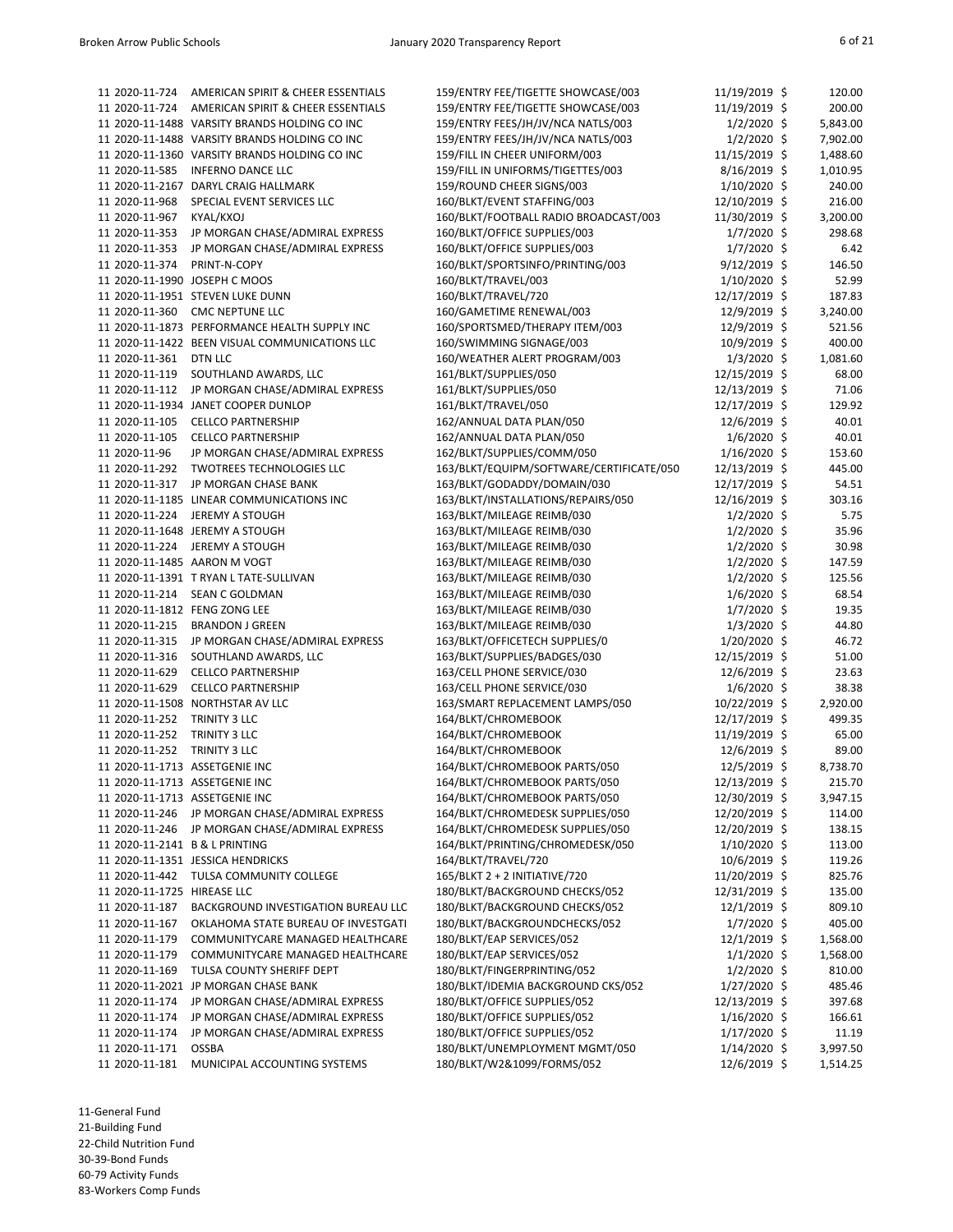|                               | 11 2020-11-1869 DELL MARKETING LP                  | 180/COMPUTER WORKSTATION/052            | 12/13/2019 \$  | 887.50     |
|-------------------------------|----------------------------------------------------|-----------------------------------------|----------------|------------|
| 11 2020-11-1935 R K BLACK INC |                                                    | 180/PRINTER/052                         | $1/12/2020$ \$ | 1,204.00   |
| 11 2020-11-41                 | <b>BROKEN ARROW PUBLIC SCHOOLS</b>                 | 181/BLKT/WC CLAIMS/EXPENSES/CMET/050    | $1/6/2020$ \$  | 200,000.00 |
| 11 2020-11-38                 | TWO OAKS INVESTMENTS LLC                           | 181/BLKT/WC TPA/CMET/050                | 12/13/2019 \$  | 2,900.00   |
| 11 2020-11-38                 | TWO OAKS INVESTMENTS LLC                           | 181/BLKT/WC TPA/CMET/050                | $1/15/2020$ \$ | 2,900.00   |
| 11 2020-11-64                 | <b>BANK OF OKLAHOMA</b>                            | 191/BLKT/BANK FEES/RELATED EXP/CMET/052 | $1/15/2020$ \$ | 849.70     |
| 11 2020-11-90                 | KELLOGG & SOVEREIGN CONSULTING, LLC                | 191/BLKT/E-RATE CONSULTING/CMET/050     | $1/1/2020$ \$  | 12,385.00  |
| 11 2020-11-66                 | FEDERAL EXPRESS CORP                               | 191/BLKT/EXPRESS SHIPPING/CMET/052      | 12/12/2019 \$  | 27.35      |
| 11 2020-11-66                 | FEDERAL EXPRESS CORP                               | 191/BLKT/EXPRESS SHIPPING/CMET/052      | 12/26/2019 \$  | 8.65       |
| 11 2020-11-66                 | FEDERAL EXPRESS CORP                               | 191/BLKT/EXPRESS SHIPPING/CMET/052      | $1/16/2020$ \$ | 28.70      |
| 11 2020-11-60                 | <b>CINTAS CORPORATION NO. 2</b>                    | 191/BLKT/FIRST AID SUPPLIES/CMET/052    | 12/16/2019 \$  | 316.74     |
| 11 2020-11-50                 | SFAFT - SUBWAY FRCHSE FEE                          | 191/BLKT/FRANCHISE FEES/CMET/022        | $1/14/2020$ \$ | 141.57     |
| 11 2020-11-50                 | SFAFT - SUBWAY FRCHSE FEE                          | 191/BLKT/FRANCHISE FEES/CMET/022        | 1/14/2020 \$   | 178.71     |
| 11 2020-11-50                 | SFAFT - SUBWAY FRCHSE FEE                          | 191/BLKT/FRANCHISE FEES/CMET/022        | 12/17/2019 \$  | 144.46     |
| 11 2020-11-50                 | SFAFT - SUBWAY FRCHSE FEE                          | 191/BLKT/FRANCHISE FEES/CMET/022        | 12/17/2019 \$  | 184.62     |
| 11 2020-11-50                 | SFAFT - SUBWAY FRCHSE FEE                          | 191/BLKT/FRANCHISE FEES/CMET/022        | 12/24/2019 \$  | 76.14      |
| 11 2020-11-50                 | SFAFT - SUBWAY FRCHSE FEE                          | 191/BLKT/FRANCHISE FEES/CMET/022        | 12/24/2019 \$  | 61.94      |
| 11 2020-11-50                 | SFAFT - SUBWAY FRCHSE FEE                          | 191/BLKT/FRANCHISE FEES/CMET/022        | $1/7/2020$ \$  | 27.68      |
| 11 2020-11-50                 | SFAFT - SUBWAY FRCHSE FEE                          | 191/BLKT/FRANCHISE FEES/CMET/022        | $1/7/2020$ \$  | 34.11      |
| 11 2020-11-63                 | JP MORGAN CHASE BANK                               | 191/BLKT/MISC BUSN EXP/CMET/050         | $1/17/2020$ \$ | 36.85      |
| 11 2020-11-71                 | JP MORGAN CHASE/ADMIRAL EXPRESS                    | 191/BLKT/OFC SUPPLIES/CMET/052          | 12/18/2019 \$  | 4.17       |
|                               | 11 2020-11-1961 JP MORGAN CHASE/ADMIRAL EXPRESS    | 191/BLKT/OFFICE SUPPLIES/CFO/05         | 12/17/2019 \$  | 197.20     |
|                               | 11 2020-11-1960 JP MORGAN CHASE/ADMIRAL EXPRESS    | 191/BLKT/OFFICE SUPPLIES/CMET/052       | $1/7/2020$ \$  | 310.68     |
|                               | 11 2020-11-1960 JP MORGAN CHASE/ADMIRAL EXPRESS    | 191/BLKT/OFFICE SUPPLIES/CMET/052       | $1/13/2020$ \$ | 425.90     |
|                               | 11 2020-11-1960 JP MORGAN CHASE/ADMIRAL EXPRESS    | 191/BLKT/OFFICE SUPPLIES/CMET/052       | $1/14/2020$ \$ | 34.66      |
|                               | 11 2020-11-1960 JP MORGAN CHASE/ADMIRAL EXPRESS    | 191/BLKT/OFFICE SUPPLIES/CMET/052       | $1/17/2020$ \$ | (41.17)    |
| 11 2020-11-51                 | SUBWAY WORLDWIDE HOLDINGS LLC                      | 191/BLKT/ROYALTIES/CMET/022             | $1/14/2020$ \$ | 251.67     |
| 11 2020-11-51                 | SUBWAY WORLDWIDE HOLDINGS LLC                      | 191/BLKT/ROYALTIES/CMET/022             | 1/14/2020 \$   | 317.70     |
| 11 2020-11-51                 | SUBWAY WORLDWIDE HOLDINGS LLC                      | 191/BLKT/ROYALTIES/CMET/022             | 12/17/2019 \$  | 256.82     |
| 11 2020-11-51                 | SUBWAY WORLDWIDE HOLDINGS LLC                      | 191/BLKT/ROYALTIES/CMET/022             | 12/17/2019 \$  | 328.21     |
| 11 2020-11-51                 |                                                    | 191/BLKT/ROYALTIES/CMET/022             | 12/24/2019 \$  | 135.36     |
|                               | SUBWAY WORLDWIDE HOLDINGS LLC                      |                                         |                |            |
| 11 2020-11-51                 | SUBWAY WORLDWIDE HOLDINGS LLC                      | 191/BLKT/ROYALTIES/CMET/022             | 12/24/2019 \$  | 110.12     |
| 11 2020-11-51                 | SUBWAY WORLDWIDE HOLDINGS LLC                      | 191/BLKT/ROYALTIES/CMET/022             | $1/7/2020$ \$  | 49.21      |
| 11 2020-11-51                 | SUBWAY WORLDWIDE HOLDINGS LLC                      | 191/BLKT/ROYALTIES/CMET/022             | $1/7/2020$ \$  | 60.64      |
| 11 2020-11-1417               | <b>ACADEMIC &amp; COLLEGIATE SOFTWARE</b>          | 193/ADOBE CC K-12 LICENSES/720          | 10/8/2019 \$   | 249.60     |
| 11 2020-11-336                | <b>CELLCO PARTNERSHIP</b>                          | 193/BLKT/DATA PLAN/052                  | 12/6/2019 \$   | 121.79     |
| 11 2020-11-336                | <b>CELLCO PARTNERSHIP</b>                          | 193/BLKT/DATA PLAN/052                  | $1/6/2020$ \$  | 121.79     |
| 11 2020-11-337                | <b>WESLEY SHAUN HILL</b>                           | 193/BLKT/MILEAGE REIMB/052              | $1/6/2020$ \$  | 99.45      |
| 11 2020-11-874                | JP MORGAN CHASE BANK                               | 193/BLKT/SUBSCRIPTIONS/030              | 12/13/2019 \$  | 298.00     |
| 11 2020-11-874                | JP MORGAN CHASE BANK                               | 193/BLKT/SUBSCRIPTIONS/030              | 12/9/2019 \$   | 250.00     |
|                               | 11 2020-11-2168 DAV STUDIOS LLC                    | 193/NDI ENCODER BOX/720                 | $1/8/2020$ \$  | 359.00     |
|                               | 11 2020-11-2192 B&H FOTO & ELECTRONICS CORPORATION | 193/TECH EQUIP//050                     | $1/13/2020$ \$ | 49.73      |
|                               | 11 2020-11-2192 B&H FOTO & ELECTRONICS CORPORATION | 193/TECH EQUIP//050                     | $1/13/2020$ \$ | 476.09     |
| 11 2020-11-2018 TIGER THREADS |                                                    | 193/UNIFORMS/030                        | 12/18/2019 \$  | 285.00     |
| 11 2020-11-230                | R K BLACK INC                                      | 197/BLKT/COPIER EQUIP/SUPPLIES/050      | $1/6/2020$ \$  | 112.70     |
| 11 2020-11-233                | KUHLMANN ENTERPRISES INC                           | 197/BLKT/COPIER SUPPLIES/050            | $12/9/2019$ \$ | 476.45     |
| 11 2020-11-125                | <b>BROKEN ARROW PUBLIC SCHOOLS</b>                 | 199/BLKT/SICK LEAVE/VACATION/PAYOUT/050 | $1/6/2020$ \$  | 30,692.90  |
| 11 2020-11-126                | OKLAHOMA EMPLOYMENT SECURITY COMM                  | 199/BLKT/UNEMPLOYMENT COMP/050          | $1/15/2020$ \$ | 7,993.10   |
| 11 2020-11-890                | WEST MUSIC COMPANY INC                             | 201/GRANT/MUSIC/180                     | 11/6/2019 \$   | 943.58     |
|                               | 11 2020-11-1680 BLICK ART MATERIALS LLC            | 201/SUPPLIES/ART/720                    | 11/13/2019 \$  | 548.62     |
|                               | 11 2020-11-1680 BLICK ART MATERIALS LLC            | 201/SUPPLIES/ART/720                    | 11/21/2019 \$  | 95.95      |
|                               | 11 2020-11-1680 BLICK ART MATERIALS LLC            | 201/SUPPLIES/ART/720                    | 11/26/2019 \$  | 21.74      |
|                               | 11 2020-11-1680 BLICK ART MATERIALS LLC            | 201/SUPPLIES/ART/720                    | 12/2/2019 \$   | 46.48      |
|                               | 11 2020-11-1611 LOWE'S HOME CENTERS                | 201/SUPPLIES/ART/720                    | 12/4/2019 \$   | 51.26      |
|                               | 11 2020-11-1959 SCHOOL SPECIALTY INC               | 2020-11-1959                            | $1/13/2020$ \$ | 13.76      |
|                               | 11 2020-11-1719 LOWE'S HOME CENTERS                | 203/ART GRANT/SUPPLIES/160              | 12/23/2019 \$  | 14.81      |
|                               | 11 2020-11-1862 EARTHWALK COMMUNICATIONS           | 203/CART CONVERSION/165                 | 12/4/2019 \$   | 350.00     |
| 11 2020-11-1915 TRINITY 3 LLC |                                                    | 203/CHROMEBOOKS/MEDIA/165               | $1/7/2020$ \$  | 6,840.00   |
| 11 2020-11-2039 APPLE INC     |                                                    | 203/COMPUTER/YEARBOOK/720               | 10/10/2019 \$  | 238.00     |
|                               | 11 2020-11-2065 LAMINATING & BINDING SOLUTIONS INC | 203/LAMINATOR/180                       | $1/3/2020$ \$  | 1,729.99   |
|                               | 11 2020-11-1678 BLICK ART MATERIALS LLC            | 203/SUPPLIES/510                        | 11/14/2019 \$  | 1,274.00   |
|                               | 11 2020-11-1926 JP MORGAN CHASE BANK               | 204/BLKT/AWARD WALMART/103              | $1/19/2020$ \$ | 311.21     |
|                               | 11 2020-11-1926 JP MORGAN CHASE BANK               | 204/BLKT/AWARD WALMART/103              | 12/31/2019 \$  | 688.32     |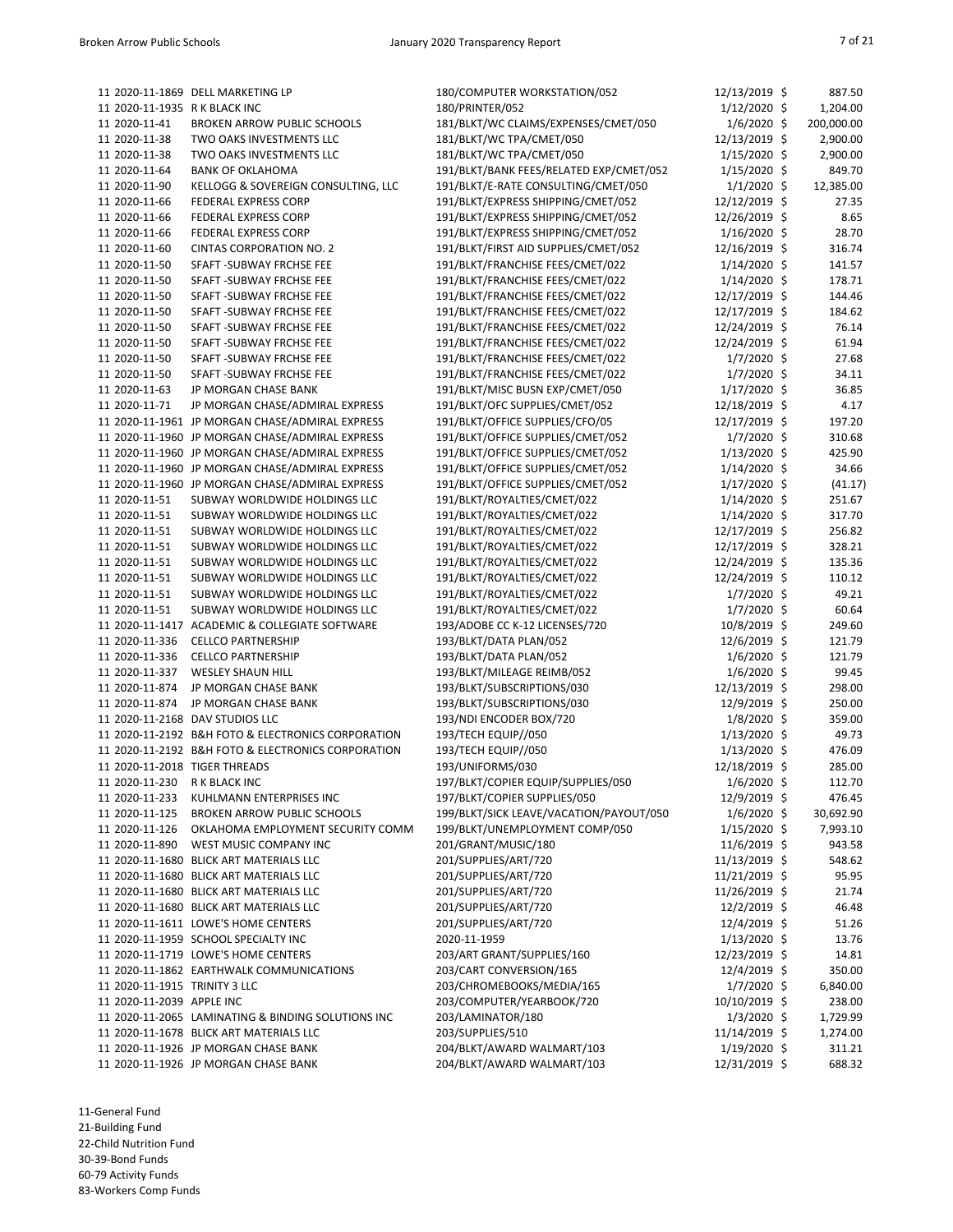|                                | 11 2020-11-1667 JP MORGAN CHASE BANK               | 204/SUPPLIES/525                     | $1/6/2020$ \$   | 722.03   |
|--------------------------------|----------------------------------------------------|--------------------------------------|-----------------|----------|
|                                | 11 2020-11-1667 JP MORGAN CHASE BANK               | 204/SUPPLIES/525                     | $1/6/2020$ \$   | 191.97   |
|                                | 11 2020-11-2097 CNTR FOR THE COLLABORATIVE CLASS   | 333/MAKING MEANING/160/170           | $1/2/2020$ \$   | 1,080.00 |
|                                | 11 2020-11-1925 ORIGO EDUCATION INC                | 333/MATH BOOKS/160/170               | 12/17/2019 \$   | 2,393.60 |
|                                | 11 2020-11-1891 SAM'S CLUB DIRECT                  | 412/BLKT/SUPPLIES/720                | 12/9/2019 \$    | 25.96    |
| 11 2020-11-559                 | REASOR'S HOLDING COMPANY, INC                      | 412/BLKT/SUPPLIES/720                | 12/9/2019 \$    | 276.44   |
| 11 2020-11-784                 | <b>HOBBY LOBBY STORES INC</b>                      | 412/BLKT/SUPPLIES/720                | 10/26/2019 \$   | 19.93    |
| 11 2020-11-562                 | <b>HOBBY LOBBY STORES INC</b>                      | 412/BLKT/SUPPLIES/720                | $12/2/2019$ \$  | 32.63    |
|                                | 11 2020-11-1906 HOBBY LOBBY STORES INC             | 412/BLKT/SUPPLIES/720                | 12/4/2019 \$    | 375.18   |
|                                | 11 2020-11-1906 HOBBY LOBBY STORES INC             | 412/BLKT/SUPPLIES/720                | $1/20/2020$ \$  | 164.33   |
| 11 2020-11-784                 | <b>HOBBY LOBBY STORES INC</b>                      | 412/BLKT/SUPPLIES/720                | 12/14/2019 \$   | 15.22    |
|                                | 11 2020-11-2170 JP MORGAN CHASE BANK               | 412/BLKT/SUPPLIES/720                | $1/14/2020$ \$  | 155.18   |
|                                | 11 2020-11-2170 JP MORGAN CHASE BANK               | 412/BLKT/SUPPLIES/720                | $1/14/2020$ \$  | 29.92    |
|                                | 11 2020-11-552 AMERICAN PLANT PRODUCTS & SVCS INC  | 412/BLKT/SUPPLIES/VOAG/720           | 11/20/2019 \$   | 759.77   |
|                                | 11 2020-11-2091 AMERICAN PLANT PRODUCTS & SVCS INC | 412/BLKT/SUPPLIES/VOAG/720           | $1/8/2020$ \$   | 1,955.42 |
|                                | 11 2020-11-2118 LOWE'S HOME CENTERS                | 412/BLKT/SUPPLIES/VOAG/720           | $1/17/2020$ \$  | 146.40   |
|                                | 11 2020-11-549 ABBOTT-IPCO INC                     | 412/BLKT/SUPPLIES/VOAG/720           | 12/5/2019 \$    | 824.40   |
|                                | 11 2020-11-1558 NASCO EDUCATION LLC                | 412/FACS SUPPLIES/725                | 10/29/2019 \$   | 969.63   |
|                                | 11 2020-11-1558 NASCO EDUCATION LLC                | 412/FACS SUPPLIES/725                | $11/21/2019$ \$ | 121.06   |
|                                | 11 2020-11-1558 NASCO EDUCATION LLC                | 412/FACS SUPPLIES/725                | 11/25/2019 \$   | 4.95     |
|                                | 11 2020-11-2103 STATE OF OKLAHOMA                  | 412/FEES/VOAG/720                    | $1/10/2020$ \$  | 750.00   |
| 11 2020-11-2120 HP INC         |                                                    |                                      | $1/6/2020$ \$   | 2,156.40 |
|                                |                                                    | 412/PRINTER/525                      |                 |          |
|                                | 11 2020-11-2125 PROJECT LEAD THE WAY INC           | 412/SUPPLIES/510                     | $1/17/2020$ \$  | 510.00   |
|                                | 11 2020-11-2082 LAKE NORMAN ART & WOODCRAFT SPLYS  | 412/SUPPLIES/520                     | 12/19/2019 \$   | 81.40    |
| 11 2020-11-2086 PITSCO INC     |                                                    | 412/SUPPLIES/520                     | 12/20/2019 \$   | 335.39   |
|                                | 11 2020-11-2081 LAKE NORMAN ART & WOODCRAFT SPLYS  | 412/SUPPLIES/525                     | 12/19/2019 \$   | 81.40    |
|                                | 11 2020-11-2083 US SCHOOL SUPPLY INC               | 412/SUPPLIES/525                     | $1/2/2020$ \$   | 147.45   |
|                                | 11 2020-11-2085 VEX ROBOTICS INC                   | 412/SUPPLIES/525                     | 12/20/2019 \$   | 100.04   |
| 11 2020-11-2084 PITSCO INC     |                                                    | 412/SUPPLIES/525                     | 12/20/2019 \$   | 602.00   |
|                                | 11 2020-11-2171 JP MORGAN CHASE/ADMIRAL EXPRESS    | 412/SUPPLIES/720                     | $1/10/2020$ \$  | 67.72    |
|                                | 11 2020-11-2026 VEX ROBOTICS INC                   | 412/VEX ROBOTICS/700                 | 12/19/2019 \$   | 3,899.00 |
|                                | 11 2020-11-1309 VEX ROBOTICS INC                   | 421/VEX ROBOTIC/CONTROLLER KIT/720   | 10/9/2019 \$    | 7,465.74 |
|                                | 11 2020-11-1882 JP MORGAN CHASE BANK               | 511/BLKT/MCKINNEY-VENTO/SUPPLIES/050 | $1/14/2020$ \$  | 68.28    |
|                                | 11 2020-11-1882 JP MORGAN CHASE BANK               | 511/BLKT/MCKINNEY-VENTO/SUPPLIES/050 | $1/14/2020$ \$  | 115.80   |
|                                | 11 2020-11-1882 JP MORGAN CHASE BANK               | 511/BLKT/MCKINNEY-VENTO/SUPPLIES/050 | $1/16/2020$ \$  | 64.24    |
|                                | 11 2020-11-1882 JP MORGAN CHASE BANK               | 511/BLKT/MCKINNEY-VENTO/SUPPLIES/050 | 12/13/2019 \$   | 167.55   |
|                                | 11 2020-11-2133 REASOR'S HOLDING COMPANY, INC      | 511/BLKT/PARENT NIGHT SUPPLIES/150   | $1/8/2020$ \$   | 21.50    |
|                                | 11 2020-11-2131 HOBBY LOBBY STORES INC             | 511/BLKT/STEM NIGHT SUPPLIES/150     | $1/13/2020$ \$  | 58.81    |
|                                | 11 2020-11-1991 FROG PUBLICATIONS INC              | 511/MATH FAMILY PACKS/175            | 12/12/2019 \$   | 1,626.90 |
|                                | 11 2020-11-1976 JP MORGAN CHASE/ADMIRAL EXPRESS    | 511/MCKINNEY-VENTO/SUPPLIES/050      | 12/12/2019 \$   | 312.71   |
|                                | 11 2020-11-2128 NASCO EDUCATION LLC                | 511/PARENT NIGHT SUPPLIES/110        | $1/10/2020$ \$  | 180.14   |
|                                | 11 2020-11-2127 OTC BRANDS INC                     | 511/PARENT NIGHT SUPPLIES/110        | 12/8/2019 \$    | 249.10   |
|                                | 11 2020-11-2113 LAKESHORE EQUIPMENT CO             | 511/PARENT NIGHT SUPPLIES/150        | 12/30/2019 \$   | 47.49    |
| 11 2020-11-2017 LAZEL INC      |                                                    | 511/RAZ PLUS SUBSCRIPTION/175        | 12/13/2019 \$   | 199.95   |
|                                | 11 2020-11-2132 JP MORGAN CHASE/ADMIRAL EXPRESS    | 511/STEM NIGHT SUPPLIES/150          | $1/7/2020$ \$   | 199.72   |
|                                | 11 2020-11-2130 SCHOOL SPECIALTY INC               | 511/STEM NIGHT SUPPLIES/150          | $1/8/2020$ \$   | 38.04    |
| 11 2020-11-2012 SCHOLASTIC INC |                                                    | 511/STUDENT BOOKS/140                | $1/6/2020$ \$   | 712.00   |
| 11 2020-11-2030 READ TO THEM   |                                                    | 511/STUDENT BOOKS/205                | 12/17/2019 \$   | 2,105.85 |
| 11 2020-11-1306 TRINITY 3 LLC  |                                                    | 515/CHROMEBOOKS/125                  |                 |          |
|                                |                                                    |                                      | 10/31/2019 \$   | 570.00   |
| 11 2020-11-1555 HEINEMANN      |                                                    | 541/ALL SAINTS PD/053                | $1/9/2020$ \$   | 4,700.00 |
|                                | 11 2020-11-1404 TERRI ANN ALEXANDER                | 541/BLKT/TRAVEL/053                  | 11/23/2019 \$   | 239.30   |
|                                | 11 2020-11-1405 SARA BETH HILLS                    | 541/BLKT/TRAVEL/053                  | 11/23/2019 \$   | 1,301.34 |
|                                | 11 2020-11-1403 SARA MICHELLE STOUT                | 541/BLKT/TRAVEL/053                  | 11/23/2019 \$   | 200.51   |
|                                | 11 2020-11-2025 LOVING GUIDANCE INC                | 541/SUMMIT PD MATERIALS/053          | 12/16/2019 \$   | 1,512.70 |
|                                | 11 2020-11-2114 HAND2MIND INC                      | 541/SUMMIT PD MATERIALS/053          | 12/31/2019 \$   | 118.92   |
|                                | 11 2020-11-1420 FAMILY AND CHILDREN'S SERVICES     | 552/BLKT/COUNSELING SERVICES/053     | 12/4/2019 \$    | 810.00   |
|                                | 11 2020-11-1421 FAMILY AND CHILDREN'S SERVICES     | 552/BLKT/COUNSELING SERVICES/053     | 12/4/2019 \$    | 800.00   |
|                                | 11 2020-11-1421 FAMILY AND CHILDREN'S SERVICES     | 552/BLKT/COUNSELING SERVICES/053     | $1/10/2020$ \$  | 560.00   |
|                                | 11 2020-11-1420 FAMILY AND CHILDREN'S SERVICES     | 552/BLKT/COUNSELING SERVICES/053     | $1/10/2020$ \$  | 1,035.00 |
| 11 2020-11-349                 | CHELSIE RENAE INSKEEP                              | 561/BLKT/MILEAGE REIMB/525           | $1/6/2020$ \$   | 31.52    |
|                                | 11 2020-11-1724 CHEROKEE HERITAGE CENTER           | 563/BLKT/BASKET WEAVING/053          | 12/6/2019 \$    | 370.00   |
|                                | 11 2020-11-1724 CHEROKEE HERITAGE CENTER           | 563/BLKT/BASKET WEAVING/053          | 12/9/2019 \$    | 270.00   |
|                                | 11 2020-11-1777 JP MORGAN CHASE/ADMIRAL EXPRESS    | 563/BLKT/CLASS SUPPLIES/053          | 1/9/2020 \$     | 191.60   |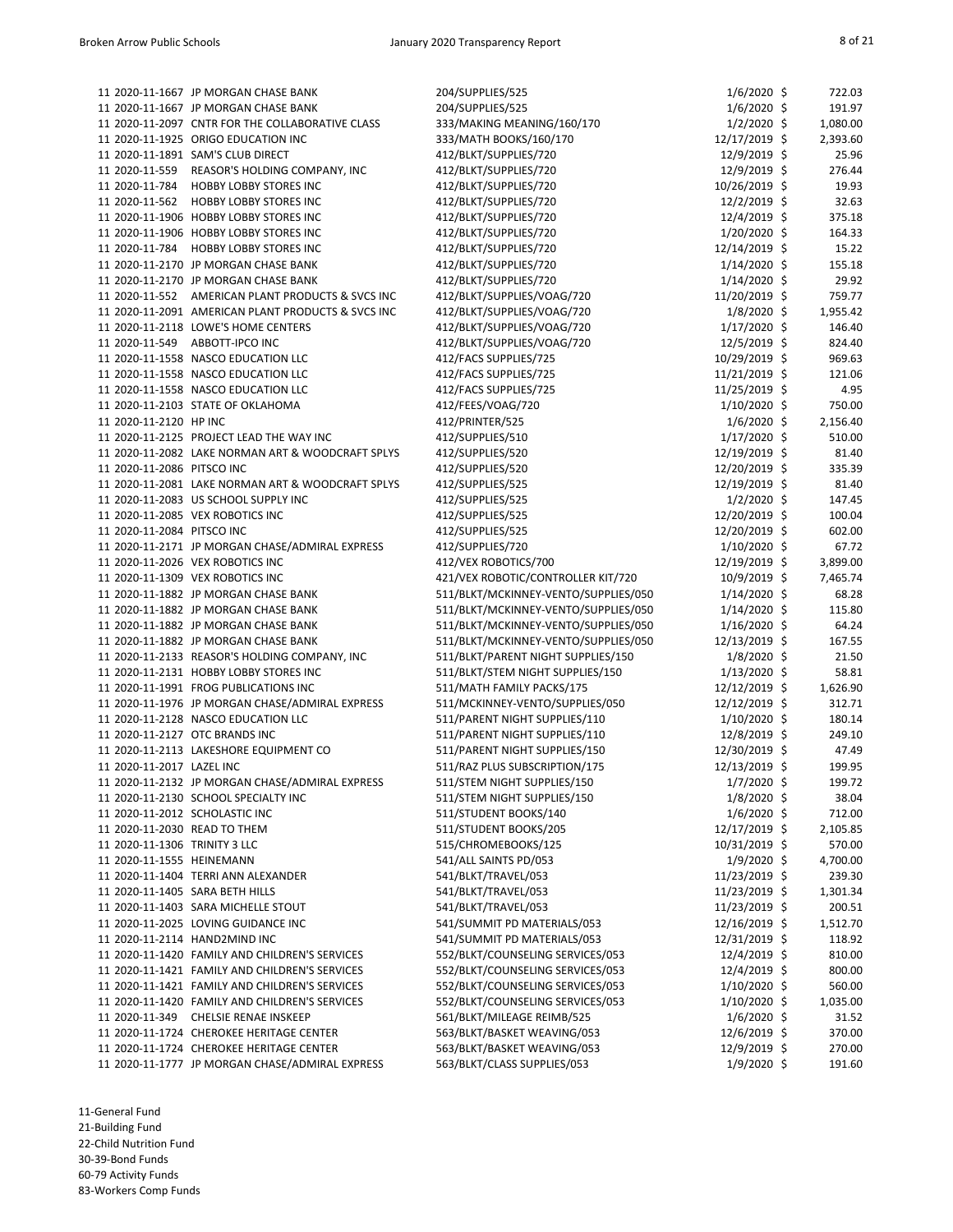|                         | 11 2020-11-1777 JP MORGAN CHASE/ADMIRAL EXPRESS | 563/BLKT/CLASS SUPPLIES/053           | $1/15/2020$ \$ | 8.67      |
|-------------------------|-------------------------------------------------|---------------------------------------|----------------|-----------|
|                         | 11 2020-11-1780 HOBBY LOBBY STORES INC          | 563/BLKT/CLASSROOM RESOURCES/505      | $1/8/2020$ \$  | 32.90     |
|                         | 11 2020-11-1780 HOBBY LOBBY STORES INC          | 563/BLKT/CLASSROOM RESOURCES/505      | $1/21/2020$ \$ | 33.74     |
|                         | 11 2020-11-1776 REASOR'S HOLDING COMPANY, INC   | 563/BLKT/PROGRAM MANAGEMENT/053       | $1/8/2020$ \$  | 11.96     |
|                         | 11 2020-11-1776 REASOR'S HOLDING COMPANY, INC   | 563/BLKT/PROGRAM MANAGEMENT/053       | $1/21/2020$ \$ | 68.88     |
|                         | 11 2020-11-1928 JAYLEN BENJAMIN/REFUND          | 563/STUDENT ACT REFUND/720            | $9/14/2019$ \$ | 68.00     |
|                         | 11 2020-11-1930 ROY LANTROOP/REFUND             | 563/STUDENT ACT REFUND/720            | 10/26/2019 \$  | 52.00     |
|                         | 11 2020-11-2111 ROBIN LITTLEBEAR/REFUND         | 563/STUDENT ACT REFUND/720            | 10/26/2019 \$  | 52.00     |
|                         | 11 2020-11-1931 JENNIFER ROGERS/REFUND          | 563/STUDENT ACT REFUND/720            | 10/26/2019 \$  | 52.00     |
|                         | 11 2020-11-1927 BETTY SCHMIDT/REFUND            | 563/STUDENT ACT REFUND/720            | 10/26/2019 \$  | 52.00     |
|                         | 11 2020-11-2112 LILIANE J TAYLOR/REFUND         | 563/STUDENT ACT REFUND/720            | 10/12/2019 \$  | 68.00     |
|                         | 11 2020-11-1929 BILL AND LANAYE WHISNANT/REFUND | 563/STUDENT ACT REFUND/720            | 12/14/2019 \$  | 68.00     |
|                         | 11 2020-11-469 REASOR'S HOLDING COMPANY, INC    | 564/BLKT/PROGRAM MGMT/053             | 11/13/2019 \$  | 26.94     |
| 11 2020-11-469          | REASOR'S HOLDING COMPANY, INC                   | 564/BLKT/PROGRAM MGMT/053             | 11/12/2019 \$  | 86.48     |
|                         | 11 2020-11-1936 INSTA-LEARN BY STEP, INC.       | 572/CLASSROOM MATERIALS/165           | 12/12/2019 \$  | 219.45    |
|                         | 11 2020-11-1562 JENNIFER KLEIBER                | 572/EL PD/053                         | 11/20/2019 \$  | 3,000.00  |
| 11 2020-11-1937 CDW LLC |                                                 | 572/HEADPHONES/135                    | 12/19/2019 \$  | 337.40    |
|                         | 11 2020-11-1880 LAKESHORE EQUIPMENT CO          | 572/MOMMY & ME MATERIALS/053          | 12/5/2019 \$   | 324.37    |
|                         | 11 2020-11-1582 ELIZABETH A GOTTSCH             | 613/BLKT/TRAVEL/700                   | 11/14/2019 \$  | 17.40     |
|                         | 11 2020-11-1953 MICHELE E HUEBERT               | 613/BLKT/TRAVEL/720                   | 12/10/2019 \$  | 25.17     |
| 11 2020-11-915          | <b>ADRIEN MICHELE FRANCIS</b>                   | 621/BLKT/MILEAGE REIMB/050            | $1/13/2020$ \$ | 12.53     |
| 11 2020-11-281          | <b>KRISTEN D SCHAFNITT</b>                      | 621/BLKT/MILEAGE REIMB/050            | 12/18/2019 \$  | 84.77     |
| 11 2020-11-280          |                                                 |                                       |                |           |
|                         | MICHELLE R WARREN                               | 621/BLKT/MILEAGE REIMB/050            | 12/20/2019 \$  | 43.84     |
| 11 2020-11-776          | JENNA R WILLIAMS                                | 621/BLKT/MILEAGE REIMB/103            | $1/6/2020$ \$  | 44.45     |
|                         | 11 2020-11-1065 BENJAMIN A LAWSON               | 621/BLKT/MILEAGE REIMB/125            | 12/19/2019 \$  | 13.92     |
|                         | 11 2020-11-1065 BENJAMIN A LAWSON               | 621/BLKT/MILEAGE REIMB/125            | 12/19/2019 \$  | 9.28      |
| 11 2020-11-772          | ANITA KATHLEEN VEATCH                           | 621/BLKT/MILEAGE REIMB/125            | $1/6/2020$ \$  | 115.95    |
|                         | 11 2020-11-1065 BENJAMIN A LAWSON               | 621/BLKT/MILEAGE REIMB/125            | 12/19/2019 \$  | 10.44     |
|                         | 11 2020-11-1065 BENJAMIN A LAWSON               | 621/BLKT/MILEAGE REIMB/125            | 12/19/2019 \$  | 5.22      |
| 11 2020-11-765          | <b>SUE N BAKER</b>                              | 621/BLKT/MILEAGE REIMB/160            | 12/19/2019 \$  | 31.54     |
| 11 2020-11-768          | MICHAEL J FLASCH                                | 621/BLKT/MILEAGE REIMB/165            | 12/5/2019 \$   | 98.56     |
| 11 2020-11-768          | MICHAEL J FLASCH                                | 621/BLKT/MILEAGE REIMB/165            | 12/20/2019 \$  | 58.49     |
| 11 2020-11-773          | <b>HEATHER L HUSTED</b>                         | 621/BLKT/MILEAGE REIMB/200            | 12/18/2019 \$  | 24.70     |
| 11 2020-11-773          | <b>HEATHER L HUSTED</b>                         | 621/BLKT/MILEAGE REIMB/200            | 12/18/2019 \$  | 21.59     |
| 11 2020-11-766          | MORGAN E DILLINGHAM                             | 621/BLKT/MILEAGE REIMB/205            | $1/6/2020$ \$  | 136.78    |
|                         | 11 2020-11-1986 MORGAN E DILLINGHAM             | 621/BLKT/MILEAGE REIMB/205            | $1/6/2020$ \$  | 3.71      |
| 11 2020-11-770          | <b>TASHA A KLEIN</b>                            | 621/BLKT/MILEAGE REIMB/700            | 12/19/2019 \$  | 84.48     |
| 11 2020-11-769          | <b>HEATHER JEAN GUYNES</b>                      | 621/BLKT/MILEAGE REIMB/720            | 12/20/2019 \$  | 38.76     |
| 11 2020-11-769          | <b>HEATHER JEAN GUYNES</b>                      | 621/BLKT/MILEAGE REIMB/720            | 12/20/2019 \$  | 43.36     |
| 11 2020-11-846          | MICHELLE RENEE STOERMER                         | 621/BLKT/MILEAGE REIMB/720            | 12/20/2019 \$  | 51.04     |
| 11 2020-11-846          | MICHELLE RENEE STOERMER                         | 621/BLKT/MILEAGE REIMB/720            | 12/20/2019 \$  | 16.24     |
| 11 2020-11-769          | HEATHER JEAN GUYNES                             | 621/BLKT/MILEAGE REIMB/720            | 12/20/2019 \$  | 43.84     |
| 11 2020-11-271          | AMERICAN NATIONAL RED CROSS                     | 621/BLKT/SPED/CPR/080                 | 11/13/2019 \$  | 35.00     |
| 11 2020-11-271          | AMERICAN NATIONAL RED CROSS                     | 621/BLKT/SPED/CPR/080                 | 11/20/2019 \$  | 25.00     |
| 11 2020-11-271          | AMERICAN NATIONAL RED CROSS                     | 621/BLKT/SPED/CPR/080                 | 11/30/2019 \$  | 35.00     |
| 11 2020-11-271          | AMERICAN NATIONAL RED CROSS                     | 621/BLKT/SPED/CPR/080                 | 12/11/2019 \$  | 15.00     |
| 11 2020-11-670          | LARRY L MULLINS                                 | 621/BLKT/SPED/SERVICES/080            | 11/29/2019 \$  | 487.50    |
| 11 2020-11-681          | <b>REHAB SOURCE FOR KIDS</b>                    | 621/BLKT/SPED/SPEECH PSYCH SERV/080   | $1/8/2020$ \$  | 17,572.51 |
| 11 2020-11-268          | A NEW LEAF, INC.                                | 621/BLKT/SPED/STDNT TRAINING/720      | 11/30/2019 \$  | 112.50    |
| 11 2020-11-268          | A NEW LEAF, INC.                                | 621/BLKT/SPED/STDNT TRAINING/720      | 12/31/2019 \$  | 168.75    |
| 11 2020-11-268          | A NEW LEAF, INC.                                | 621/BLKT/SPED/STDNT TRAINING/720      | 12/31/2019 \$  | 30.38     |
| 11 2020-11-985          | REASOR'S HOLDING COMPANY, INC                   | 621/BLKT/SPED/SUPPLIES/CURRIC/720     | $1/12/2020$ \$ | 34.58     |
|                         | 11 2020-11-1770 NCS PEARSON INC                 | 621/SPED/TESTING/080                  | 11/20/2019 \$  | 1,054.22  |
|                         | 11 2020-11-1770 NCS PEARSON INC                 | 621/SPED/TESTING/080                  | 11/22/2019 \$  | 45.94     |
|                         | 11 2020-11-1770 NCS PEARSON INC                 | 621/SPED/TESTING/080                  | 12/11/2019 \$  | 45.94     |
| 11 2020-11-501          | <b>MAXI AIDS INC</b>                            | 621/SPED/VI SUPPLIES/080              | 7/17/2019 \$   | 424.75    |
| 11 2020-11-501          | <b>MAXI AIDS INC</b>                            | 621/SPED/VI SUPPLIES/080              | $9/26/2019$ \$ | 199.75    |
| 11 2020-11-501          | <b>MAXI AIDS INC</b>                            | 621/SPED/VI SUPPLIES/080              | 10/30/2019 \$  | 39.95     |
| 11 2020-11-273          | PUBLIC CONSULTING GROUP INC                     | 698/BLKT/SPED/MEDICAID/080            | $1/14/2020$ \$ | 7,803.33  |
| 21 2020-21-234          | <b>CENERGISTIC LLC</b>                          | 002/BLKT/ENERGY CONSERVATION/CMET/050 | 12/25/2019 \$  | 17,806.00 |
| 21 2020-21-6            | ONE GAS INC.                                    | 002/BLKT/NATURAL GAS UTILITY/CMET/050 | 12/23/2019 \$  | 529.24    |
| 21 2020-21-6            | ONE GAS INC.                                    | 002/BLKT/NATURAL GAS UTILITY/CMET/050 | $1/14/2020$ \$ | 7,665.53  |
| 21 2020-21-6            | ONE GAS INC.                                    | 002/BLKT/NATURAL GAS UTILITY/CMET/050 | $1/14/2020$ \$ | 2,167.62  |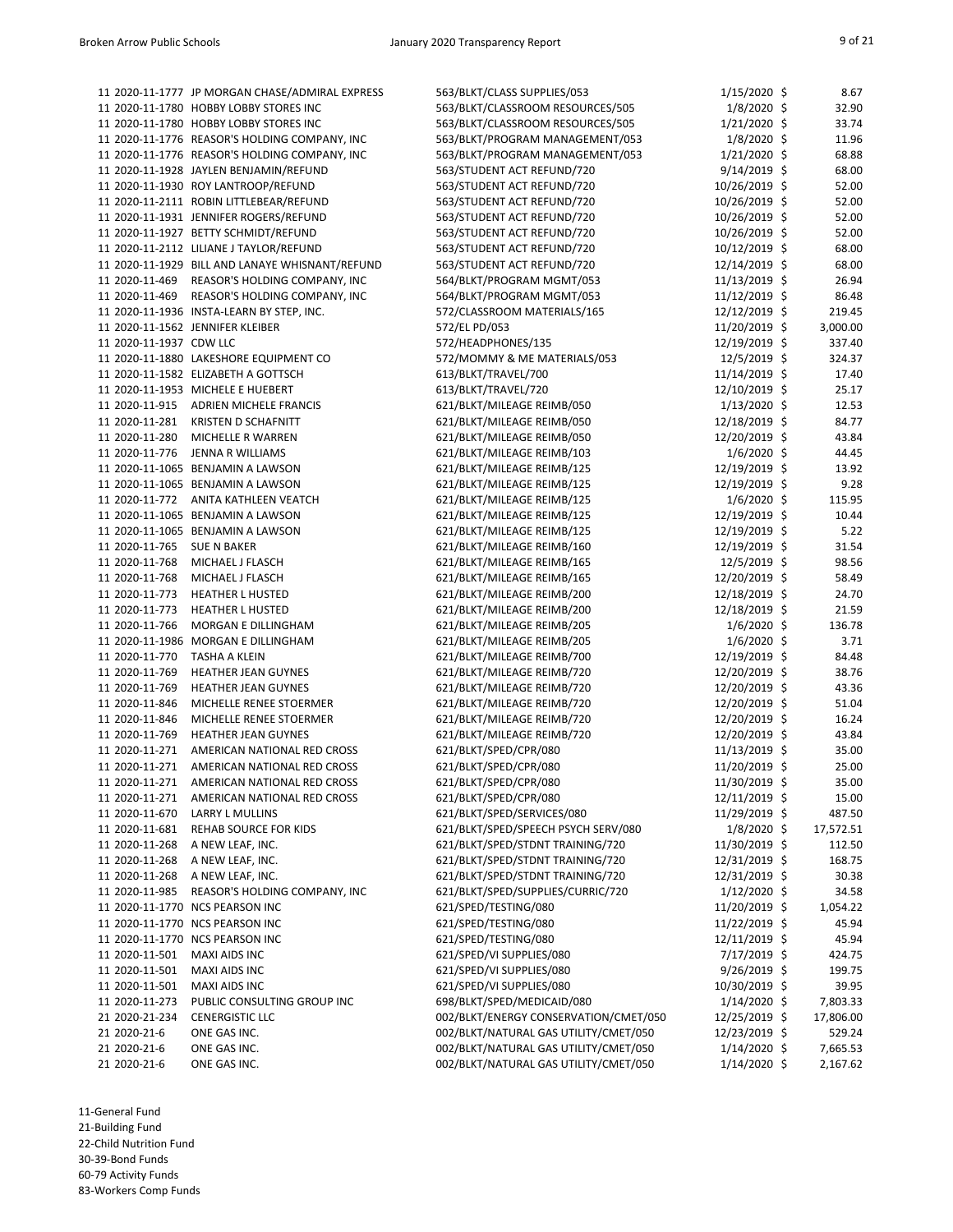| 21 2020-21-6                | ONE GAS INC.                       | 002/BLKT/NATURAL GAS UTILITY/CMET/050    | 12/13/2019 \$  | 6,595.10  |
|-----------------------------|------------------------------------|------------------------------------------|----------------|-----------|
| 21 2020-21-3                | <b>WAGONER COUNTY RWD #4</b>       | 002/BLKT/WATER UTILITY/CMET/175/220      | 12/30/2019 \$  | 285.02    |
| 21 2020-21-3                | <b>WAGONER COUNTY RWD #4</b>       | 002/BLKT/WATER UTILITY/CMET/175/220      | 12/30/2019 \$  | 19.16     |
| 21 2020-21-3                | <b>WAGONER COUNTY RWD #4</b>       | 002/BLKT/WATER UTILITY/CMET/175/220      | 12/30/2019 \$  | 363.47    |
| 21 2020-21-4                | JP MORGAN CHASE BANK               | 002/BLKT/WATER/TRASH UTILITIES/CMET/050  | $1/14/2020$ \$ | 4,856.59  |
| 21 2020-21-4                | JP MORGAN CHASE BANK               | 002/BLKT/WATER/TRASH UTILITIES/CMET/050  | $1/7/2020$ \$  | 12,909.80 |
| 21 2020-21-4                | JP MORGAN CHASE BANK               | 002/BLKT/WATER/TRASH UTILITIES/CMET/050  | 12/23/2019 \$  | 40,118.95 |
|                             |                                    |                                          |                |           |
| 21 2020-21-247              | LINEAR COMMUNICATIONS INC          | 041/BA-MPF 50" TV/720                    | 12/20/2019 \$  | 745.00    |
| 21 2020-21-115              | <b>TALON COMMERCIAL SERVICES</b>   | 041/BLDG A REPAIR/720                    | 12/18/2019 \$  | 3,566.00  |
| 21 2020-21-221              | <b>JOSEPH ENTERPRISES</b>          | 041/BLKT / CONTRACTOR SERVICES/041       | $1/2/2020$ \$  | 3,500.00  |
| 21 2020-21-248              | HEATWAVE SUPPLY INC                | 041/BLKT PARTS/SUPPL/FURN/FIXT/MACH/041  | $1/3/2020$ \$  | 160.56    |
| 21 2020-21-252              | A & D SUPPLY CO. LLC               | 041/BLKT PO FOR PART/SUPPL/FURN/FIXT/041 | $1/8/2020$ \$  | 1,756.98  |
| 21 2020-21-213              | MURRAY WOMBLE INC                  | 041/BLKT/BASKETBALL GOAL REPAIRS/041     | $1/6/2020$ \$  | 1,135.00  |
| 21 2020-21-161              | <b>TYLER COLE</b>                  | 041/BLKT/BIRD CONTROL/205                | $1/1/2020$ \$  | 244.22    |
| 21 2020-21-93               |                                    |                                          | 12/23/2019 \$  |           |
|                             | <b>BRIDGEPOINT ELECTRIC INC</b>    | 041/BLKT/CONTRACTOR SERV/MAINT/041       |                | 2,200.00  |
| 21 2020-21-169              | <b>JOSEPH ENTERPRISES</b>          | 041/BLKT/CONTRACTOR SERVICES/041         | $1/2/2020$ \$  | 700.00    |
| 21 2020-21-169              | <b>JOSEPH ENTERPRISES</b>          | 041/BLKT/CONTRACTOR SERVICES/041         | $1/2/2020$ \$  | 1,650.00  |
| 21 2020-21-170              | MURRAY WOMBLE INC                  | 041/BLKT/CONTRACTOR SERVICES/041         | 12/19/2019 \$  | 176.00    |
| 21 2020-21-209              | PANCO INC                          | 041/BLKT/EMS SERVICES/ALL SITES/041      | 12/17/2019 \$  | 601.00    |
| 21 2020-21-209              | PANCO INC                          | 041/BLKT/EMS SERVICES/ALL SITES/041      | 12/20/2019 \$  | 1,064.27  |
| 21 2020-21-189              | WESTERN FIRE PROTECTION INC        | 041/BLKT/FIRE PROTECTION SERVICES/041    | 12/16/2019 \$  | 605.00    |
| 21 2020-21-23               | AUTOMATIC PROTECTION SYSTEMS CORP  | 041/BLKT/FIRE PROTECTION SUPPL/SERVI/041 | 12/30/2019 \$  | 270.00    |
|                             |                                    |                                          |                |           |
| 21 2020-21-23               | AUTOMATIC PROTECTION SYSTEMS CORP  | 041/BLKT/FIRE PROTECTION SUPPL/SERVI/041 | 12/30/2019 \$  | 135.00    |
| 21 2020-21-19               | H & R LIFTING & BUCKET SERVICE INC | 041/BLKT/LIFT SERVICES/REPAIR/041        | $1/2/2020$ \$  | 200.00    |
| 21 2020-21-251              | <b>LOCKE SUPPLY</b>                | 041/BLKT/PARTS/SUPPL/FURN/FIXT/041       | 12/19/2019 \$  | 40.96     |
| 21 2020-21-251              | <b>LOCKE SUPPLY</b>                | 041/BLKT/PARTS/SUPPL/FURN/FIXT/041       | 12/19/2019 \$  | 301.30    |
| 21 2020-21-251              | <b>LOCKE SUPPLY</b>                | 041/BLKT/PARTS/SUPPL/FURN/FIXT/041       | $1/2/2020$ \$  | 114.63    |
| 21 2020-21-251              | <b>LOCKE SUPPLY</b>                | 041/BLKT/PARTS/SUPPL/FURN/FIXT/041       | 1/3/2020 \$    | 40.57     |
| 21 2020-21-251              | <b>LOCKE SUPPLY</b>                | 041/BLKT/PARTS/SUPPL/FURN/FIXT/041       | $1/7/2020$ \$  | 306.92    |
|                             |                                    |                                          |                |           |
| 21 2020-21-251              | <b>LOCKE SUPPLY</b>                | 041/BLKT/PARTS/SUPPL/FURN/FIXT/041       | $1/8/2020$ \$  | 21.28     |
| 21 2020-21-251              | <b>LOCKE SUPPLY</b>                | 041/BLKT/PARTS/SUPPL/FURN/FIXT/041       | $1/9/2020$ \$  | 46.25     |
| 21 2020-21-251 LOCKE SUPPLY |                                    | 041/BLKT/PARTS/SUPPL/FURN/FIXT/041       | 1/10/2020 \$   | 20.95     |
| 21 2020-21-251              | <b>LOCKE SUPPLY</b>                | 041/BLKT/PARTS/SUPPL/FURN/FIXT/041       | 1/9/2020 \$    | 158.76    |
| 21 2020-21-251              | <b>LOCKE SUPPLY</b>                | 041/BLKT/PARTS/SUPPL/FURN/FIXT/041       | $1/10/2020$ \$ | 100.09    |
| 21 2020-21-138              | LOWE'S HOME CENTERS                | 041/BLKT/PARTS/SUPPL/FURN/FIXT/MACH/041  | 12/16/2019 \$  | 92.56     |
| 21 2020-21-138              | LOWE'S HOME CENTERS                | 041/BLKT/PARTS/SUPPL/FURN/FIXT/MACH/041  | 12/16/2019 \$  | (7.19)    |
| 21 2020-21-138              | LOWE'S HOME CENTERS                | 041/BLKT/PARTS/SUPPL/FURN/FIXT/MACH/041  | $1/2/2020$ \$  | 198.35    |
|                             |                                    |                                          |                |           |
| 21 2020-21-138              | LOWE'S HOME CENTERS                | 041/BLKT/PARTS/SUPPL/FURN/FIXT/MACH/041  | $1/3/2020$ \$  | 163.60    |
| 21 2020-21-138              | LOWE'S HOME CENTERS                | 041/BLKT/PARTS/SUPPL/FURN/FIXT/MACH/041  | $1/9/2020$ \$  | 96.80     |
| 21 2020-21-138              | LOWE'S HOME CENTERS                | 041/BLKT/PARTS/SUPPL/FURN/FIXT/MACH/041  | $1/15/2020$ \$ | 85.29     |
| 21 2020-21-138              | LOWE'S HOME CENTERS                | 041/BLKT/PARTS/SUPPL/FURN/FIXT/MACH/041  | 12/18/2019 \$  | 98.23     |
| 21 2020-21-138              | LOWE'S HOME CENTERS                | 041/BLKT/PARTS/SUPPL/FURN/FIXT/MACH/041  | $1/22/2020$ \$ | 87.70     |
| 21 2020-21-138              | LOWE'S HOME CENTERS                | 041/BLKT/PARTS/SUPPL/FURN/FIXT/MACH/041  | 1/16/2020 \$   | 6.16      |
| 21 2020-21-138              | LOWE'S HOME CENTERS                | 041/BLKT/PARTS/SUPPL/FURN/FIXT/MACH/041  | 12/13/2019 \$  | 51.13     |
| 21 2020-21-138              | LOWE'S HOME CENTERS                | 041/BLKT/PARTS/SUPPL/FURN/FIXT/MACH/041  | 12/20/2019 \$  | 12.34     |
|                             |                                    |                                          |                |           |
| 21 2020-21-138              | LOWE'S HOME CENTERS                | 041/BLKT/PARTS/SUPPL/FURN/FIXT/MACH/041  | $1/8/2020$ \$  | 32.96     |
| 21 2020-21-138              | LOWE'S HOME CENTERS                | 041/BLKT/PARTS/SUPPL/FURN/FIXT/MACH/041  | $1/21/2020$ \$ | 38.92     |
| 21 2020-21-164              | ALLWINE ROOFING & CONSTRUCTION INC | 041/BLKT/ROOFING SERVICE/041             | 12/13/2019 \$  | 854.00    |
| 21 2020-21-164              | ALLWINE ROOFING & CONSTRUCTION INC | 041/BLKT/ROOFING SERVICE/041             | 12/13/2019 \$  | 345.00    |
| 21 2020-21-164              | ALLWINE ROOFING & CONSTRUCTION INC | 041/BLKT/ROOFING SERVICE/041             | 12/13/2019 \$  | 225.00    |
| 21 2020-21-164              | ALLWINE ROOFING & CONSTRUCTION INC | 041/BLKT/ROOFING SERVICE/041             | 12/13/2019 \$  | 195.00    |
| 21 2020-21-164              | ALLWINE ROOFING & CONSTRUCTION INC | 041/BLKT/ROOFING SERVICE/041             | 12/13/2019 \$  | 225.00    |
| 21 2020-21-164              | ALLWINE ROOFING & CONSTRUCTION INC | 041/BLKT/ROOFING SERVICE/041             | 12/16/2019 \$  | 190.00    |
|                             |                                    |                                          |                |           |
| 21 2020-21-164              | ALLWINE ROOFING & CONSTRUCTION INC | 041/BLKT/ROOFING SERVICE/041             | 12/16/2019 \$  | 225.00    |
| 21 2020-21-164              | ALLWINE ROOFING & CONSTRUCTION INC | 041/BLKT/ROOFING SERVICE/041             | 12/16/2019 \$  | 461.00    |
| 21 2020-21-164              | ALLWINE ROOFING & CONSTRUCTION INC | 041/BLKT/ROOFING SERVICE/041             | 12/16/2019 \$  | 232.00    |
| 21 2020-21-164              | ALLWINE ROOFING & CONSTRUCTION INC | 041/BLKT/ROOFING SERVICE/041             | 12/16/2019 \$  | 229.00    |
| 21 2020-21-127              | JP MORGAN CHASE BANK               | 041/BLKT/SUPPL/PA/MAC/FURN/FIXT/CONT/041 | $1/12/2020$ \$ | 739.40    |
| 21 2020-21-127              | JP MORGAN CHASE BANK               | 041/BLKT/SUPPL/PA/MAC/FURN/FIXT/CONT/041 | $1/12/2020$ \$ | 1,150.00  |
| 21 2020-21-127              | JP MORGAN CHASE BANK               | 041/BLKT/SUPPL/PA/MAC/FURN/FIXT/CONT/041 | $1/5/2020$ \$  | 43.25     |
| 21 2020-21-127              | JP MORGAN CHASE BANK               | 041/BLKT/SUPPL/PA/MAC/FURN/FIXT/CONT/041 | 12/8/2019 \$   | 77.33     |
|                             |                                    |                                          |                |           |
| 21 2020-21-127              | JP MORGAN CHASE BANK               | 041/BLKT/SUPPL/PA/MAC/FURN/FIXT/CONT/041 | $1/12/2020$ \$ | 285.10    |
| 21 2020-21-127              | JP MORGAN CHASE BANK               | 041/BLKT/SUPPL/PA/MAC/FURN/FIXT/CONT/041 | 1/19/2020 \$   | 1,103.80  |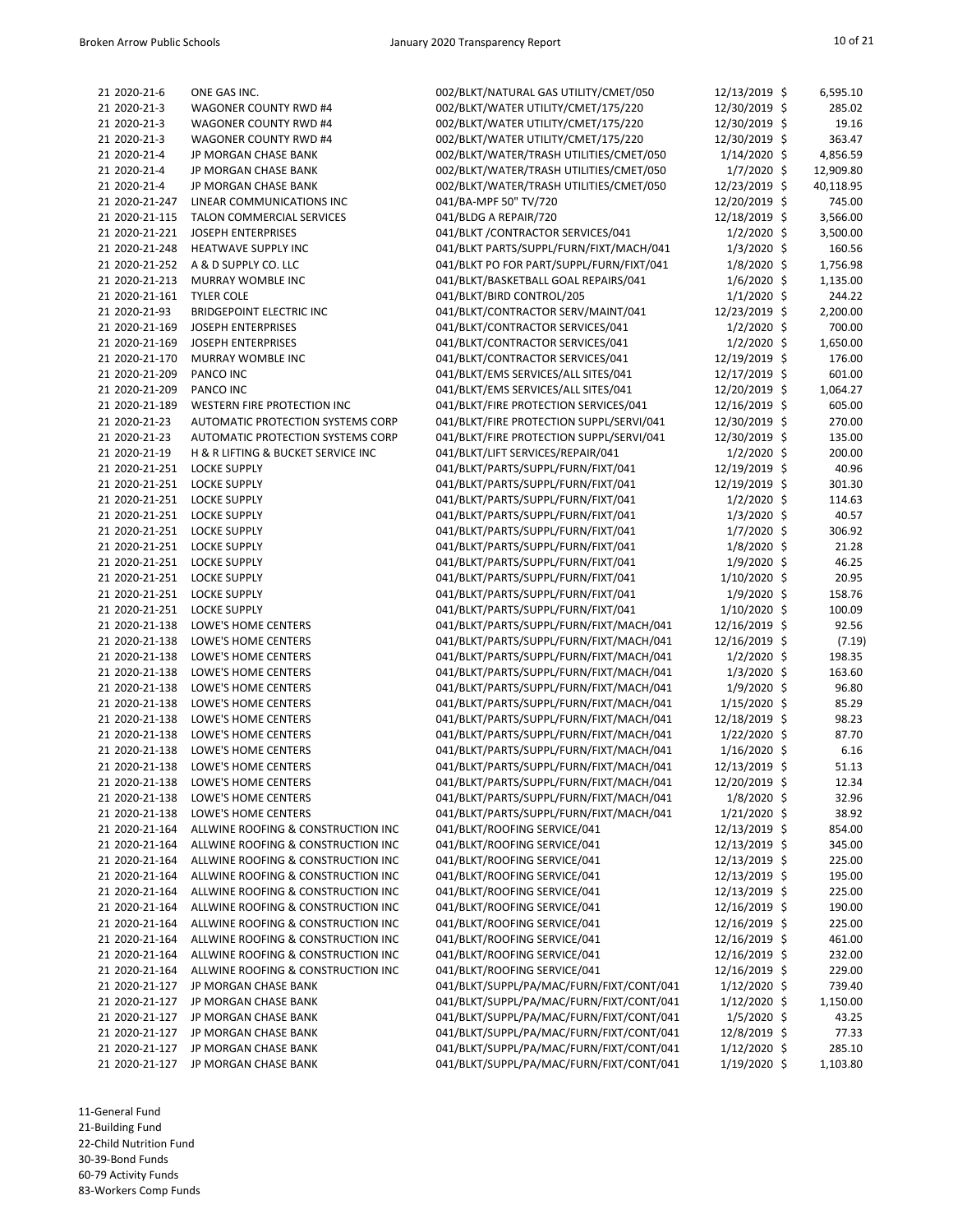| 21 2020-21-127 | JP MORGAN CHASE BANK              | 041/BLKT/SUPPL/PA/MAC/FURN/FIXT/CONT/041 | $1/5/2020$ \$   | 958.51    |
|----------------|-----------------------------------|------------------------------------------|-----------------|-----------|
| 21 2020-21-127 | JP MORGAN CHASE BANK              | 041/BLKT/SUPPL/PA/MAC/FURN/FIXT/CONT/041 | 12/15/2019 \$   | 1,906.14  |
| 21 2020-21-127 | JP MORGAN CHASE BANK              | 041/BLKT/SUPPL/PA/MAC/FURN/FIXT/CONT/041 | 12/8/2019 \$    | 872.94    |
| 21 2020-21-127 | JP MORGAN CHASE BANK              | 041/BLKT/SUPPL/PA/MAC/FURN/FIXT/CONT/041 | $1/12/2020$ \$  | 1,382.77  |
| 21 2020-21-127 | JP MORGAN CHASE BANK              | 041/BLKT/SUPPL/PA/MAC/FURN/FIXT/CONT/041 | 1/19/2020 \$    | 412.59    |
| 21 2020-21-127 | JP MORGAN CHASE BANK              | 041/BLKT/SUPPL/PA/MAC/FURN/FIXT/CONT/041 | $1/26/2020$ \$  | 79.87     |
| 21 2020-21-127 | JP MORGAN CHASE BANK              | 041/BLKT/SUPPL/PA/MAC/FURN/FIXT/CONT/041 | $1/5/2020$ \$   | 8,175.15  |
| 21 2020-21-127 | JP MORGAN CHASE BANK              | 041/BLKT/SUPPL/PA/MAC/FURN/FIXT/CONT/041 | 12/15/2019 \$   | 2,385.26  |
| 21 2020-21-127 | JP MORGAN CHASE BANK              | 041/BLKT/SUPPL/PA/MAC/FURN/FIXT/CONT/041 | 12/29/2019 \$   | 625.75    |
| 21 2020-21-127 | JP MORGAN CHASE BANK              | 041/BLKT/SUPPL/PA/MAC/FURN/FIXT/CONT/041 | 12/8/2019 \$    | 791.03    |
| 21 2020-21-152 | LENNOX INDUSTRIES INC             | 041/BLKT/SUPPLIES/MACHINER/FURN/FIXT/041 | 11/4/2019 \$    | 582.00    |
| 21 2020-21-230 | <b>CHILDRENS SPECIALTIES</b>      | 041/BORDER ACCESS HALT RAMP/165          | 12/16/2019 \$   | 946.00    |
| 21 2020-21-229 | <b>JOSEPH ENTERPRISES</b>         | 041/CONCRETE BOX LID/720                 | $1/2/2020$ \$   | 1,955.00  |
| 21 2020-21-260 | SCOVIL & SIDES HARDWARE CO        | 041/LOCK SUPPLIES/AC-ECC/105             | $1/6/2020$ \$   | 1,584.00  |
| 21 2020-21-34  | <b>VERDE VISTA RESOURCES INC</b>  | 041/MOWING/GROUNDS MAINT/ALL SITES/041   | 12/26/2019 \$   | 5,000.00  |
| 21 2020-21-26  | ABATEMENT SYSTEMS INC (ASI)       | 041/SEMI/ANNUAL ASBESTOS TESTING/041     | $1/7/2020$ \$   | 4,084.00  |
| 21 2020-21-149 | AUTOMATIC PROTECTION SYSTEMS CORP | 055/BLKT/FIRE EX/REPAIR/INSPECTIONS/055  | 12/31/2019 \$   | 8.00      |
| 21 2020-21-149 | AUTOMATIC PROTECTION SYSTEMS CORP | 055/BLKT/FIRE EX/REPAIR/INSPECTIONS/055  | 11/27/2019 \$   | 4.00      |
| 21 2020-21-149 | AUTOMATIC PROTECTION SYSTEMS CORP | 055/BLKT/FIRE EX/REPAIR/INSPECTIONS/055  | 12/31/2019 \$   | 47.25     |
| 21 2020-21-149 | AUTOMATIC PROTECTION SYSTEMS CORP |                                          |                 | 8.00      |
|                |                                   | 055/BLKT/FIRE EX/REPAIR/INSPECTIONS/055  | 12/31/2019 \$   |           |
| 21 2020-21-149 | AUTOMATIC PROTECTION SYSTEMS CORP | 055/BLKT/FIRE EX/REPAIR/INSPECTIONS/055  | 12/31/2019 \$   | 8.00      |
| 21 2020-21-75  | <b>LIBERTY LAUNDRY</b>            | 055/BLKT/LAUNDRY/055                     | $1/1/2020$ \$   | 382.02    |
| 21 2020-21-257 | MICHAEL VANDIVER & ASSOCIATES     | 055/BLKT/REPAIRS/055                     | 12/20/2019 \$   | 40.00     |
| 21 2020-21-227 | MURPHY SANITARY SUPPLY LLC        | 055/BLKT/SUPPLIES/055                    | 12/17/2019 \$   | 747.00    |
| 21 2020-21-86  | JP MORGAN CHASE/ADMIRAL EXPRESS   | 055/BLKT/SUPPLIES/055                    | $1/13/2020$ \$  | 545.93    |
| 21 2020-21-226 | HOME DEPOT USA INC                | 055/BLKT/SUPPLIES/055                    | 12/17/2019 \$   | 754.00    |
| 21 2020-21-85  | C & C SUPPLY AND SERVICE CO INC   | 055/BLKT/SUPPLIES/055                    | 12/16/2019 \$   | 96.00     |
| 21 2020-21-226 | HOME DEPOT USA INC                | 055/BLKT/SUPPLIES/055                    | 12/18/2019 \$   | 556.20    |
| 21 2020-21-81  | WESTLAKE ACE HARDWARE INC         | 055/BLKT/SUPPLIES/055                    | 12/17/2019 \$   | 48.98     |
| 21 2020-21-81  | WESTLAKE ACE HARDWARE INC         | 055/BLKT/SUPPLIES/055                    | 12/18/2019 \$   | 40.27     |
| 21 2020-21-81  | WESTLAKE ACE HARDWARE INC         | 055/BLKT/SUPPLIES/055                    | $1/7/2020$ \$   | 50.30     |
| 21 2020-21-81  | WESTLAKE ACE HARDWARE INC         | 055/BLKT/SUPPLIES/055                    | $1/9/2020$ \$   | 32.99     |
| 21 2020-21-81  | WESTLAKE ACE HARDWARE INC         | 055/BLKT/SUPPLIES/055                    | $1/16/2020$ \$  | 44.47     |
| 21 2020-21-89  | <b>TACONY CORP/POWR-FLITE</b>     | 055/BLKT/SUPPLIES/055                    | 12/10/2019 \$   | 131.46    |
| 21 2020-21-89  | <b>TACONY CORP/POWR-FLITE</b>     | 055/BLKT/SUPPLIES/055                    | 12/17/2019 \$   | 329.30    |
| 21 2020-21-182 | W W GRAINGER INC                  | 055/BLKT/SUPPLIES/055                    | 12/5/2019 \$    | 3,038.50  |
| 21 2020-21-182 | W W GRAINGER INC                  | 055/BLKT/SUPPLIES/055                    | $1/2/2020$ \$   | 671.70    |
| 21 2020-21-208 | C & C SUPPLY AND SERVICE CO INC   | 055/BLKT/SUPPLIES/PARTS/055              | 12/9/2019 \$    | 250.00    |
| 21 2020-21-245 | HOME DEPOT USA INC                | 055/SUPPLIES/055                         | $1/6/2020$ \$   | 10,270.00 |
| 21 2020-21-244 | HOME DEPOT USA INC                | 055/SUPPLIES/055                         | $1/2/2020$ \$   | 8,106.00  |
| 21 2020-21-242 | FOUR STATE MAINTENANCE SUPPLY     | 055/SUPPLIES/055                         | 12/20/2019 \$   | 3,336.00  |
| 21 2020-21-243 | FOUR STATE MAINTENANCE SUPPLY     | 055/SUPPLIES/055                         | $1/7/2020$ \$   | 16,130.00 |
| 21 2020-21-241 | <b>GLOBAL MED INDUSTRIES LLC</b>  | 089/AED PADS/052                         | 12/10/2019 \$   | 788.00    |
| 21 2020-21-265 | MISSOURI STATE UNIVERSITY         | 098/REFUND TO MSU/051                    | $1/9/2020$ \$   | 750.00    |
| 21 2020-21-208 | C & C SUPPLY AND SERVICE CO INC   | 181/BLKT/WC TPA/CMET/050                 | 12/9/2019 \$    | 522.00    |
| 21 2020-21-2   | <b>BANK OF OKLAHOMA</b>           | 191/BLKT/BANK FEES/SUPPLIES/CMET/050     | $1/15/2020$ \$  | 120.08    |
| 21 2020-21-122 | L & M OFFICE FURNITURE LLC        | 194/OFFI FURNITURE PLANTOPS/BERGWALL/055 | $10/16/2019$ \$ | 45,875.76 |
| 21 2020-21-192 | <b>JOSEPH ENTERPRISES</b>         | 194/RESIDENTIAL DEMO/050                 | $1/2/2020$ \$   | 14,599.00 |
| 21 2020-21-210 | MURRAY WOMBLE INC                 | 194/STORAGE CLIP SHELVING UNITS/205      | $1/6/2020$ \$   | 2,875.00  |
| 21 2020-21-194 | <b>ACURA NEON INC</b>             | 194/WINDOW FILM/030                      | 12/18/2019 \$   | 4,425.00  |
| 21 2020-21-193 | DUDE SOLUTIONS INC                | 194/WORK ORDER SYSTEM/050                | $12/11/2019$ \$ | 9,193.73  |
| 22 2020-22-48  | HILAND DAIRY FOODS COMPANY LLC    | 000/BLKT MILK & DAIRY PRODUCTS/022       | $1/21/2020$ \$  | 18,954.94 |
| 22 2020-22-48  | HILAND DAIRY FOODS COMPANY LLC    | 000/BLKT MILK & DAIRY PRODUCTS/022       | 12/16/2019 \$   | 19,902.22 |
| 22 2020-22-48  | HILAND DAIRY FOODS COMPANY LLC    | 000/BLKT MILK & DAIRY PRODUCTS/022       | $1/6/2020$ \$   | 14,545.10 |
| 22 2020-22-48  | HILAND DAIRY FOODS COMPANY LLC    | 000/BLKT MILK & DAIRY PRODUCTS/022       | $1/13/2020$ \$  | 20,391.07 |
| 22 2020-22-139 | PETERSON FARMS FRESH INC          | 000/BLKT/APPLE PROCESSING/022            | 12/14/2019 \$   | 3,985.92  |
| 22 2020-22-128 | OZARK EMPIRE DISTRIBUTORS INC     | 000/BLKT/BAKERY ITEMS/022                | $1/6/2020$ \$   | 5,595.79  |
| 22 2020-22-128 | OZARK EMPIRE DISTRIBUTORS INC     | 000/BLKT/BAKERY ITEMS/022                | $1/21/2020$ \$  | 5,975.39  |
| 22 2020-22-2   | <b>BANK OF OKLAHOMA</b>           | 000/BLKT/BANK FEES/SUPPLIES/CMET/022     | $1/15/2020$ \$  | 488.67    |
| 22 2020-22-133 | AUTO-CHLOR SYSTEM LLC             | 000/BLKT/CHEMICALS/SANITATION/022        | $1/16/2020$ \$  | 6,000.00  |
| 22 2020-22-46  | OKLAHOMA STATE DEPT OF HEALTH     | 000/BLKT/CLASS E FOOD LICENSE/022        | $1/14/2020$ \$  | 125.00    |
| 22 2020-22-277 | COCA-COLA SOUTHWEST BEVERAGES LLC | 000/BLKT/COKE PRODUCTS/022               | $1/6/2020$ \$   | 14,504.24 |
| 22 2020-22-277 | COCA-COLA SOUTHWEST BEVERAGES LLC | 000/BLKT/COKE PRODUCTS/022               | $1/21/2020$ \$  |           |
|                |                                   |                                          |                 | 13,057.59 |

21-Building Fund

22-Child Nutrition Fund

30-39-Bond Funds

60-79 Activity Funds 83-Workers Comp Funds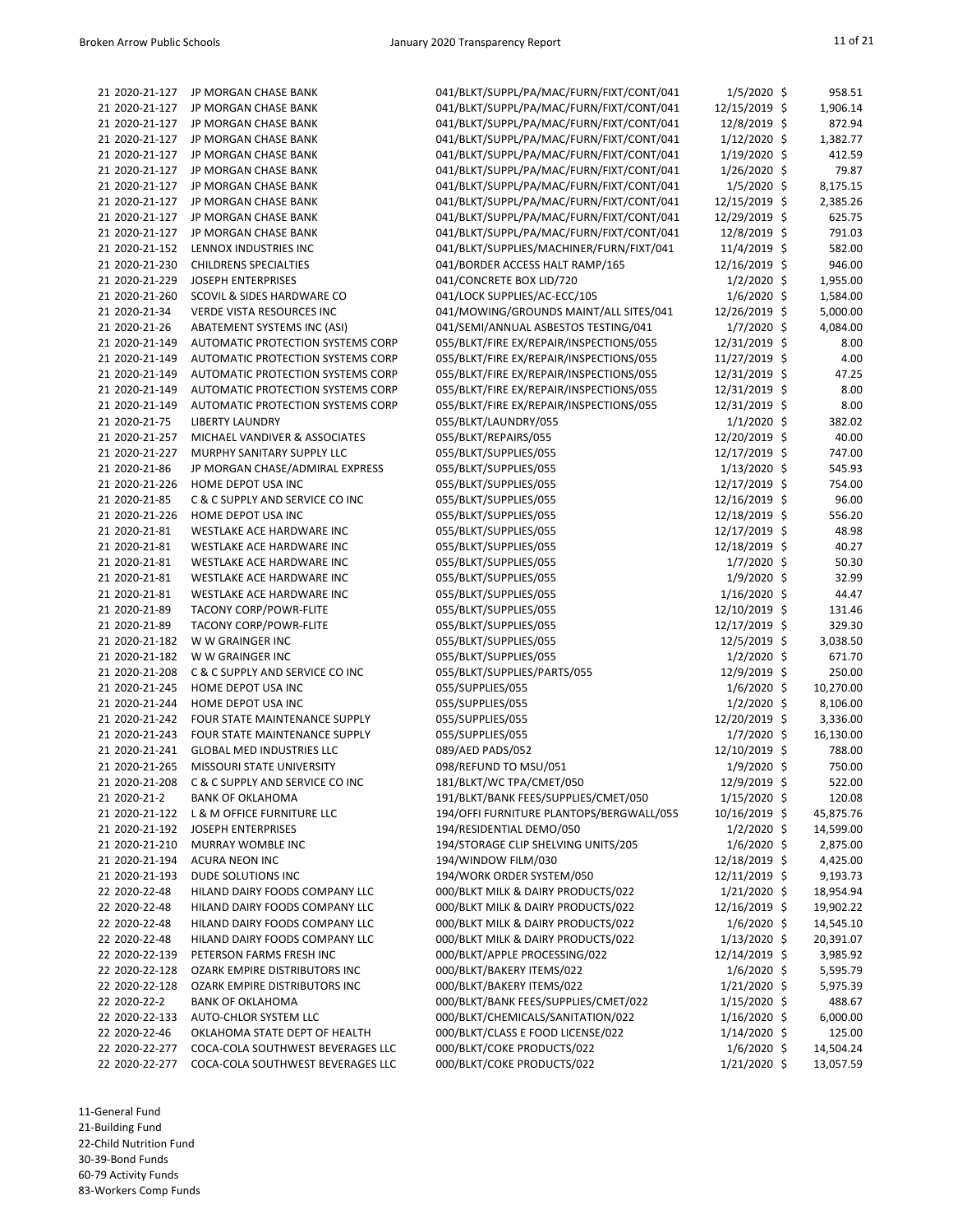| 22 2020-22-236 | TYSON PREPARED FOODS INC           | 000/BLKT/COMMODITY PROCESSING/22         | 12/12/2019 \$  | 9,345.00   |
|----------------|------------------------------------|------------------------------------------|----------------|------------|
| 22 2020-22-19  | DELUXE SMALL BUSINESS SALES INC    | 000/BLKT/DEPOSIT SLIPS/SUPPLIES/022      | $1/7/2020$ \$  | 126.64     |
| 22 2020-22-19  | DELUXE SMALL BUSINESS SALES INC    | 000/BLKT/DEPOSIT SLIPS/SUPPLIES/022      | $1/7/2020$ \$  | 126.64     |
| 22 2020-22-29  | MEDNOW URGENT CARE CENTER LLC      | 000/BLKT/EMPLOYEE PHYSICALS/022          | 12/10/2019 \$  | 200.00     |
| 22 2020-22-135 | TYSON PREPARED FOODS INC           | 000/BLKT/FOOD PROCESSING/022             | 12/12/2019 \$  | 13,357.09  |
| 22 2020-22-38  | <b>TANKERSLEY FOODSERVICE</b>      | 000/BLKT/FOOD/022                        | $1/6/2020$ \$  |            |
|                |                                    |                                          |                | 128,416.82 |
| 22 2020-22-47  | <b>SYSCO CORPORATION</b>           | 000/BLKT/FOOD/SUBWAY/022                 | 12/19/2019 \$  | 4,273.84   |
| 22 2020-22-47  | <b>SYSCO CORPORATION</b>           | 000/BLKT/FOOD/SUBWAY/022                 | $1/21/2020$ \$ | 5,419.29   |
| 22 2020-22-37  | REASOR'S HOLDING COMPANY, INC      | 000/BLKT/GROCERIES/022                   | 12/9/2019 \$   | 40.01      |
| 22 2020-22-37  | REASOR'S HOLDING COMPANY, INC      | 000/BLKT/GROCERIES/022                   | $1/3/2020$ \$  | 62.86      |
| 22 2020-22-37  | REASOR'S HOLDING COMPANY, INC      | 000/BLKT/GROCERIES/022                   | $1/15/2020$ \$ | 91.41      |
| 22 2020-22-37  | REASOR'S HOLDING COMPANY, INC      | 000/BLKT/GROCERIES/022                   | 12/18/2019 \$  | 94.50      |
| 22 2020-22-35  | OKLAHOMA LIGHTING DIST INC         | 000/BLKT/LIGHT BULBS/SUPPLIES/022        | 12/16/2019 \$  | 597.00     |
| 22 2020-22-17  | <b>CUMMINS SOUTHERN PLAINS LLC</b> | 000/BLKT/MAINTENANCE/022                 | $1/13/2020$ \$ | 328.00     |
| 22 2020-22-125 | <b>BRENDA HOFFMAN</b>              | 000/BLKT/MILEAGE REIMB/022               | $1/7/2020$ \$  | 14.96      |
| 22 2020-22-237 | <b>BRENDA HOFFMAN</b>              | 000/BLKT/MILEAGE REIMB/022               | $1/7/2020$ \$  | 17.32      |
| 22 2020-22-237 | <b>BRENDA HOFFMAN</b>              | 000/BLKT/MILEAGE REIMB/022               | $1/7/2020$ \$  | 22.53      |
| 22 2020-22-238 | <b>SHELLY R HOLMES</b>             | 000/BLKT/MILEAGE REIMB/022               | $1/13/2020$ \$ | 50.72      |
| 22 2020-22-36  | NELLA KAY OSBORNE                  | 000/BLKT/MILEAGE REIMB/022               | $1/7/2020$ \$  | 19.15      |
| 22 2020-22-256 | DELTA LOUISE CHAVEZ                | 000/BLKT/MILEAGE REIMB/103               | $1/7/2020$ \$  | 33.29      |
| 22 2020-22-112 | <b>CHERISH LYN GAYNOR</b>          | 000/BLKT/MILEAGE REIMB/105               | $1/13/2020$ \$ | 6.84       |
| 22 2020-22-64  | AUDREY R CREEKPAUM                 | 000/BLKT/MILEAGE REIMB/107               | $1/7/2020$ \$  | 38.74      |
|                |                                    |                                          |                |            |
| 22 2020-22-56  | <b>MARCY ANN WAYMIRE</b>           | 000/BLKT/MILEAGE REIMB/125               | $1/7/2020$ \$  | 28.36      |
| 22 2020-22-59  | BARBARA ANN JACOBSON               | 000/BLKT/MILEAGE REIMB/135               | $1/7/2020$ \$  | 56.55      |
| 22 2020-22-60  | <b>CHRISTIN JULIA ALBERTSON</b>    | 000/BLKT/MILEAGE REIMB/140               | $1/7/2020$ \$  | 13.69      |
| 22 2020-22-261 | <b>CONNIE JO HAYHURST</b>          | 000/BLKT/MILEAGE REIMB/160               | $1/7/2020$ \$  | 37.18      |
| 22 2020-22-74  | <b>STACIE LYN BURRIS</b>           | 000/BLKT/MILEAGE REIMB/165               | $1/7/2020$ \$  | 27.49      |
| 22 2020-22-73  | LESLIE ANN PETERSON                | 000/BLKT/MILEAGE REIMB/170               | $1/7/2020$ \$  | 26.10      |
| 22 2020-22-66  | LISA MICHELLE HOLLAND              | 000/BLKT/MILEAGE REIMB/175               | $1/21/2020$ \$ | 38.28      |
| 22 2020-22-67  | DAYLE J KING                       | 000/BLKT/MILEAGE REIMB/180               | $1/7/2020$ \$  | 32.65      |
| 22 2020-22-210 | JONI MICHELE WINFREY               | 000/BLKT/MILEAGE REIMB/200               | 1/13/2020 \$   | 9.57       |
| 22 2020-22-57  | LAURA LORRAINE CLAYTON             | 000/BLKT/MILEAGE REIMB/205               | 1/10/2020 \$   | 30.62      |
| 22 2020-22-65  | KRISTIE RENEE ARMSTRONG            | 000/BLKT/MILEAGE REIMB/220               | $1/7/2020$ \$  | 25.23      |
| 22 2020-22-69  | <b>KELLI SUE HUNSPERGER</b>        | 000/BLKT/MILEAGE REIMB/505               | $1/7/2020$ \$  | 26.97      |
| 22 2020-22-71  | <b>JULIE ANN BARNES</b>            | 000/BLKT/MILEAGE REIMB/520               | $1/7/2020$ \$  | 46.94      |
| 22 2020-22-269 | <b>JULIE ANN BARNES</b>            | 000/BLKT/MILEAGE REIMB/520               | $1/7/2020$ \$  | 11.64      |
| 22 2020-22-72  | <b>ROBIN G BROWN</b>               | 000/BLKT/MILEAGE REIMB/525               | $1/7/2020$ \$  | 20.24      |
| 22 2020-22-70  | <b>GISELA J TUCKER</b>             | 000/BLKT/MILEAGE REIMB/530               | $1/7/2020$ \$  | 57.59      |
|                |                                    |                                          |                |            |
| 22 2020-22-76  | <b>NANCY RINEHART</b>              | 000/BLKT/MILEAGE REIMB/700               | $1/7/2020$ \$  | 37.41      |
| 22 2020-22-78  | ANGELA LYNN BURROWS                | 000/BLKT/MILEAGE REIMB/720               | $1/7/2020$ \$  | 20.20      |
| 22 2020-22-275 | ANGELA LYNN BURROWS                | 000/BLKT/MILEAGE REIMB/720               | $1/7/2020$ \$  | 17.50      |
| 22 2020-22-113 | <b>JESSIE MARIE HEIDORN</b>        | 000/BLKT/MILEAGE REIMB/720               | $1/7/2020$ \$  | 68.18      |
| 22 2020-22-75  | BETH ANDREA YARBROUGH              | 000/BLKT/MILEAGE REIMB/725               | $1/7/2020$ \$  | 18.53      |
| 22 2020-22-273 | BETH ANDREA YARBROUGH              | 000/BLKT/MILEAGE REIMB/725               | $1/7/2020$ \$  | 15.92      |
| 22 2020-22-3   | JP MORGAN CHASE/ADMIRAL EXPRESS    | 000/BLKT/OFFICE SUPPLIES/022             | $11/1/2019$ \$ | 143.97     |
| 22 2020-22-3   | JP MORGAN CHASE/ADMIRAL EXPRESS    | 000/BLKT/OFFICE SUPPLIES/022             | 12/19/2019 \$  | 82.13      |
| 22 2020-22-3   | JP MORGAN CHASE/ADMIRAL EXPRESS    | 000/BLKT/OFFICE SUPPLIES/022             | $1/9/2020$ \$  | 62.25      |
| 22 2020-22-3   | JP MORGAN CHASE/ADMIRAL EXPRESS    | 000/BLKT/OFFICE SUPPLIES/022             | $1/16/2020$ \$ | 246.22     |
| 22 2020-22-39  | <b>TANKERSLEY FOODSERVICE</b>      | 000/BLKT/PAPER GOODS/022                 | $1/21/2020$ \$ | 19,569.82  |
| 22 2020-22-39  | <b>TANKERSLEY FOODSERVICE</b>      | 000/BLKT/PAPER GOODS/022                 | $1/6/2020$ \$  | 25,865.43  |
| 22 2020-22-43  | W W GRAINGER INC                   | 000/BLKT/PARTS/022                       | $1/8/2020$ \$  | 194.54     |
| 22 2020-22-43  | W W GRAINGER INC                   | 000/BLKT/PARTS/022                       | $1/10/2020$ \$ | 130.00     |
| 22 2020-22-211 | <b>DNR SERVICE LLC</b>             | 000/BLKT/PARTS/REPAIRS/SERVICE/022       | $1/10/2020$ \$ | 1,045.13   |
| 22 2020-22-211 | <b>DNR SERVICE LLC</b>             | 000/BLKT/PARTS/REPAIRS/SERVICE/022       | 12/6/2019 \$   | 103.75     |
| 22 2020-22-211 | <b>DNR SERVICE LLC</b>             |                                          |                |            |
|                |                                    | 000/BLKT/PARTS/REPAIRS/SERVICE/022       | 12/12/2019 \$  | 167.80     |
| 22 2020-22-107 | JLW ENTERPRISES INC                | 000/BLKT/PARTS/REPAIRS/SUPPLIES/MISC/022 | $1/10/2020$ \$ | 176.77     |
| 22 2020-22-107 | <b>JLW ENTERPRISES INC</b>         | 000/BLKT/PARTS/REPAIRS/SUPPLIES/MISC/022 | $1/10/2020$ \$ | 450.00     |
| 22 2020-22-49  | JOHNSTONE SUPPLY OF TULSA          | 000/BLKT/PARTS/REPAIRS/SUPPLIES/MISC/022 | 12/11/2019 \$  | 33.22      |
| 22 2020-22-49  | JOHNSTONE SUPPLY OF TULSA          | 000/BLKT/PARTS/REPAIRS/SUPPLIES/MISC/022 | 12/12/2019 \$  | 44.52      |
| 22 2020-22-49  | JOHNSTONE SUPPLY OF TULSA          | 000/BLKT/PARTS/REPAIRS/SUPPLIES/MISC/022 | 12/17/2019 \$  | 14.73      |
| 22 2020-22-49  | JOHNSTONE SUPPLY OF TULSA          | 000/BLKT/PARTS/REPAIRS/SUPPLIES/MISC/022 | 12/20/2019 \$  | 66.03      |
| 22 2020-22-49  | JOHNSTONE SUPPLY OF TULSA          | 000/BLKT/PARTS/REPAIRS/SUPPLIES/MISC/022 | $1/2/2020$ \$  | 393.38     |
| 22 2020-22-49  | JOHNSTONE SUPPLY OF TULSA          | 000/BLKT/PARTS/REPAIRS/SUPPLIES/MISC/022 | $1/2/2020$ \$  | 43.46      |

21-Building Fund

22-Child Nutrition Fund

30-39-Bond Funds

60-79 Activity Funds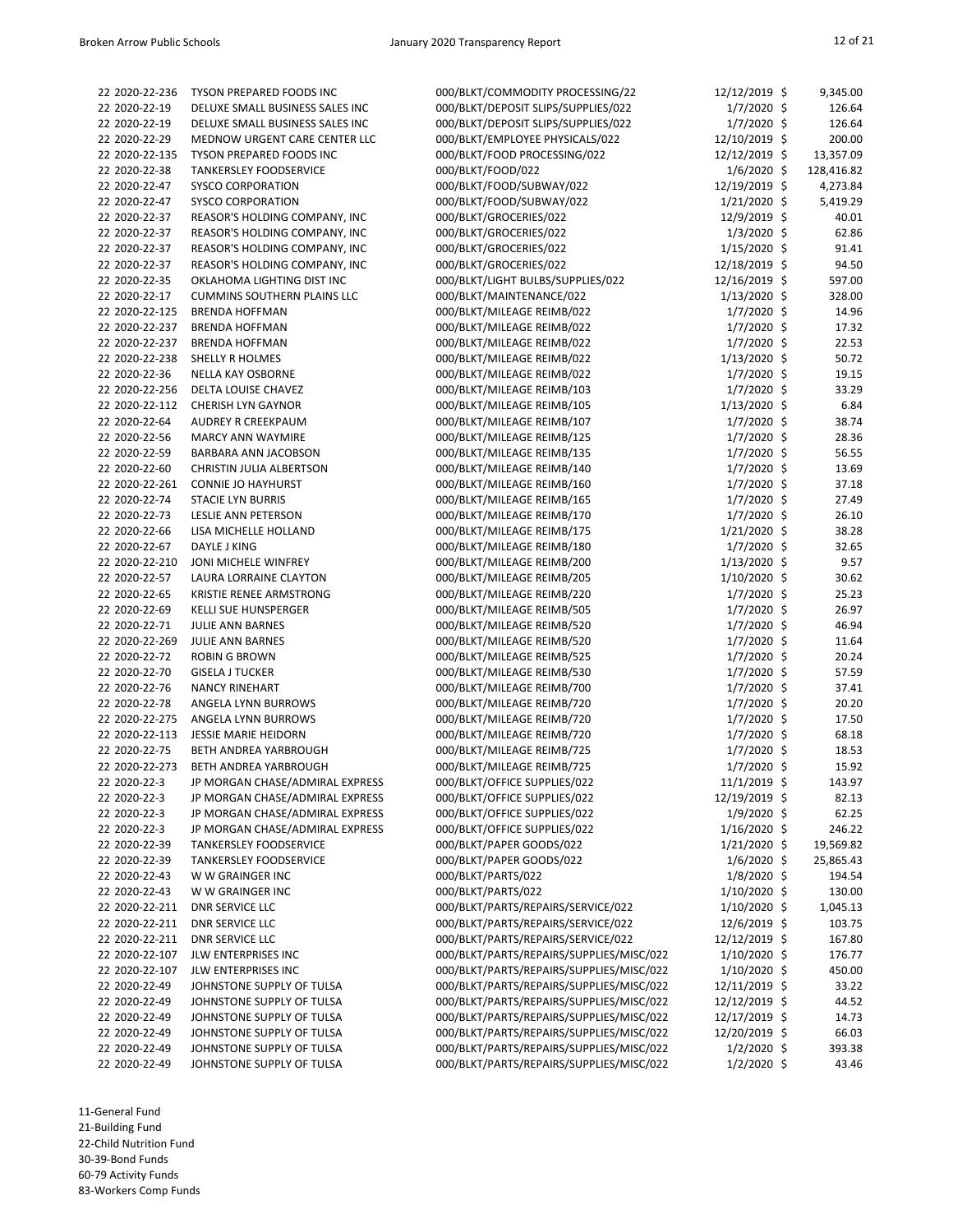| 22 2020-22-49  | JOHNSTONE SUPPLY OF TULSA                 | 000/BLKT/PARTS/REPAIRS/SUPPLIES/MISC/022 | $1/3/2020$ \$  | 97.11     |
|----------------|-------------------------------------------|------------------------------------------|----------------|-----------|
| 22 2020-22-49  | JOHNSTONE SUPPLY OF TULSA                 | 000/BLKT/PARTS/REPAIRS/SUPPLIES/MISC/022 | $1/13/2020$ \$ | 12.33     |
| 22 2020-22-49  | JOHNSTONE SUPPLY OF TULSA                 | 000/BLKT/PARTS/REPAIRS/SUPPLIES/MISC/022 | 12/16/2019 \$  | 53.68     |
|                |                                           |                                          |                |           |
| 22 2020-22-24  | LOWE'S HOME CENTERS                       | 000/BLKT/PARTS/SUPPLIES/MISC/022         | 12/10/2019 \$  | 102.50    |
| 22 2020-22-24  | LOWE'S HOME CENTERS                       | 000/BLKT/PARTS/SUPPLIES/MISC/022         | 12/5/2019 \$   | 133.52    |
| 22 2020-22-24  | LOWE'S HOME CENTERS                       | 000/BLKT/PARTS/SUPPLIES/MISC/022         | 12/19/2019 \$  | 76.95     |
| 22 2020-22-41  | UNITED REFRIGERATION INC                  | 000/BLKT/PARTS/SUPPLIES/REPAIRS/MISC/022 | 12/10/2019 \$  | 289.47    |
|                |                                           |                                          |                |           |
| 22 2020-22-41  | UNITED REFRIGERATION INC                  | 000/BLKT/PARTS/SUPPLIES/REPAIRS/MISC/022 | 12/18/2019 \$  | 220.14    |
| 22 2020-22-41  | UNITED REFRIGERATION INC                  | 000/BLKT/PARTS/SUPPLIES/REPAIRS/MISC/022 | 12/17/2019 \$  | 72.86     |
| 22 2020-22-41  | UNITED REFRIGERATION INC                  | 000/BLKT/PARTS/SUPPLIES/REPAIRS/MISC/022 | $1/7/2020$ \$  | 113.76    |
| 22 2020-22-41  | UNITED REFRIGERATION INC                  |                                          |                | 41.13     |
|                |                                           | 000/BLKT/PARTS/SUPPLIES/REPAIRS/MISC/022 | $1/7/2020$ \$  |           |
| 22 2020-22-41  | UNITED REFRIGERATION INC                  | 000/BLKT/PARTS/SUPPLIES/REPAIRS/MISC/022 | 1/9/2020 \$    | 79.35     |
| 22 2020-22-129 | URBAN PEST AND WILDLIFE MANAGEMENT        | 000/BLKT/PEST CONTROL/022                | 12/12/2019 \$  | 700.00    |
| 22 2020-22-129 | URBAN PEST AND WILDLIFE MANAGEMENT        | 000/BLKT/PEST CONTROL/022                | $1/16/2020$ \$ | 700.00    |
| 22 2020-22-103 |                                           |                                          |                |           |
|                | <b>COSTLEY ENTERPRISES INC</b>            | 000/BLKT/PIZZA/022                       | $1/21/2020$ \$ | 11,014.05 |
| 22 2020-22-103 | <b>COSTLEY ENTERPRISES INC</b>            | 000/BLKT/PIZZA/022                       | $1/6/2020$ \$  | 10,973.65 |
| 22 2020-22-103 | <b>COSTLEY ENTERPRISES INC</b>            | 000/BLKT/PIZZA/022                       | 12/16/2019 \$  | 10,680.75 |
| 22 2020-22-103 | <b>COSTLEY ENTERPRISES INC</b>            | 000/BLKT/PIZZA/022                       | $1/13/2020$ \$ | 9,251.60  |
|                |                                           |                                          |                |           |
| 22 2020-22-110 | <b>FRONTIER PRODUCE INC</b>               | 000/BLKT/PRODUCE/022                     | $1/6/2020$ \$  | 2,259.84  |
| 22 2020-22-110 | <b>FRONTIER PRODUCE INC</b>               | 000/BLKT/PRODUCE/022                     | $1/21/2020$ \$ | 3,041.72  |
| 22 2020-22-289 | <b>CUMMINS SOUTHERN PLAINS LLC</b>        | 000/BLKT/REPAIRS/022                     | $1/6/2020$ \$  | 2,455.79  |
| 22 2020-22-235 | ASSOCIATED PARTS & SUPPLY INC             | 000/BLKT/REPAIRS/PARTS/SUPPLIES/022      | $1/2/2020$ \$  | 196.24    |
|                |                                           |                                          |                |           |
| 22 2020-22-252 | WESTLAKE ACE HARDWARE INC                 | 000/BLKT/REPAIRS/PARTS/SUPPLIES/022      | 12/6/2019 \$   | 63.87     |
| 22 2020-22-252 | WESTLAKE ACE HARDWARE INC                 | 000/BLKT/REPAIRS/PARTS/SUPPLIES/022      | 12/16/2019 \$  | 6.98      |
| 22 2020-22-252 | WESTLAKE ACE HARDWARE INC                 | 000/BLKT/REPAIRS/PARTS/SUPPLIES/022      | 12/17/2019 \$  | 4.31      |
| 22 2020-22-252 | WESTLAKE ACE HARDWARE INC                 | 000/BLKT/REPAIRS/PARTS/SUPPLIES/022      | 12/20/2019 \$  | 7.99      |
|                |                                           |                                          |                |           |
| 22 2020-22-5   | <b>ASSOCIATED PARTS &amp; SUPPLY INC</b>  | 000/BLKT/REPAIRS/PARTS/SUPPLIES/MISC/022 | $1/8/2020$ \$  | 11.99     |
| 22 2020-22-20  | HAGAR RESTAURANT EQUIP SERV INC           | 000/BLKT/REPAIRS/PARTS/SUPPLIES/MISC/022 | $1/2/2020$ \$  | 140.80    |
| 22 2020-22-20  | HAGAR RESTAURANT EQUIP SERV INC           | 000/BLKT/REPAIRS/PARTS/SUPPLIES/MISC/022 | $1/2/2020$ \$  | 58.12     |
| 22 2020-22-20  | HAGAR RESTAURANT EQUIP SERV INC           | 000/BLKT/REPAIRS/PARTS/SUPPLIES/MISC/022 | $1/13/2020$ \$ | 264.00    |
| 22 2020-22-20  | HAGAR RESTAURANT EQUIP SERV INC           | 000/BLKT/REPAIRS/PARTS/SUPPLIES/MISC/022 | 12/16/2019 \$  | 58.12     |
|                |                                           |                                          |                |           |
| 22 2020-22-20  | HAGAR RESTAURANT EQUIP SERV INC           | 000/BLKT/REPAIRS/PARTS/SUPPLIES/MISC/022 | 12/16/2019 \$  | 153.20    |
| 22 2020-22-23  | TTW FOOD EQUIPMENT GROUP LLC              | 000/BLKT/REPAIRS/PARTS/SUPPLIES/MISC/022 | 12/9/2019 \$   | 573.20    |
| 22 2020-22-23  | TTW FOOD EQUIPMENT GROUP LLC              | 000/BLKT/REPAIRS/PARTS/SUPPLIES/MISC/022 | 12/13/2019 \$  | 254.00    |
| 22 2020-22-26  | <b>LOCKE SUPPLY</b>                       | 000/BLKT/REPAIRS/PARTS/SUPPLIES/MISC/022 | 10/18/2019 \$  | 1.01      |
|                |                                           |                                          |                |           |
| 22 2020-22-26  | <b>LOCKE SUPPLY</b>                       | 000/BLKT/REPAIRS/PARTS/SUPPLIES/MISC/022 | $11/7/2019$ \$ | 237.33    |
| 22 2020-22-26  | <b>LOCKE SUPPLY</b>                       | 000/BLKT/REPAIRS/PARTS/SUPPLIES/MISC/022 | 12/18/2019 \$  | 9.96      |
| 22 2020-22-26  | <b>LOCKE SUPPLY</b>                       | 000/BLKT/REPAIRS/PARTS/SUPPLIES/MISC/022 | $1/2/2020$ \$  | 14.42     |
| 22 2020-22-20  | HAGAR RESTAURANT EQUIP SERV INC           | 000/BLKT/REPAIRS/PARTS/SUPPLIES/MISC/022 | 12/18/2019 \$  | 159.00    |
| 22 2020-22-42  | WESTLAKE ACE HARDWARE INC                 | 000/BLKT/REPAIRS/PARTS/SUPPLIES/MISC/022 | $11/7/2019$ \$ | 67.51     |
|                |                                           |                                          |                |           |
| 22 2020-22-42  | WESTLAKE ACE HARDWARE INC                 | 000/BLKT/REPAIRS/PARTS/SUPPLIES/MISC/022 | 11/25/2019 \$  | 82.98     |
| 22 2020-22-116 | DUTY STATION UNIFORMS & GEAR              | 000/BLKT/UNIFORM SHIRTS/JACKETS/022      | $1/12/2020$ \$ | 18.09     |
| 22 2020-22-27  | LOVE BOTTLING CO LLC                      | 000/BLKT/VENDING SUPPLIES/022            | 12/10/2019 \$  | 488.50    |
| 22 2020-22-27  | LOVE BOTTLING CO LLC                      | 000/BLKT/VENDING SUPPLIES/022            | 12/17/2019 \$  | 372.55    |
|                |                                           |                                          |                |           |
| 22 2020-22-27  | LOVE BOTTLING CO LLC                      | 000/BLKT/VENDING SUPPLIES/022            | $1/14/2020$ \$ | 616.80    |
| 22 2020-22-283 | A & D SUPPLY CO. LLC                      | 000/CEILING TILE/700                     | 12/12/2019 \$  | 268.80    |
| 22 2020-22-245 | PLATINUM VENTURES INC                     | 000/GARBAGE DISPOSER/022                 | $12/2/2019$ \$ | 1,614.61  |
| 22 2020-22-150 | HEARTLAND PAYMENT SYSTEMS INC             | 000/MOSAIC SOFTWARE/022                  | 12/9/2019 \$   | 34,848.00 |
|                |                                           |                                          |                |           |
| 22 2020-22-150 | HEARTLAND PAYMENT SYSTEMS INC             | 000/MOSAIC SOFTWARE/022                  | $1/17/2020$ \$ | 11,387.00 |
| 22 2020-22-285 | <b>CHRISTAL BRIDGES/REFUND</b>            | 000/REFUND/170                           | $11/7/2019$ \$ | 28.40     |
| 22 2020-22-284 | JOHN WOODS/REFUND                         | 000/REFUND/720                           | 12/17/2019 \$  | 11.75     |
| 22 2020-22-284 | JOHN WOODS/REFUND                         | 000/REFUND/720                           | 12/17/2019 \$  | 64.85     |
|                |                                           |                                          |                |           |
| 22 2020-22-282 | SEWELL MECHANICAL INC                     | 000/TREAD PLATE LAYOVER/COOLER FLOOR/107 | $1/7/2020$ \$  | 4,010.00  |
| 22 2020-22-246 | ARROWHEAD TRUCK EQUIPMENT INC             | 000/WEATHER GUARD HVAC/MECH PKG/022      | 12/19/2018 \$  | 3,484.00  |
| 22 2020-22-9   | <b>BEN E KEITH FOODS</b>                  | 147/BLKT/FOOD/CATERING/022               | 12/9/2019 \$   | 317.76    |
| 22 2020-22-9   | <b>BEN E KEITH FOODS</b>                  | 147/BLKT/FOOD/CATERING/022               | $1/6/2020$ \$  | 383.63    |
| 22 2020-22-8   | <b>BEN E KEITH FOODS</b>                  | 147/BLKT/PAPER GOODS/CATERING/022        | 12/9/2019 \$   | 97.75     |
|                |                                           |                                          |                |           |
| 22 2020-22-8   | <b>BEN E KEITH FOODS</b>                  | 147/BLKT/PAPER GOODS/CATERING/022        | $1/6/2020$ \$  | 124.73    |
| 22 2020-22-87  | <b>BROKEN ARROW PUBLIC SCHOOLS</b>        | 199/BLKT/SICK LEAVE/VACATION/PAYOUT/050  | $1/6/2020$ \$  | 7,200.00  |
| 33 2020-33-21  | <b>JASON O HALL</b>                       | 160/SIDELINE BOX/FOOTBALL/003            | 12/4/2019 \$   | 1,117.00  |
| 33 2020-33-16  | <b>IMAGENET CONSULTING LLC</b>            | 191/CLOUDCONVERSION/050                  | 12/20/2019 \$  | 3,200.00  |
|                |                                           |                                          |                |           |
| 33 2020-33-16  | <b>IMAGENET CONSULTING LLC</b>            | 191/CLOUDCONVERSION/050                  | $1/7/2020$ \$  | 1,200.00  |
| 34 2020-34-7   | <b>WALLACE ENGINEERING STRUCT CONSULT</b> | 037/ENGR SERV/PAC PRKING LOT/051         | 12/19/2019 \$  | 5,000.00  |

21-Building Fund

22-Child Nutrition Fund

30-39-Bond Funds 60-79 Activity Funds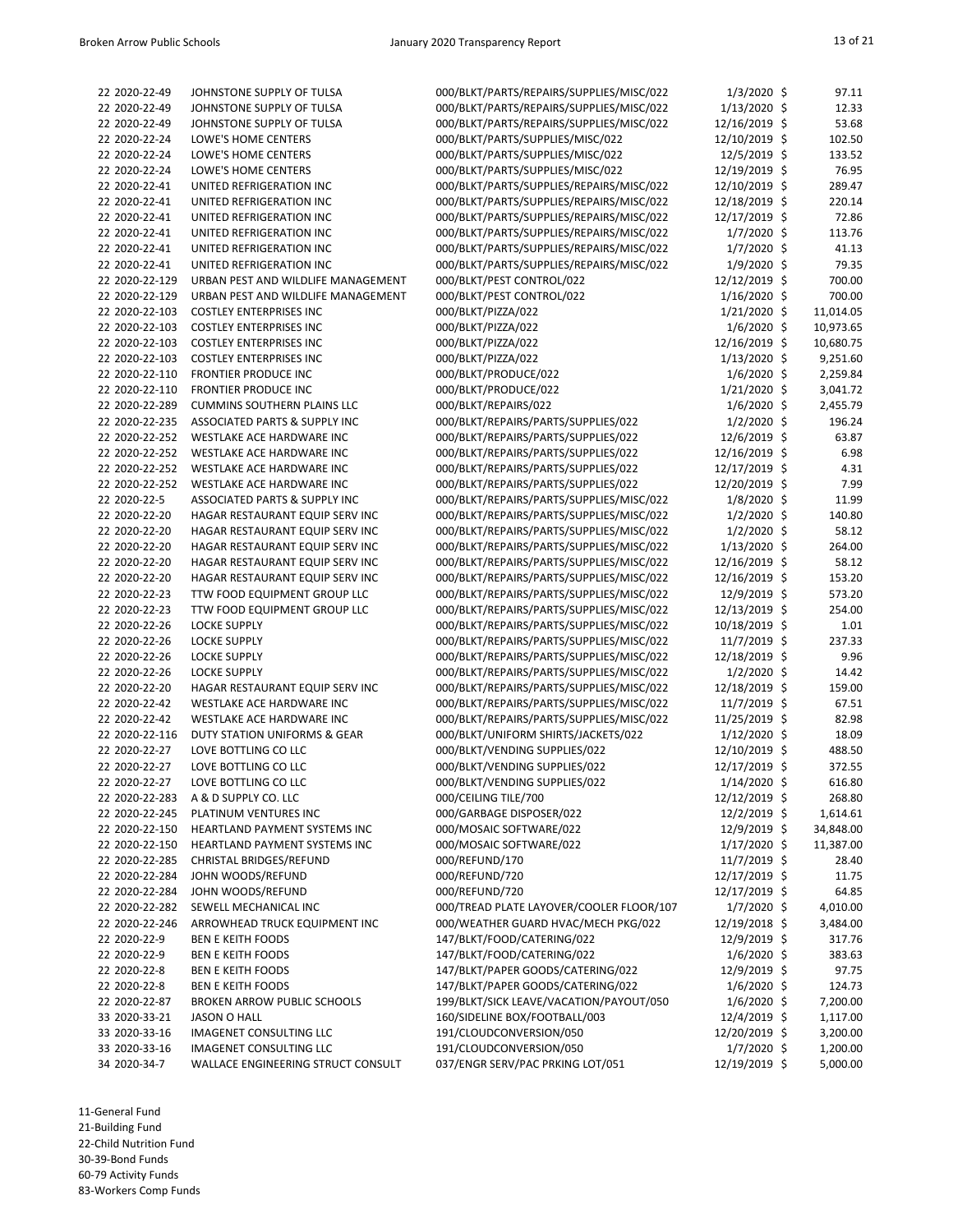| 35 2020-35-2   | <b>IMAGENET CONSULTING LLC</b>       | 191/SCANNERS/050                         | $1/16/2020$ \$  | 836.36               |
|----------------|--------------------------------------|------------------------------------------|-----------------|----------------------|
| 39 2020-39-96  | A & M CONSTRUCTIVE SOLUTIONS INC     | 041/BASEBALL/SOFTBALL ENTRY/720          | 12/20/2019 \$   | 42,987.50            |
| 39 2020-39-163 | <b>NCS PEARSON INC</b>               | 102/ MY MATH LAB CODES CONCURRENT/720    | 11/27/2019 \$   | 3,186.75             |
| 39 2020-39-167 | <b>TURNITIN LLC</b>                  | 102/ORIGINALITY CHECKING/720             | $11/21/2019$ \$ | 22,765.00            |
| 39 2020-39-156 | HERTZBERG-NEW METHOD, INC            | 104/MEDIA/BOOKS/175                      | 11/22/2019 \$   | 2,386.10             |
| 39 2020-39-156 | HERTZBERG-NEW METHOD, INC            | 104/MEDIA/BOOKS/175                      | 12/9/2019 \$    | 924.31               |
| 39 2020-39-156 | HERTZBERG-NEW METHOD, INC            | 104/MEDIA/BOOKS/175                      | 12/23/2019 \$   | 149.59               |
| 39 2020-39-165 | TRINITY 3 LLC                        | 108/CHROMEBOOKS/135                      | 12/18/2019 \$   | 5,130.00             |
| 39 2020-39-178 | TRINITY 3 LLC                        | 112/CHROMEBOOKS/150                      | 12/24/2019 \$   | 2,850.00             |
| 39 2020-39-105 | PERMA BOUND                          | 112/MEDIA/BOOKS/150                      | 10/17/2019 \$   | 575.20               |
| 39 2020-39-149 | TRINITY 3 LLC                        | 113/CHROMEBOOKS/200                      | 12/11/2019 \$   |                      |
| 39 2020-39-150 | TRINITY 3 LLC                        | 115/CHROMEBOOKS/165                      | 12/11/2019 \$   | 7,410.00<br>7,410.00 |
|                |                                      |                                          |                 |                      |
| 39 2020-39-135 | TRINITY 3 LLC                        | 116/CHROMEBOOKS/170                      | 11/27/2019 \$   | 7,410.00             |
| 39 2020-39-143 | <b>QUALITY SIGNS AND BANNERS</b>     | 118/BA BANNER/215                        | 11/21/2019 \$   | 295.00               |
| 39 2020-39-161 | FOLLETT SCHOOL SOLUTIONS INC         | 132/MEDIA/BOOKS/505                      | 12/3/2019 \$    | 1,012.08             |
| 39 2020-39-161 | FOLLETT SCHOOL SOLUTIONS INC         | 132/MEDIA/BOOKS/505                      | 12/12/2019 \$   | 548.27               |
| 39 2020-39-161 | FOLLETT SCHOOL SOLUTIONS INC         | 132/MEDIA/BOOKS/505                      | $1/10/2020$ \$  | 601.94               |
| 39 2020-39-171 | FULL COMPASS SYSTEMS                 | 132/SOUND SYSTEM/505                     | 12/19/2019 \$   | 243.87               |
| 39 2020-39-159 | <b>GARRETT OPERATING COMPANY LLC</b> | 134/MEDIA/BOOKS/530                      | 12/12/2019 \$   | 874.73               |
| 39 2020-39-158 | FOLLETT SCHOOL SOLUTIONS INC         | 134/MEDIA/BOOKS/530                      | 12/5/2019 \$    | 1,655.35             |
| 39 2020-39-158 | FOLLETT SCHOOL SOLUTIONS INC         | 134/MEDIA/BOOKS/530                      | 12/18/2019 \$   | 368.32               |
| 39 2020-39-160 | <b>GARRETT OPERATING COMPANY LLC</b> | 137/MEDIA/BOOKS/525                      | 12/16/2019 \$   | 1,345.73             |
| 39 2020-39-138 | FOLLETT SCHOOL SOLUTIONS INC         | 146/BOOKS/MEDIA/720                      | 11/4/2019 \$    | 1,440.37             |
| 39 2020-39-138 | FOLLETT SCHOOL SOLUTIONS INC         | 146/BOOKS/MEDIA/720                      | $11/11/2019$ \$ | 609.61               |
| 39 2020-39-138 | FOLLETT SCHOOL SOLUTIONS INC         | 146/BOOKS/MEDIA/720                      | 12/9/2019 \$    | 159.01               |
| 39 2020-39-134 | L & M OFFICE FURNITURE LLC           | 146/DESK/COUNSELOR/720                   | 11/20/2019 \$   | 1,343.58             |
| 39 2020-39-183 | <b>BLICK ART MATERIALS LLC</b>       | 146/PRESS/ART/720                        | $1/14/2020$ \$  | 2,607.67             |
| 39 2020-39-172 | MAC'S SOCCER SHACK                   | 160/MENS SOCCER TRAINING JERSEYS/003     | 12/4/2019 \$    | 1,154.59             |
| 39 2020-39-132 | PIRAINO CONSULTING INC               | 163/CASIO PROJECTOR/INSTALLATION/525     | 10/30/2019 \$   | 4,535.26             |
| 39 2020-39-131 | PIRAINO CONSULTING INC               | 163/CASIO PROJECTOR/INSTALLATION/530     | 10/24/2019 \$   | 1,424.00             |
| 39 2020-39-133 | PIRAINO CONSULTING INC               | 163/CASIO PROJECTORS/INSTALLATION/030    | 10/25/2019 \$   | 11,676.60            |
| 39 2020-39-173 | DELL MARKETING LP                    | 163/DELL DOCKS FOR 2-1/030               | 12/13/2019 \$   | 900.00               |
| 39 2020-39-175 | DELL MARKETING LP                    | 163/DELL LATITUDE 5300/720               | $1/1/2020$ \$   | 821.77               |
| 39 2020-39-152 | PIRAINO CONSULTING INC               | 163/LIGHTSPEED AMPS/170,135,160,030      | 11/18/2019 \$   | 5,170.50             |
| 39 2020-39-137 | PIRAINO CONSULTING INC               | 163/MASTER CONTROLLER/050                | 10/29/2019 \$   | 628.00               |
| 39 2020-39-136 | PIRAINO CONSULTING INC               | 163/PROJECTOR/050                        | 11/4/2019 \$    | 14,175.00            |
| 39 2020-39-182 | PIRAINO CONSULTING INC               | 163/PROJECTOR/200                        | $1/8/2020$ \$   | 1,424.00             |
| 39 2020-39-75  | R K BLACK INC                        | 163/SHARP COPIERS/175/720                | 10/24/2019 \$   | 1,244.00             |
| 39 2020-39-174 | <b>FULL COMPASS SYSTEMS</b>          | 163/SOUNDBAR/MIXER/CABLES/030            | 12/10/2019 \$   | 331.62               |
| 39 2020-39-177 | CDW LLC                              | 163/WIRELESS TEACHER MICROPHONE/030      | 12/16/2019 \$   | 249.85               |
| 60 2020-60-116 | B A ACCOMPANY VOCAL MUSIC BOOSTER    | 015/FINANCEDONATION/050                  | $1/8/2020$ \$   | 1,117.66             |
| 60 2020-60-93  | TITAN WORLD LLC                      | 60/VISUAL MEDIA PLAYERS/PAC/015          | 10/14/2019 \$   | 3,128.00             |
| 60 2020-60-110 | JP MORGAN CHASE BANK                 | 892/FUNDRAISER/050-015                   | 12/14/2020 \$   | 104.88               |
| 60 2020-60-14  |                                      |                                          |                 |                      |
| 60 2020-60-106 | PAYPAL                               | 901/BLKT/MONTHLY SERVICE/015             | 12/31/2019 \$   | 30.00                |
|                | BA PUBLIC SCHOOLS-GENERAL FUND       | 901/BLKT/REIMBURSEMENT/015               | $1/6/2020$ \$   | 15,669.73            |
| 60 2020-60-109 | <b>TIGER THREADS</b>                 | 948/ARROWVISION CLOTHING STUDENTS/01     | 12/18/2019 \$   | 1,483.00             |
| 60 2020-60-12  | <b>BANK OF OKLAHOMA</b>              | 987/BLKT/BANK FEES AND SUPPLIES/DOLLAHON | $1/15/2020$ \$  | 14.64                |
| 60 2020-60-18  | <b>CNP CATERING</b>                  | 987/BLKT/CATERING/SUPT/015               | 12/11/2019 \$   | 150.00               |
| 60 2020-60-18  | <b>CNP CATERING</b>                  | 987/BLKT/CATERING/SUPT/015               | 12/18/2019 \$   | 434.40               |
| 60 2020-60-18  | <b>CNP CATERING</b>                  | 987/BLKT/CATERING/SUPT/015               | $1/15/2020$ \$  | 87.29                |
| 60 2020-60-5   | <b>IMPERIAL LLC</b>                  | 987/BLKT/COFFEE/REESE/COM/015            | 11/6/2019 \$    | 61.90                |
| 60 2020-60-7   | NORTHSTAR FUNERAL SVCS OF OKLA       | 987/BLKT/FLOWERS/DOLLAHON                | 12/23/2019 \$   | 190.00               |
| 60 2020-60-65  | REASOR'S HOLDING COMPANY, INC        | 987/BLKT/SUBCOMMITTEE/BERGWALL/015       | $1/10/2020$ \$  | 34.97                |
| 60 2020-60-89  | REASOR'S HOLDING COMPANY, INC        | 987/BLKT/SUPPLIES/MJANEY                 | $1/7/2020$ \$   | 35.60                |
| 60 2020-60-48  | REASOR'S HOLDING COMPANY, INC        | 987/BLKT/SUPPLIES/PERRY/015              | 12/18/2019 \$   | 77.99                |
| 60 2020-60-50  | <b>SAM'S CLUB DIRECT</b>             | 987/BLKT/SUPPLIES/PERRY/015              | 12/18/2019 \$   | 239.52               |
| 60 2020-60-22  | REASOR'S HOLDING COMPANY, INC        | 987/BLKT/SUPPLIES/SUPT/015               | 12/9/2019 \$    | 52.94                |
| 60 2020-60-22  | REASOR'S HOLDING COMPANY, INC        | 987/BLKT/SUPPLIES/SUPT/015               | 12/12/2019 \$   | 33.99                |
| 60 2020-60-22  | REASOR'S HOLDING COMPANY, INC        | 987/BLKT/SUPPLIES/SUPT/015               | $1/10/2020$ \$  | 29.21                |
| 60 2020-60-6   | <b>IMPERIAL LLC</b>                  | 987/BLKT/VARSITYCLUB/KCHILDRESS/015      | 11/19/2019 \$   | 59.90                |
| 61 2020-61-421 | RICHARD AARON HUGHES                 | 803/BASKETBALL OFFICIAL/003              | $1/13/2020$ \$  | 70.00                |
| 61 2020-61-422 | <b>JOE RAY SHEETS</b>                | 803/BASKETBALL OFFICIAL/003              | $1/13/2020$ \$  | 90.00                |
| 61 2020-61-423 | <b>TERAN TEASE</b>                   | 803/BASKETBALL OFFICIAL/003              | $1/13/2020$ \$  | 90.00                |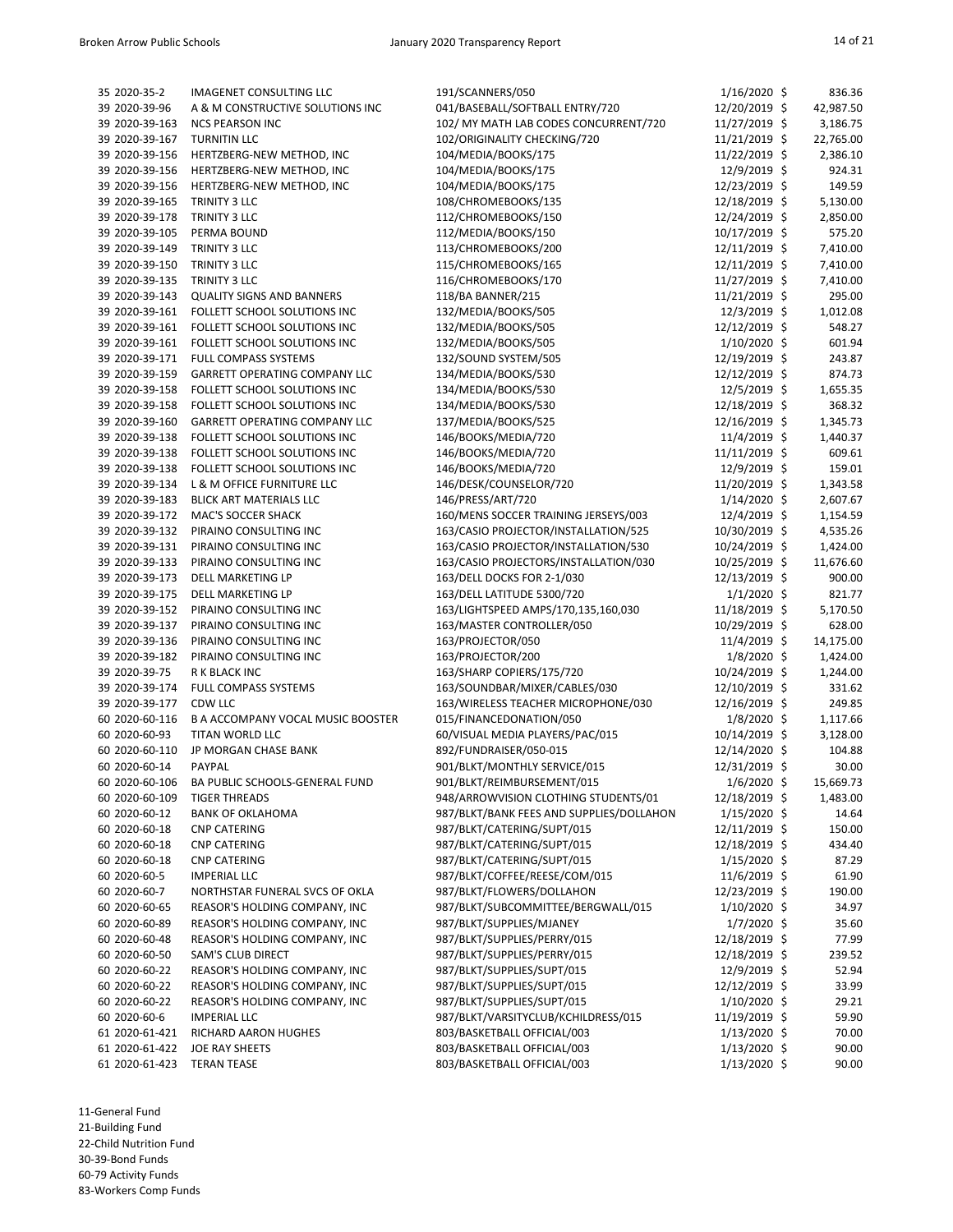| 61 2020-61-407 | AL CAP                                            | 803/BASKETBALL OFFICIAL/003              | 12/10/2019 \$  | 70.00    |
|----------------|---------------------------------------------------|------------------------------------------|----------------|----------|
| 61 2020-61-406 | <b>ISIAH KEYS, JR</b>                             | 803/BASKETBALL OFFICIAL/003              | 12/10/2019 \$  | 70.00    |
| 61 2020-61-403 | <b>LARRY D PUYEAR</b>                             | 803/BASKETBALL OFFICIAL/003              | 12/10/2019 \$  | 110.00   |
| 61 2020-61-405 | <b>RICK SMITH</b>                                 | 803/BASKETBALL OFFICIAL/003              | 12/10/2019 \$  | 110.00   |
| 61 2020-61-408 | <b>BRENT NICHOLS</b>                              | 803/BASKETBALL OFFICIAL/003              | 12/16/2019 \$  | 70.00    |
| 61 2020-61-409 | <b>DARREN POORE</b>                               | 803/BASKETBALL OFFICIAL/003              | 12/16/2019 \$  | 70.00    |
| 61 2020-61-410 | <b>CLAYTON TROY WISE</b>                          | 803/BASKETBALL OFFICIAL/003              | 12/17/2019 \$  | 70.00    |
| 61 2020-61-411 | <b>DAVID SOMMERS</b>                              | 803/BASKETBALL OFFICIAL/003              | 12/17/2019 \$  | 70.00    |
| 61 2020-61-414 | <b>ERIC MOHAUPT</b>                               | 803/BASKETBALL OFFICIAL/003              | 12/17/2019 \$  | 110.00   |
| 61 2020-61-413 | <b>LAMAR BANKS</b>                                | 803/BASKETBALL OFFICIAL/003              | 12/17/2019 \$  | 110.00   |
| 61 2020-61-412 | <b>RAY WILSON</b>                                 | 803/BASKETBALL OFFICIAL/003              | 12/17/2019 \$  | 110.00   |
|                |                                                   |                                          |                |          |
| 61 2020-61-404 | <b>ROBERT KELLEY JR</b>                           | 803/BASKETBALL OFFICIAL/003              | 12/10/2019 \$  | 110.00   |
| 61 2020-61-418 | RICHARD AARON HUGHES                              | 803/BASKETBALL OFFICIAL/003              | $1/6/2020$ \$  | 70.00    |
| 61 2020-61-416 | <b>DAYTON DOBRINSKI</b>                           | 803/BASKETBALL OFFICIAL/003              | $1/6/2020$ \$  | 70.00    |
| 61 2020-61-420 | <b>DONALD MONCRIEF</b>                            | 803/BASKETBALL OFFICIAL/003              | $1/6/2020$ \$  | 70.00    |
| 61 2020-61-419 | <b>HAROLD MEEK</b>                                | 803/BASKETBALL OFFICIAL/003              | $1/6/2020$ \$  | 70.00    |
| 61 2020-61-415 | <b>JOEL HALE</b>                                  | 803/BASKETBALL OFFICIAL/003              | $1/6/2020$ \$  | 70.00    |
| 61 2020-61-417 | <b>RODDY DENNIS</b>                               | 803/BASKETBALL OFFICIAL/003              | $1/6/2020$ \$  | 70.00    |
| 61 2020-61-5   | <b>BANKCARD CENTER</b>                            | 803/BLKT & RO 3/FEES FOR CREDIT CARD/003 | $1/28/2020$ \$ | 20.00    |
| 61 2020-61-5   | <b>BANKCARD CENTER</b>                            | 803/BLKT & RO 3/FEES FOR CREDIT CARD/003 | $1/2/2020$ \$  | 20.00    |
| 61 2020-61-14  | REASOR'S HOLDING COMPANY, INC                     | 803/BLKT/HOSPITALITY ITEMS/003           | 12/11/2019 \$  | 19.10    |
| 61 2020-61-23  | TEAM NEXT LEVEL INC                               | 803/BLKT/LUNCH FOR MEETINGS/003          | 12/11/2019 \$  | 63.01    |
| 61 2020-61-23  | TEAM NEXT LEVEL INC                               | 803/BLKT/LUNCH FOR MEETINGS/003          | 12/11/2019 \$  | 63.01    |
| 61 2020-61-270 | <b>DANIEL STEWARD</b>                             | 803/FOOTBALL OFFICIAL/003                | 12/6/2019 \$   | 100.00   |
| 61 2020-61-491 | JP MORGAN CHASE BANK                              | 803/HOLIDAY MEAL/12.11/003               | 12/11/2019 \$  | 470.70   |
| 61 2020-61-480 | <b>MAC'S SOCCER SHACK</b>                         | 803/MENS SOCCER BALLS AND PUMP/003       | 12/4/2019 \$   | 1,509.00 |
| 61 2020-61-19  | MIDWEST RACQUETBALL & SPORTING INC                | 803/RO 1477 & BLKT/EMBROIDERY/003        | 12/30/2019 \$  | 125.00   |
| 61 2020-61-470 | ALERT SERVICES INC                                | 803/SPORTS MED/TAPING SUPPLIES/003       | $1/7/2020$ \$  | 740.50   |
| 61 2020-61-479 | JP MORGAN CHASE BANK                              | 803/TRACK ENTRY FEE/1.18/003             | $1/13/2020$ \$ | 481.25   |
| 61 2020-61-496 | <b>GEARY SCHOOL DISTRICT I-080</b>                | 803/WR ENTRY FEE/1.10-11/003             | $1/14/2020$ \$ | 350.00   |
| 61 2020-61-484 | <b>GREGORY PEAK</b>                               | 803/WRESTLING OFFICIAL/003               | 12/19/2019 \$  | 120.00   |
| 61 2020-61-482 | <b>BRYAN HOPE</b>                                 | 803/WRESTLING OFFICIAL/003               | 12/5/2019 \$   | 120.00   |
| 61 2020-61-483 | KENNETH SPENCER HOBBS                             | 803/WRESTLING OFFICIAL/003               | $12/5/2019$ \$ | 120.00   |
|                |                                                   |                                          |                |          |
| 61 2020-61-342 | FOREST RIDGE DEVEL, LTD                           | 862&863/GREEN FEES/003                   | 11/8/2019 \$   | 1,482.33 |
| 61 2020-61-342 | FOREST RIDGE DEVEL, LTD                           | 862&863/GREEN FEES/003                   | 11/8/2019 \$   | 2,225.33 |
| 61 2020-61-357 | CHILD NUTRITION PROGRAMS DEPT                     | 936/BLKT/MEALS FOR SWIM TEAM/003         | 11/20/2019 \$  | 307.72   |
| 61 2020-61-357 | CHILD NUTRITION PROGRAMS DEPT                     | 936/BLKT/MEALS FOR SWIM TEAM/003         | 12/4/2019 \$   | 325.36   |
| 61 2020-61-357 | CHILD NUTRITION PROGRAMS DEPT                     | 936/BLKT/MEALS FOR SWIM TEAM/003         | 12/4/2019 \$   | 342.02   |
| 61 2020-61-364 | <b>TROPHY &amp; PLAQUE PLUS</b>                   | 936/BLKT/PLAQUES/003                     | 12/12/2019 \$  | 175.45   |
| 61 2020-61-303 | REASOR'S HOLDING COMPANY, INC                     | 970/BLKT/MEALS, DECOR, PARTY SUPPLY/003  | 12/11/2019 \$  | 164.10   |
| 61 2020-61-396 | <b>BROKEN ARROW LANES INC</b>                     | 974/TEAM BUILDING ACTIVITY/003           | 12/21/2019 \$  | 339.36   |
| 61 2020-61-360 | FAMILY AND CHILDREN'S SERVICES                    | 976/BLKT/COUNSELING ASSESSMENT FEES/003  | 12/4/2019 \$   | 40.00    |
| 61 2020-61-13  | DRUGS OF ABUSE TESTING LABORATORY                 | 976/BLKT/RO-1466/DRUG-TESTING/003        | 12/10/2019 \$  | 1,084.55 |
| 62 2020-62-494 | JENKS PUBLIC SCHOOLS DISTRICT 5                   | 801/REGISTRATION/ROWE/720                | 11/16/2019 \$  | 130.00   |
| 62 2020-62-416 | <b>BROKEN ARROW PUBLIC SCHOOLS</b>                | 807/ENVELOPES/SPENCER/720                | 12/11/2019 \$  | 50.00    |
| 62 2020-62-396 | <b>OIPA</b>                                       | 807/FEES/SPENCER/720                     | 11/13/2019 \$  | 342.00   |
| 62 2020-62-160 | BA PUBLIC SCHOOLS-GENERAL FUND                    | 807/SUBSTITUTES/SPENCER/720              | 12/6/2019 \$   | 60.87    |
| 62 2020-62-472 | <b>B&amp;H FOTO &amp; ELECTRONICS CORPORATION</b> | 807/SUPPLIES/SPENCER/720                 | 11/19/2019 \$  | 868.62   |
| 62 2020-62-397 | JP MORGAN CHASE/ADMIRAL EXPRESS                   | 807/SUPPLIES/SPENCER/720                 | 12/11/2019 \$  | 140.61   |
| 62 2020-62-188 | <b>BLICK ART MATERIALS LLC</b>                    | 811/ART/SUPPLIES/720                     | $9/25/2019$ \$ | 328.50   |
| 62 2020-62-471 | LOWE'S HOME CENTERS                               | 811/BLKT/SUPPLIES/720                    | 11/30/2019 \$  | 757.36   |
| 62 2020-62-468 | LOWE'S HOME CENTERS                               | 811/BLKT/SUPPLIES/720                    | 12/4/2019 \$   | 208.86   |
| 62 2020-62-340 | JW PEPPER & SON INC                               | 818/BLKT/MUSIC/BAND                      | 11/18/2019 \$  | 414.79   |
| 62 2020-62-340 | JW PEPPER & SON INC                               | 818/BLKT/MUSIC/BAND                      | 11/18/2019 \$  | 325.00   |
| 62 2020-62-70  | JW PEPPER & SON INC                               | 818/BLKT/MUSIC/BAND                      | 11/18/2019 \$  | 17.95    |
| 62 2020-62-70  | JW PEPPER & SON INC                               | 818/BLKT/MUSIC/BAND                      | 11/18/2019 \$  | 29.00    |
|                |                                                   |                                          |                |          |
| 62 2020-62-340 | JW PEPPER & SON INC                               | 818/BLKT/MUSIC/BAND                      | 11/18/2019 \$  | 140.00   |
| 62 2020-62-149 | PALEN MUSIC CENTER                                | 818/BLKT/SUPPLIES&REPAIRS/BAND           | 12/16/2019 \$  | 100.10   |
| 62 2020-62-342 | OKLAHOMA STATE UNIVERSITY                         | 818/REGISTRATION-JAZZ/BAND/720           | 3/20/2020 \$   | 250.00   |
| 62 2020-62-405 | OKLAHOMA CITY THUNDER                             | 843/TICKETS/COFFEY/720                   | $10/1/2019$ \$ | 382.00   |
| 62 2020-62-454 | <b>CARRIE MEEKS LLC</b>                           | 844/BLKT/SUPPLIES/MUSICAL/720            | 12/15/2019 \$  | 1,625.00 |
| 62 2020-62-454 | <b>CARRIE MEEKS LLC</b>                           | 844/BLKT/SUPPLIES/MUSICAL/720            | 11/19/2019 \$  | 750.00   |
| 62 2020-62-303 | OKLAHOMA BUSINESS PROF OF AMERICA                 | 851/REGISTRATION/LEWANDOWSKI/720         | 10/4/2019 \$   | 250.00   |

11-General Fund 21-Building Fund 22-Child Nutrition Fund 30-39-Bond Funds

60-79 Activity Funds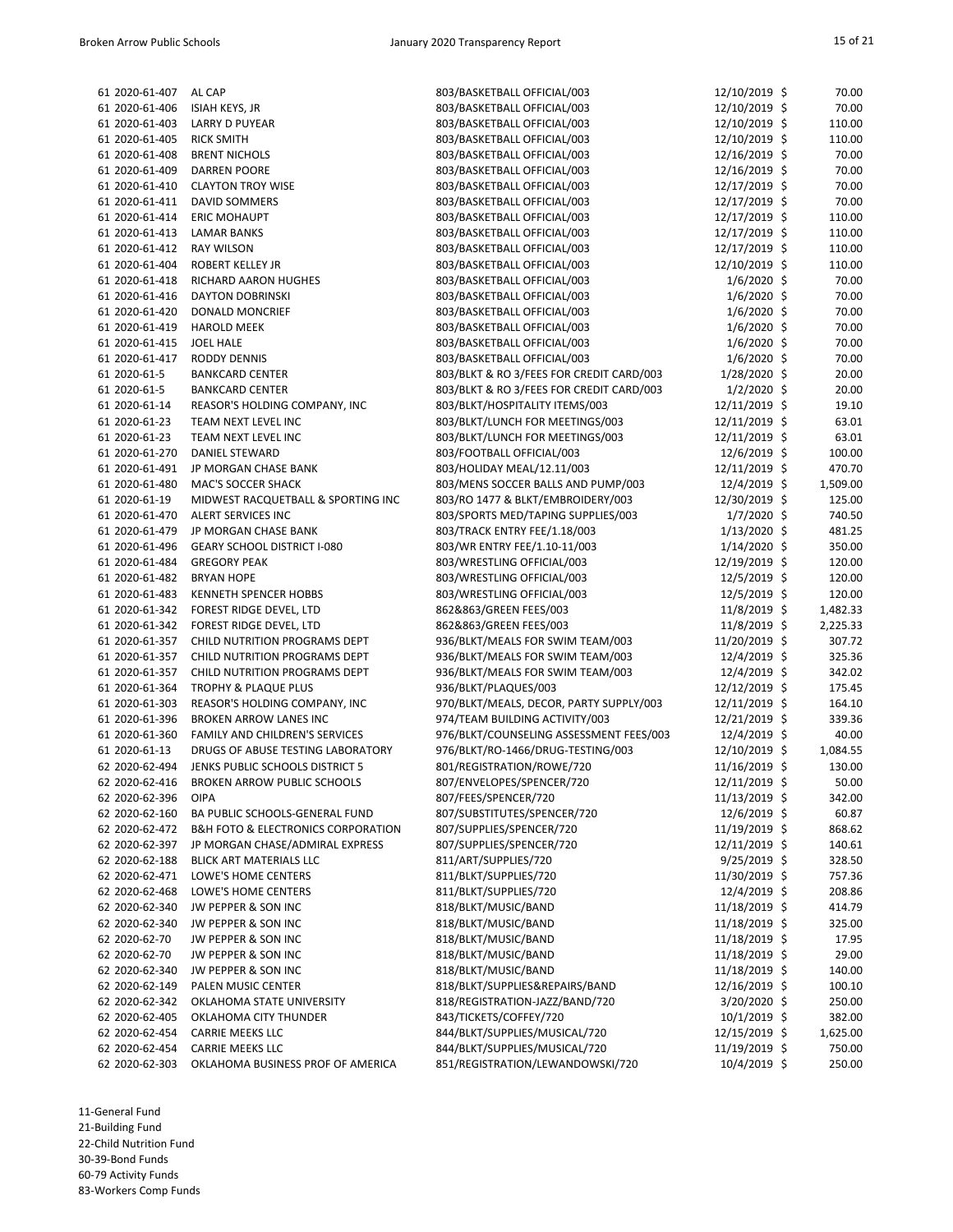| 62 2020-62-531 | OKLAHOMA BUSINESS PROF OF AMERICA  | 851/REGISTRATION/LEWANDOWSKI/720                                             | $10/4/2019$ \$ | 205.00   |
|----------------|------------------------------------|------------------------------------------------------------------------------|----------------|----------|
| 62 2020-62-357 | NATIONAL FFA ORGANIZATION          | 853/CLOTHES/LAWHORN/720                                                      | 10/31/2019 \$  | 209.50   |
| 62 2020-62-357 | NATIONAL FFA ORGANIZATION          | 853/CLOTHES/LAWHORN/720                                                      | 11/20/2019 \$  | 7.50     |
| 62 2020-62-357 | NATIONAL FFA ORGANIZATION          | 853/CLOTHES/LAWHORN/720                                                      | 11/30/2019 \$  | 119.00   |
| 62 2020-62-478 | NATIONAL FFA ORGANIZATION          | 853/CLOTHES/LAWHORN/720                                                      | 11/30/2019 \$  | 242.00   |
| 62 2020-62-598 | JP MORGAN CHASE BANK               | 853/PIZZA/ARTHUR/720                                                         | 1/24/2020 \$   | 99.09    |
| 62 2020-62-551 | <b>FCCLA OF AMERICA</b>            | 854/FEE/BREWSTER/720                                                         | $1/9/2020$ \$  | 42.00    |
| 62 2020-62-551 | <b>FCCLA OF AMERICA</b>            | 854/FEE/BREWSTER/720                                                         | $1/10/2020$ \$ | 14.00    |
| 62 2020-62-466 | JP MORGAN CHASE BANK               | 854/FOOD/BREWSTER/720                                                        | 12/12/2019 \$  | 559.65   |
| 62 2020-62-14  | <b>SAM'S CLUB DIRECT</b>           | 854/SUPPLIES/BREWSTER/720                                                    | 12/9/2019 \$   | 91.43    |
| 62 2020-62-429 | SAND SPRINGS AWARDS CO             | 860/AWARDS/WALTERS/720                                                       | 11/14/2019 \$  | 337.00   |
| 62 2020-62-590 | JP MORGAN CHASE BANK               | 860/HOTEL/WALTERS/720                                                        | $1/27/2020$ \$ | 298.20   |
| 62 2020-62-226 | BA PUBLIC SCHOOLS-GENERAL FUND     | 860/SUBS/WALTERS/720                                                         | 12/6/2019 \$   | 35.51    |
| 62 2020-62-485 | MAZZIO'S LLC                       | 874/PIZZA/OGILVIE/720                                                        | 12/10/2019 \$  | 46.94    |
| 62 2020-62-540 | <b>SAM'S CLUB DIRECT</b>           | 874/SUPPLIES/OGILVIE/720                                                     | $1/10/2020$ \$ | 482.52   |
| 62 2020-62-358 | <b>CHEAPER T'S</b>                 | 875/TSHIRTS/BORDOFSKE/720                                                    | 10/15/2019 \$  | 1,054.00 |
| 62 2020-62-527 | <b>EMILY LIM/PETTY CASH</b>        | 877/CHANGE/LIM/720                                                           | $1/15/2019$ \$ | 300.00   |
| 62 2020-62-503 | <b>FIRST</b>                       | 877/REGISTRATION/MOWERY/720                                                  | $1/15/2020$ \$ | 3,500.00 |
| 62 2020-62-378 | <b>REV ROBOTICS LLC</b>            | 877/SUPPLIES/MOWERY/720                                                      | 12/2/2019 \$   | 742.94   |
| 62 2020-62-497 | <b>BANK OF OKLAHOMA</b>            | 892/BANK FEES AND SUPPLIES/720                                               | $1/15/2020$ \$ | 35.46    |
| 62 2020-62-432 | ARROW FLOWER & GIFTS INC           | 892/FLOWERS/OFFICE/720                                                       | 12/1/2019 \$   | 50.95    |
| 62 2020-62-432 | ARROW FLOWER & GIFTS INC           | 892/FLOWERS/OFFICE/720                                                       | 12/1/2020 \$   | 61.90    |
| 62 2020-62-442 | <b>BROKEN ARROW PUBLIC SCHOOLS</b> | 892/RECEIPTBOOKS/LONG/720                                                    | 12/11/2019 \$  | 172.80   |
| 62 2020-62-344 | ARROW FLOWER & GIFTS INC           | 892/TOY FLOWERS/BAHS/720                                                     | $12/1/2019$ \$ | 310.95   |
| 62 2020-62-570 | KIWANIS YOUTH PROGRAMS INC         | 893/923/DUES/FOWLER/720                                                      | $1/13/2020$ \$ | 32.00    |
| 62 2020-62-462 | KIWANIS YOUTH PROGRAMS INC         | 893/923/DUES/FOWLER/720                                                      | $1/3/2020$ \$  | 150.00   |
| 62 2020-62-479 | OKLAHOMA JR CLASSICAL LEAGUE       | 893/924/DUES/TURNER/720                                                      | 12/11/2019 \$  | 135.00   |
| 62 2020-62-498 | OKLAHOMA JR CLASSICAL LEAGUE       | 893/924/DUES/TURNER/720                                                      | 12/11/2019 \$  | 80.00    |
| 62 2020-62-514 | <b>WORLDS FINEST CHOCOLATES</b>    | 893/924/FUNDRAISER/TURNER/720                                                | $1/7/2020$ \$  | 540.00   |
| 62 2020-62-426 | <b>WORLDS FINEST CHOCOLATES</b>    | 893/924/FUNDRAISER/TURNER/720                                                | $1/7/2020$ \$  | 360.00   |
| 62 2020-62-561 | PROMOZ SCREEN PRINTING INC         | 893/924/SHIRTS/TURNER/720                                                    | $1/13/2020$ \$ | 550.80   |
| 62 2020-62-483 | TWO CANDLE GUYS LLC                | 893/940/FUNDRAISER/NULF/720                                                  | 12/3/2019 \$   | 597.50   |
| 62 2020-62-510 | <b>HOBBY LOBBY STORES INC</b>      | 893/948/SUPPLIES/DOCTO/720                                                   | 12/19/2019 \$  | 76.08    |
| 62 2020-62-509 | REASOR'S HOLDING COMPANY, INC      | 893/948/SUPPLIES/DOCTO/720                                                   | 12/19/2019 \$  | 98.46    |
| 62 2020-62-491 | <b>HOBBY LOBBY STORES INC</b>      | 896/SUPPLIES/WILSON/720                                                      | 12/12/2019 \$  | 29.15    |
| 62 2020-62-490 | REASOR'S HOLDING COMPANY, INC      | 896/SUPPLIES/WILSON/720                                                      | 12/12/2019 \$  | 295.14   |
| 62 2020-62-293 | <b>GORFAM MARKETING INC</b>        | 902/CLOTHING/GAGAJEWSKI/720                                                  | 10/25/2019 \$  | 4,456.15 |
| 62 2020-62-516 | <b>BAPS BUILDING FUND</b>          | 902/CUSTODIAL/GAGAJEWSKI/720                                                 | $1/6/2020$ \$  | 367.50   |
| 62 2020-62-505 | MLA CREATIVE INC                   | 902/DJ/GAGAJEWSKI/720                                                        | 12/16/2019 \$  | 400.00   |
| 62 2020-62-408 | <b>OSCAR N DAVIS</b>               | 902/ENTRY FEE/DAVIS/720                                                      | 12/10/2019 \$  | 50.00    |
| 62 2020-62-384 | CHILD NUTRITION PROGRAMS DEPT      | 902/LUNCHES/GAGAJEWSKI/720                                                   | 11/22/2019 \$  | 450.00   |
| 62 2020-62-332 | <b>OSCAR N DAVIS</b>               | 902/REGISTRATION/DAVIS/720                                                   | 11/12/2019 \$  | 175.00   |
| 62 2020-62-481 | TROPHY & PLAQUE PLUS               | 902/TROPHIES/GAGAJEWSKI/720                                                  | 12/24/2019 \$  | 257.95   |
| 62 2020-62-97  | <b>BANK OF OKLAHOMA</b>            | 925/BANK FEES/TIGER THREADS/720                                              | $1/15/2020$ \$ | 8.45     |
| 62 2020-62-536 | JP MORGAN CHASE/ADMIRAL EXPRESS    | 925/BLANKET FOR STORE SUPPLIES/720                                           | $1/8/2020$ \$  | 134.81   |
| 62 2020-62-38  | <b>BANKCARD CENTER</b>             | 925/BLKBANKFEES/TIGER THREADS/720                                            | 12/12/2019 \$  | 59.95    |
| 62 2020-62-365 | HEARTLAND PAYMENT SYSTEMS INC      | 925/BLKT FEES/SERVICES/TIGER THR                                             | 12/31/2019 \$  | 904.50   |
| 62 2020-62-394 | BRANDED CUSTOM SPORTSWEAR INC      |                                                                              | $1/3/2020$ \$  | 796.06   |
| 62 2020-62-394 | BRANDED CUSTOM SPORTSWEAR INC      | 925/BLKT FOR MERCH/TIGER THREADS/720<br>925/BLKT FOR MERCH/TIGER THREADS/720 |                | 895.50   |
| 62 2020-62-398 | JP MORGAN CHASE BANK               |                                                                              | $1/6/2020$ \$  | 905.92   |
| 62 2020-62-399 | DARCI ELIZABETH DELSO              | 925/BLKT TRAVEL/DD TIGER THREADS/720                                         | $1/27/2020$ \$ |          |
|                |                                    | 925/BLKT TRAVEL/TIGER THREADS/720                                            | 1/29/2020 \$   | 189.70   |
| 62 2020-62-380 | COLOSSEUM ATHLETICS CORPORATION    | 925/BLKT/MERCH/TIGERTHREADS/720                                              | 7/11/2019 \$   | 732.68   |
| 62 2020-62-449 | MV CORP INC                        | 925/BLKTMERCH/TIGER THREADS/720                                              | 12/10/2019 \$  |          |
| 62 2020-62-449 | MV CORP INC                        | 925/BLKTMERCH/TIGER THREADS/720                                              | 11/25/2019 \$  | 145.22   |
| 62 2020-62-449 | MV CORP INC                        | 925/BLKTMERCH/TIGER THREADS/720                                              | 12/10/2019 \$  | 2,168.15 |
| 62 2020-62-299 | MV CORP INC                        | 925/BLKTMERCH/TIGERTHREADS/720                                               | 11/8/2019 \$   |          |
| 62 2020-62-558 | OFFICE DEPOT INC                   | 925/BLKTMERCH/TIGERTHREADS/720                                               | $1/14/2020$ \$ | 98.34    |
| 62 2020-62-28  | BRANDED CUSTOM SPORTSWEAR INC      | 925/BLKTMERCH/TIGERTHREADS/720                                               | 11/26/2019 \$  | 884.11   |
| 62 2020-62-299 | MV CORP INC                        | 925/BLKTMERCH/TIGERTHREADS/720                                               | 11/11/2019 \$  | 1,758.58 |
| 62 2020-62-299 | MV CORP INC                        | 925/BLKTMERCH/TIGERTHREADS/720                                               | 11/25/2019 \$  | 145.22   |
| 62 2020-62-32  | <b>CC PRODUCTS INC</b>             | 925/BLKTMERCH/TIGERTHREADS/720                                               | $9/3/2019$ \$  | 556.82   |
| 62 2020-62-256 | CC PRODUCTS INC                    | 925/BLKTMERCH/TIGERTHREADS/720                                               | $9/3/2019$ \$  | 470.73   |
| 62 2020-62-256 | <b>CC PRODUCTS INC</b>             | 925/BLKTMERCH/TIGERTHREADS/720                                               | 10/10/2020 \$  | 397.80   |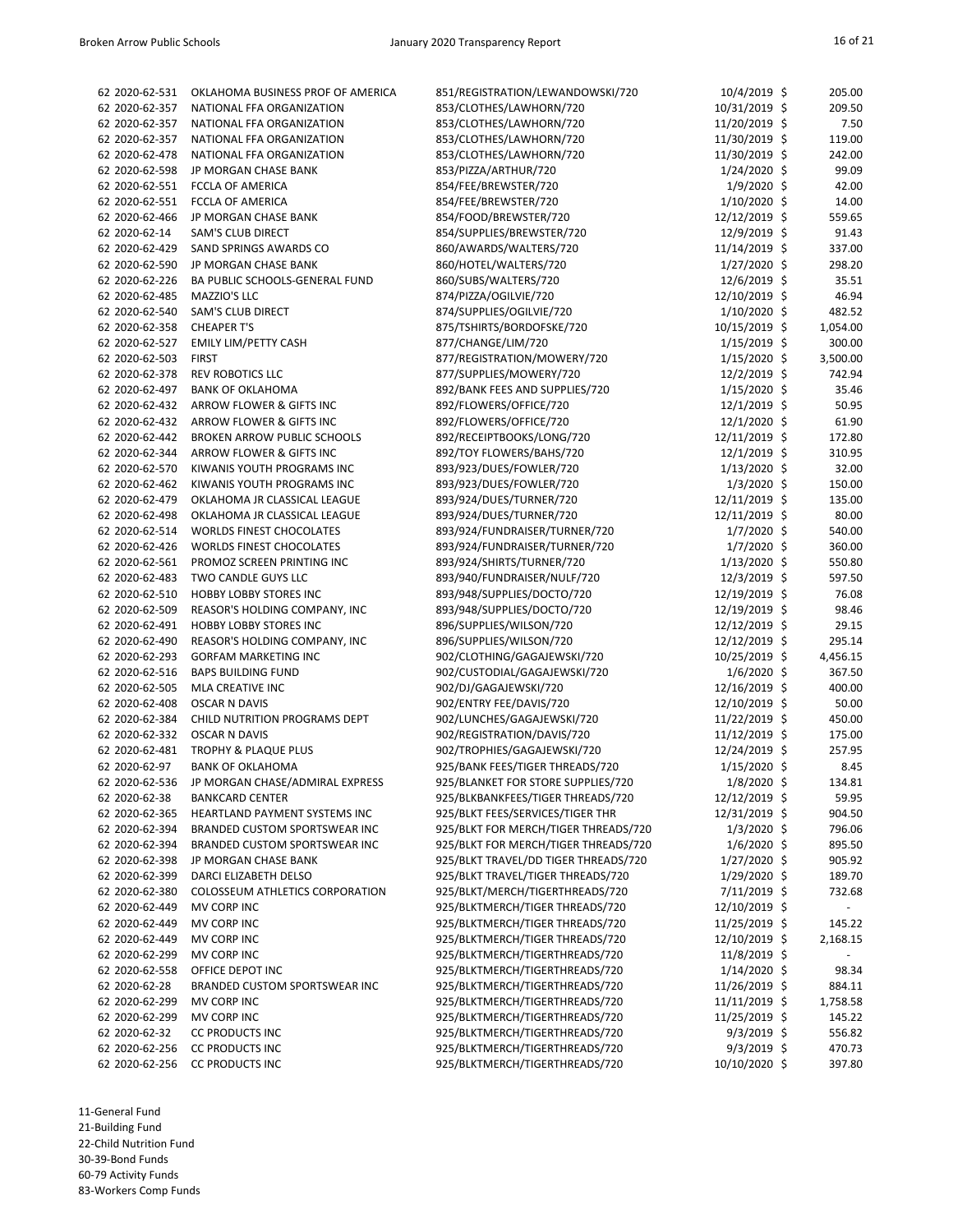| 62 2020-62-32  | <b>CC PRODUCTS INC</b>             | 925/BLKTMERCH/TIGERTHREADS/720         | 11/26/2019 \$  | 25.86    |
|----------------|------------------------------------|----------------------------------------|----------------|----------|
| 62 2020-62-533 | <b>CC PRODUCTS INC</b>             | 925/BLKTMERCH/TIGERTHREADS/720         | 1/10/2020 \$   | 267.03   |
| 62 2020-62-401 | <b>GORFAM MARKETING INC</b>        | 925/BLKTMERCH/TIGERTHREADS/720         | 9/4/2019 \$    | 513.20   |
| 62 2020-62-401 | <b>GORFAM MARKETING INC</b>        | 925/BLKTMERCH/TIGERTHREADS/720         | $9/16/2019$ \$ | 56.00    |
| 62 2020-62-401 | <b>GORFAM MARKETING INC</b>        | 925/BLKTMERCH/TIGERTHREADS/720         | $9/26/2019$ \$ | 85.50    |
| 62 2020-62-401 | <b>GORFAM MARKETING INC</b>        | 925/BLKTMERCH/TIGERTHREADS/720         | 9/26/2019 \$   | 208.90   |
| 62 2020-62-401 | <b>GORFAM MARKETING INC</b>        | 925/BLKTMERCH/TIGERTHREADS/720         | 10/10/2019 \$  | 202.35   |
| 62 2020-62-401 | <b>GORFAM MARKETING INC</b>        | 925/BLKTMERCH/TIGERTHREADS/720         | 10/27/2019 \$  | 977.35   |
| 62 2020-62-401 | <b>GORFAM MARKETING INC</b>        | 925/BLKTMERCH/TIGERTHREADS/720         | 12/16/2019 \$  | 259.55   |
| 62 2020-62-401 | <b>GORFAM MARKETING INC</b>        | 925/BLKTMERCH/TIGERTHREADS/720         | 12/16/2019 \$  | 256.00   |
| 62 2020-62-401 | <b>GORFAM MARKETING INC</b>        | 925/BLKTMERCH/TIGERTHREADS/720         | 12/16/2019 \$  | 264.50   |
| 62 2020-62-401 | <b>GORFAM MARKETING INC</b>        | 925/BLKTMERCH/TIGERTHREADS/720         | 12/18/2019 \$  | 83.00    |
| 62 2020-62-300 | CI SPORT INC                       | 925/BLKTMERCH/TIGERTHREADS/720         | 12/6/2019 \$   | 296.44   |
| 62 2020-62-300 | CI SPORT INC                       | 925/BLKTMERCH/TIGERTHREADS/720         | 12/12/2019 \$  | 1,104.16 |
| 62 2020-62-299 | MV CORP INC                        | 925/BLKTMERCH/TIGERTHREADS/720         | 11/8/2019 \$   | 312.57   |
| 62 2020-62-299 | MV CORP INC                        | 925/BLKTMERCH/TIGERTHREADS/720         | 11/8/2019 \$   | 667.71   |
| 62 2020-62-299 | MV CORP INC                        | 925/BLKTMERCH/TIGERTHREADS/720         | $8/9/2019$ \$  | (22.50)  |
| 62 2020-62-299 | MV CORP INC                        | 925/BLKTMERCH/TIGERTHREADS/720         | $8/9/2019$ \$  | (14.23)  |
| 62 2020-62-448 | MONDO BLOC INC                     | 925/BLKTMERCH/TIGERTHREADS/720         | 12/20/2019 \$  | 80.00    |
| 62 2020-62-448 | MONDO BLOC INC                     | 925/BLKTMERCH/TIGERTHREADS/720         | 12/20/2020 \$  | 434.00   |
| 62 2020-62-400 | JP MORGAN CHASE BANK               | 925/BLKTMERCH/TIGERTHREADS/720         | $1/3/2020$ \$  | 2,615.35 |
| 62 2020-62-538 | JP MORGAN CHASE BANK               | 925/BLKTMERCH/TIGERTHREADS/720         | $1/27/2020$ \$ | 3,239.74 |
| 62 2020-62-44  | JP MORGAN CHASE/ADMIRAL EXPRESS    | 925/BLKTSUPPLIES/TIGERTHREADS/720      | 11/13/2019 \$  | 3.84     |
| 62 2020-62-44  |                                    |                                        |                | 19.20    |
|                | JP MORGAN CHASE/ADMIRAL EXPRESS    | 925/BLKTSUPPLIES/TIGERTHREADS/720      | 11/14/2019 \$  |          |
| 62 2020-62-40  | JP MORGAN CHASE BANK               | 925/POSTAGE/TIGER THREADS/720          | $1/27/2020$ \$ | 30.35    |
| 62 2020-62-115 | MAZZIO'S LLC                       | 926/MEETINGS/HECKLER/720               | 11/7/2019 \$   | 291.85   |
| 62 2020-62-191 | REASOR'S HOLDING COMPANY, INC      | 934/BLANKET SUPPLIES/AMY STECKER/720   | 10/29/2019 \$  | 40.22    |
| 62 2020-62-495 | JP MORGAN CHASE/ADMIRAL EXPRESS    | 934/BLANKET SUPPLIES/STECKER/720       | $1/8/2020$ \$  | 126.20   |
| 62 2020-62-568 | <b>JOISSU PRODUCTS INC</b>         | 934/BLANKET/SUPPLIES/STECKER           | $1/14/2020$ \$ | 536.44   |
| 62 2020-62-488 | JP MORGAN CHASE BANK               | 934/BLANKET/SUPPLIES/STECKER           | 12/26/2019 \$  | 293.13   |
| 62 2020-62-488 | JP MORGAN CHASE BANK               | 934/BLANKET/SUPPLIES/STECKER           | 1/14/2020 \$   | 272.48   |
| 62 2020-62-47  | <b>CELLCO PARTNERSHIP</b>          | 934/BLKT DATA SERVICES/720             | 12/6/2019 \$   | 80.02    |
| 62 2020-62-47  | <b>CELLCO PARTNERSHIP</b>          | 934/BLKT DATA SERVICES/720             | $1/6/2020$ \$  | 80.02    |
| 62 2020-62-439 | <b>SAM'S CLUB DIRECT</b>           | 934/BLNKT SUPPLIES/REFRESH/STECKER/720 | 12/11/2019 \$  | 26.90    |
| 62 2020-62-348 | LAYSON ENTERPRISES INC             | 934/DECORATIONS/HOMECOMING/STECKER     | 10/30/2019 \$  | 4,625.00 |
| 62 2020-62-541 | CHRISTIAN DIXON WELBORN/PETTY CASH | 934/START UP CHANGE/SADIES/STECKER     | $1/16/2020$ \$ | 200.00   |
| 62 2020-62-521 | PRINT-N-COPY                       | 934/TICKETS/SADIES/STECKER             | $1/14/2020$ \$ | 115.25   |
| 62 2020-62-78  | ARROW FLOWER & GIFTS INC           | 938/STAFF FLOWERS/KENNEDY/720          | $12/1/2019$ \$ | 50.95    |
| 62 2020-62-78  | ARROW FLOWER & GIFTS INC           | 938/STAFF FLOWERS/KENNEDY/720          | $12/1/2019$ \$ | 60.95    |
| 62 2020-62-78  | ARROW FLOWER & GIFTS INC           | 938/STAFF FLOWERS/KENNEDY/720          | $12/1/2019$ \$ | 60.95    |
| 62 2020-62-78  | ARROW FLOWER & GIFTS INC           | 938/STAFF FLOWERS/KENNEDY/720          | $12/1/2019$ \$ | 50.95    |
| 65 2020-65-85  | JP MORGAN CHASE BANK               | 825/WILLIAMS GRANT/ALLEN               | 12/26/2019 \$  | 85.83    |
| 65 2020-65-109 | JP MORGAN CHASE BANK               | 833/HOTEL/505                          | $1/27/2020$ \$ | 73.50    |
| 65 2020-65-59  | <b>AVB BANK</b>                    | 892/BANK FEES/505                      | 12/31/2019 \$  | 10.10    |
| 65 2020-65-107 | <b>CROWN AWARDS</b>                | 892/DODGEBALL MEDALS/505               | 12/21/2019 \$  | 136.26   |
| 65 2020-65-122 | JP MORGAN CHASE BANK               | 893/929/MEALS FOR COMPETITION/505      | $1/27/2020$ \$ | 115.00   |
| 65 2020-65-114 | <b>SAM'S CLUB DIRECT</b>           | 934/FUNDRAISER SUPPLIES/505            | $1/9/2020$ \$  | 91.04    |
| 65 2020-65-114 | <b>SAM'S CLUB DIRECT</b>           | 934/FUNDRAISER SUPPLIES/505            | $1/9/2020$ \$  | 29.12    |
| 65 2020-65-132 | JP MORGAN CHASE/ADMIRAL EXPRESS    | 934/SUPPLIES/505                       | $1/24/2020$ \$ | 99.25    |
| 65 2020-65-58  | REASOR'S HOLDING COMPANY, INC      | 938/TOY RECEPTION/505                  | 10/29/2019 \$  | 144.97   |
| 66 2020-66-53  | CD FUND LLC                        | 818/FUNDRAISER/520                     | 10/14/2019 \$  | 5,799.12 |
| 66 2020-66-24  | BA PUBLIC SCHOOLS-GENERAL FUND     | 818/MASTERCLASS/520                    | 12/10/2019 \$  | 1,200.00 |
| 66 2020-66-37  | BA PUBLIC SCHOOLS-GENERAL FUND     | 818/MASTERCLASS/520                    | 12/10/2019 \$  | 200.00   |
| 66 2020-66-54  | BA PUBLIC SCHOOLS-GENERAL FUND     | 818/MASTERCLASS/520                    | 12/10/2019 \$  | 80.00    |
| 66 2020-66-21  | BA PUBLIC SCHOOLS-GENERAL FUND     | 833/ACCOMPANIST/520                    | 12/10/2019 \$  | 1,212.46 |
| 66 2020-66-90  | JP MORGAN CHASE BANK               | 833/ALL STATE TRAVEL/520               | $1/27/2020$ \$ | 296.95   |
| 66 2020-66-95  | <b>JENKINS ENTERPRISES</b>         | 833/FUNDRAISER/520                     | 12/10/2019 \$  | 544.00   |
| 66 2020-66-19  | BA PUBLIC SCHOOLS-GENERAL FUND     | 833/SUBSTITUTES/520                    | 12/10/2019 \$  | 182.61   |
| 66 2020-66-65  | <b>JOANN M BARKER</b>              | 833/SUPPLIES/520                       | 12/4/2019 \$   | 86.13    |
| 66 2020-66-64  | CD FUND LLC                        | 844/FUNDRAISER/520                     | 10/16/2019 \$  | 1,648.62 |
| 66 2020-66-76  | BA PUBLIC SCHOOLS-GENERAL FUND     | 844/SUBSTITUTE/520                     | 12/10/2019 \$  | 60.87    |
| 66 2020-66-59  | REASOR'S HOLDING COMPANY, INC      | 889/SUPPLIES/520                       | 10/29/2019 \$  | 105.56   |
| 66 2020-66-2   | <b>AVB BANK</b>                    | 892/BANK FEES/520                      | 12/31/2019 \$  | 7.00     |

11-General Fund 21-Building Fund 22-Child Nutrition Fund

30-39-Bond Funds 60-79 Activity Funds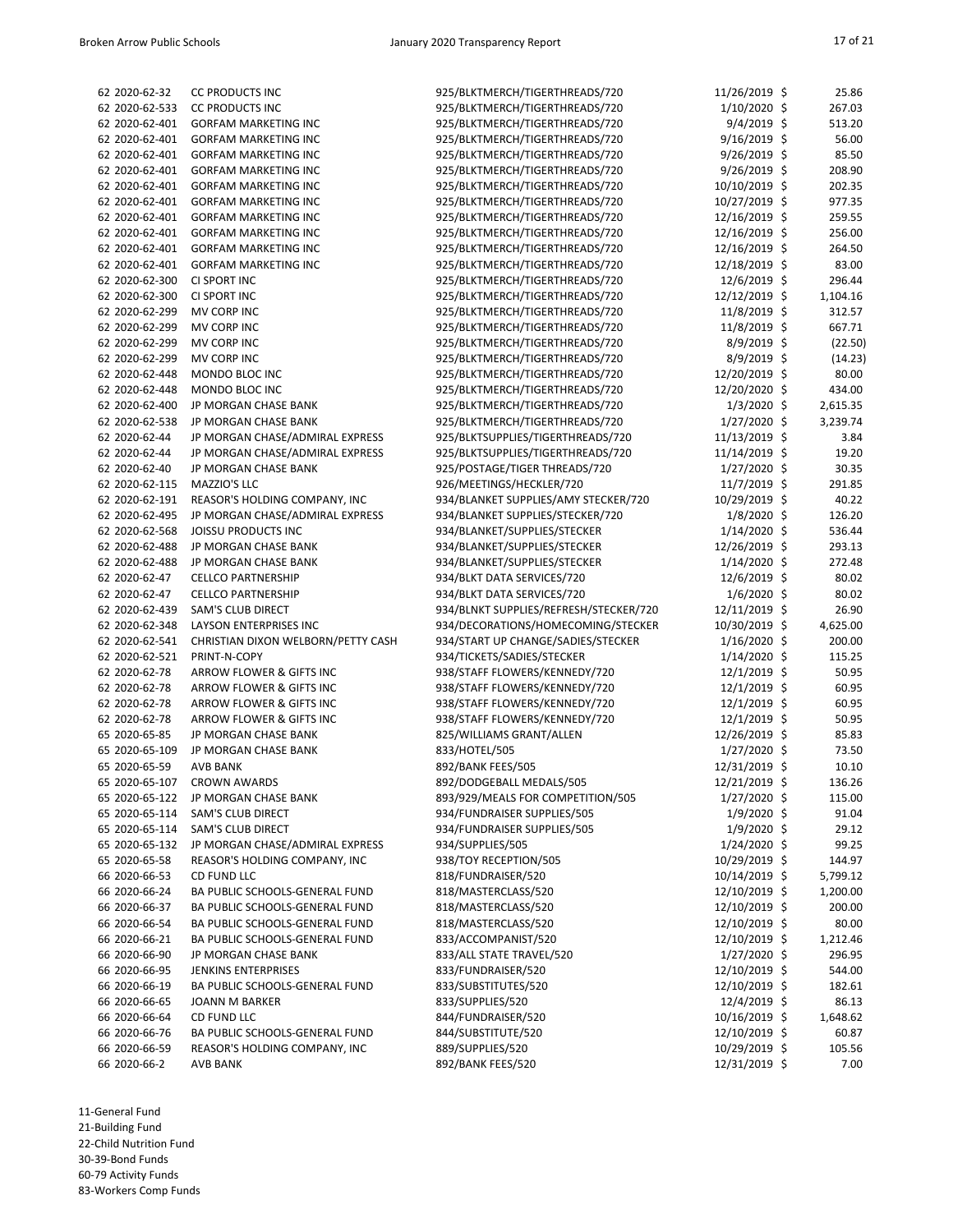| 66 2020-66-62  | REASOR'S HOLDING COMPANY, INC    | 892/EVENT/520                     | 10/29/2019 \$  | 19.98    |
|----------------|----------------------------------|-----------------------------------|----------------|----------|
|                |                                  |                                   |                |          |
| 66 2020-66-91  | <b>SUBWAY</b>                    | 897/EVENT/520                     | 12/10/2019 \$  | 199.95   |
| 66 2020-66-77  | REASOR'S HOLDING COMPANY, INC    | 897/EVENT/520                     | 12/3/2019 \$   | 69.86    |
| 66 2020-66-116 | JP MORGAN CHASE/ADMIRAL EXPRESS  | 897/SUPPLIES/520                  | $1/10/2020$ \$ | 34.69    |
| 66 2020-66-46  | REASOR'S HOLDING COMPANY, INC    | 938/EVENT/520                     | 10/29/2019 \$  | 29.99    |
| 66 2020-66-80  | REASOR'S HOLDING COMPANY, INC    | 938/EVENT/520                     | 12/3/2019 \$   | 39.99    |
| 67 2020-67-127 | H & A SCREEN PRINTING INC        | 811/ART/530                       | $1/8/2020$ \$  | 66.00    |
| 67 2020-67-62  | <b>SAM'S CLUB DIRECT</b>         | 811/ART/530                       | 12/12/2019 \$  | 100.52   |
| 67 2020-67-25  | JW PEPPER & SON INC              | 833/CHOIR/530                     | $9/6/2019$ \$  | 76.50    |
| 67 2020-67-25  | JW PEPPER & SON INC              | 833/CHOIR/530                     | $9/23/2019$ \$ | 60.20    |
| 67 2020-67-83  | SIGNATURE FUNDRAISING INC        | 833/CHOIR/530                     | 11/4/2020 \$   | 690.00   |
| 67 2020-67-96  | SIGNATURE FUNDRAISING INC        | 833/CHOIR/530                     | 11/25/2019 \$  | 1,890.00 |
| 67 2020-67-109 | JP MORGAN CHASE BANK             | 833/CHOIR/530                     | $1/27/2020$ \$ | 7.38     |
|                |                                  |                                   |                |          |
| 67 2020-67-119 | JP MORGAN CHASE BANK             | 833/CHOIR/530                     | $1/27/2020$ \$ | 504.81   |
| 67 2020-67-111 | <b>BROOKE E GOVE</b>             | 833/CHOIR/530                     | $12/2/2019$ \$ | 46.20    |
| 67 2020-67-76  | OLD FASHION CANDY CO, INC        | 844/DRAMA/530                     | 11/19/2019 \$  | 1,921.21 |
| 67 2020-67-76  | OLD FASHION CANDY CO, INC        | 844/DRAMA/530                     | 11/21/2019 \$  | 1,125.00 |
| 67 2020-67-2   | <b>AVB BANK</b>                  | 892/BANK FEES/530                 | 12/31/2019 \$  | 8.74     |
| 67 2020-67-67  | REASOR'S HOLDING COMPANY, INC    | 892/GENERAL/530                   | 10/29/2019 \$  | 48.98    |
| 67 2020-67-35  | REASOR'S HOLDING COMPANY, INC    | 892/GENERAL/530                   | 12/3/2019 \$   | 12.57    |
| 67 2020-67-35  | REASOR'S HOLDING COMPANY, INC    | 892/GENERAL/530                   | $12/3/2019$ \$ | 8.38     |
| 67 2020-67-50  | REASOR'S HOLDING COMPANY, INC    | 897/NJHS/530                      | 10/29/2019 \$  | 41.69    |
| 67 2020-67-121 | TWO CANDLE GUYS LLC              | 905/ORCHESTRA/530                 | $1/8/2020$ \$  | 212.50   |
| 67 2020-67-39  | REASOR'S HOLDING COMPANY, INC    | 938/SUPPLIES/530                  | 10/29/2019 \$  | 69.93    |
| 67 2020-67-39  | REASOR'S HOLDING COMPANY, INC    | 938/SUPPLIES/530                  | $12/3/2019$ \$ | 44.99    |
| 68 2020-68-93  | NBDA: NATALIE AUNKO, TREASURER   | 818/ENTRY FEES/525                | 12/13/2019 \$  | 220.00   |
| 68 2020-68-76  | <b>CENTURY RESOURCES LLC</b>     | 818/FUNDRAISER/525                | 12/8/2019 \$   | 16.50    |
| 68 2020-68-80  | JW PEPPER & SON INC              | 833/MUSIC/525                     | 11/8/2019 \$   | 93.98    |
| 68 2020-68-50  | OKLAHOMA CHORAL DIRECTORS ASSOC  | 833/REGISTRATION/525              | $11/4/2019$ \$ | 345.00   |
| 68 2020-68-135 | JP MORGAN CHASE BANK             | 833/SUPPLIES/525                  | $1/27/2020$ \$ |          |
|                |                                  |                                   |                | 1,334.01 |
| 68 2020-68-42  | <b>CARRIE MEEKS LLC</b>          | 844/FUNDRAISER/525                | 10/27/2019 \$  | 600.00   |
| 68 2020-68-85  | BA PUBLIC SCHOOLS-GENERAL FUND   | 844/REIMBURSEMENT/525             | $1/7/2020$ \$  | 294.44   |
| 68 2020-68-57  | BA PUBLIC SCHOOLS-GENERAL FUND   | 844/REIMBURSEMENT/525             | $1/7/2020$ \$  | 8,704.30 |
| 68 2020-68-121 | <b>CARRIE MEEKS LLC</b>          | 844/T-SHIRTS/525                  | 10/27/2019 \$  | 471.90   |
| 68 2020-68-1   | <b>AVB BANK</b>                  | 892/BANK FEES/525                 | 12/31/2019 \$  | 7.74     |
| 68 2020-68-64  | REASOR'S HOLDING COMPANY, INC    | 892/SUPPLIES/525                  | 10/29/2019 \$  | 100.00   |
| 68 2020-68-65  | REASOR'S HOLDING COMPANY, INC    | 892/SUPPLIES/525                  | 10/29/2019 \$  | 112.60   |
| 68 2020-68-118 | <b>BAUDVILLE</b>                 | 892/SUPPLIES/525                  | 12/11/2019 \$  | 220.94   |
| 68 2020-68-46  | REASOR'S HOLDING COMPANY, INC    | 892/SUPPLIES/525                  | 11/20/2019 \$  | 54.51    |
| 68 2020-68-101 | <b>QUALITY SIGNS AND BANNERS</b> | 892/TOY BANNER/525                | 12/9/2019 \$   | 99.00    |
| 68 2020-68-114 | 5337 INC                         | 938/LUNCHEON/525                  | 12/17/2019 \$  | 246.22   |
| 68 2020-68-71  | <b>SAM'S CLUB DIRECT</b>         | 940/CONCESSIONS/525               | 10/29/2019 \$  | 528.35   |
| 68 2020-68-113 | JP MORGAN CHASE/ADMIRAL EXPRESS  | 940/SUPPLIES/525                  | 12/17/2019 \$  | 141.26   |
| 68 2020-68-99  | TWO CANDLE GUYS LLC              | 978/FUNDRAISER/525                | 11/22/2019 \$  | 715.00   |
| 69 2020-69-100 | CD FUND LLC                      | 818/FUNDRAISER/510                | $11/7/2019$ \$ | 3,437.25 |
| 69 2020-69-38  | BA PUBLIC SCHOOLS-GENERAL FUND   | 818/MSTRCLASS/510                 | 12/11/2019 \$  | 240.36   |
| 69 2020-69-39  | BA PUBLIC SCHOOLS-GENERAL FUND   | 818/MSTRCLASS/510                 | 12/11/2019 \$  | 200.35   |
| 69 2020-69-40  | BA PUBLIC SCHOOLS-GENERAL FUND   | 818/MSTRCLASS/510                 | 12/11/2019 \$  | 123.21   |
| 69 2020-69-58  |                                  |                                   |                | 40.07    |
|                | BA PUBLIC SCHOOLS-GENERAL FUND   | 818/MSTRCLASS/510                 | 12/11/2019 \$  |          |
| 69 2020-69-55  | BA PUBLIC SCHOOLS-GENERAL FUND   | 818/MSTRCLS/510                   | 12/11/2019 \$  | 160.24   |
| 69 2020-69-29  | BA PUBLIC SCHOOLS-GENERAL FUND   | 833/CHOREOGRAPHY/510              | 12/11/2019 \$  | 2,000.00 |
| 69 2020-69-93  | JP MORGAN CHASE BANK             | 833/HOTEL/510                     | $1/27/2020$ \$ | 389.99   |
| 69 2020-69-17  | BA PUBLIC SCHOOLS-GENERAL FUND   | 833/SUBS/510                      | 12/11/2019 \$  | 182.61   |
| 69 2020-69-1   | <b>AVB BANK</b>                  | 892/BANK FEES/510                 | 12/31/2019 \$  | 7.02     |
| 69 2020-69-101 | <b>SAM'S CLUB DIRECT</b>         | 892/SUPPLIES/510                  | 1/10/2020 \$   | 527.56   |
| 69 2020-69-104 | <b>SAM'S CLUB DIRECT</b>         | 934/TREATS/510                    | $1/15/2020$ \$ | 70.73    |
| 70 2020-70-644 | JP MORGAN CHASE/ADMIRAL EXPRESS  | 001/CLASSROOMSUPPLIES/120         | 12/18/2019 \$  | 207.83   |
| 70 2020-70-611 | SCHOOL SPECIALTY INC             | 70/STUDENT AWARD DISTRIBUTION/110 | 12/11/2019 \$  | 46.28    |
| 70 2020-70-611 | SCHOOL SPECIALTY INC             | 70/STUDENT AWARD DISTRIBUTION/110 | 12/16/2019 \$  | (9.95)   |
| 70 2020-70-148 | REASOR'S HOLDING COMPANY, INC    | 70/TEACHER GIFTS/110              | 12/15/2019 \$  | 69.21    |
| 70 2020-70-148 | REASOR'S HOLDING COMPANY, INC    | 70/TEACHER GIFTS/110              | 12/18/2019 \$  | 26.35    |
| 70 2020-70-633 | KISS INST FOR PRACTICAL ROBOTICS | 877/BOTBALL KIT/160               | 12/20/2020 \$  | 583.00   |
| 70 2020-70-510 | PROMOZ SCREEN PRINTING INC       | 877/ROBOTICS CLUB T.SHIRTS        | 12/4/2019 \$   | 901.80   |

11-General Fund 21-Building Fund 22-Child Nutrition Fund

30-39-Bond Funds

60-79 Activity Funds 83-Workers Comp Funds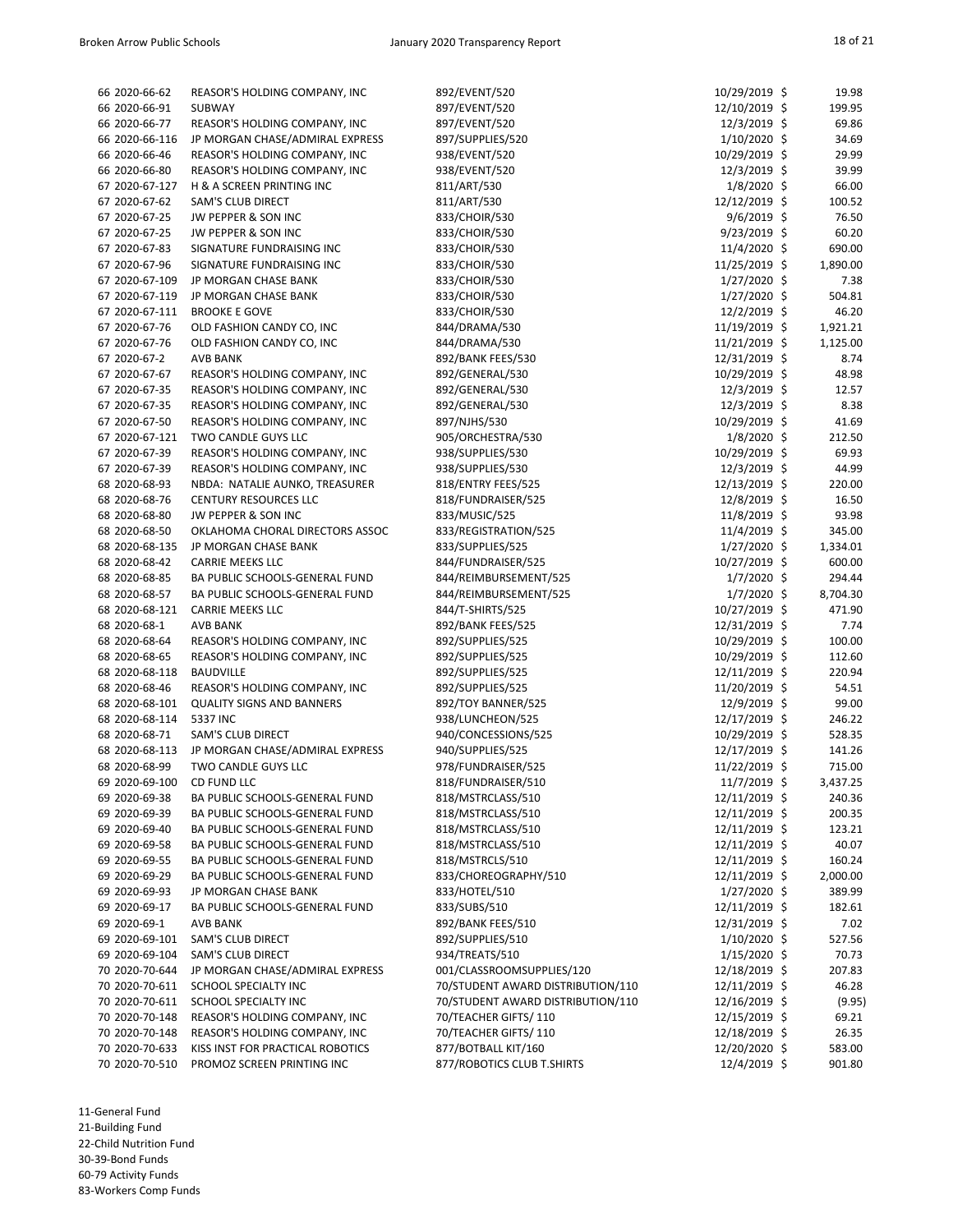| 70 2020-70-508              | <b>RHODES PRINTING</b>            | 877/TEAMSHIRTS/215                       | 11/20/2019 \$   | 105.00   |
|-----------------------------|-----------------------------------|------------------------------------------|-----------------|----------|
| 70 2020-70-631              | SCHOLASTIC CORPORATION            | 889/BOOK FAIR/220                        | 10/15/2019 \$   | 2,208.13 |
| 70 2020-70-290              | TIME FOR KIDS                     | 889/MAGAZINES/205                        | 12/5/2019 \$    | 173.25   |
| 70 2020-70-576              | DEMCO INC                         | 889/MEDIA SUPPLIES/160                   | 12/6/2019 \$    | 462.35   |
| 70 2020-70-576              | DEMCO INC                         | 889/MEDIA SUPPLIES/160                   | 12/6/2019 \$    | 462.35   |
| 70 2020-70-623              | <b>DEMCO INC</b>                  | 889/MEDIA SUPPLIES/180                   | 12/13/2019 \$   | 278.34   |
| 70 2020-70-479              | OFFICE DEPOT INC                  | 889/SUPPLIES/135                         | $11/12/2019$ \$ | 25.30    |
| 70 2020-70-702              | JP MORGAN CHASE BANK              | 892/ 4TH GRADE SUPPLY BLANKET/ 175       | $1/27/2020$ \$  | 149.38   |
| 70 2020-70-499              | REASOR'S HOLDING COMPANY, INC     | 892/ DISPOSABLE TABLEWARE/ 175           | 12/3/2019 \$    | 48.72    |
| 70 2020-70-687              | HOUGHTON MIFFLIN HARCOURT PUB CO  | 892/ iREAD SITE HOSTING/ 175             | $1/14/2020$ \$  | 1,500.00 |
| 70 2020-70-536              | JP MORGAN CHASE BANK              | 892/ PD MEEK & CRAIG/ 175                | 12/26/2019 \$   | 558.00   |
| 70 2020-70-692              | JP MORGAN CHASE BANK              | 892/ STORAGE BLANKET/175                 | $1/27/2020$ \$  | 32.36    |
| 70 2020-70-51               | REASOR'S HOLDING COMPANY, INC     | 892/938/REFRESHMENTS, ITEMS, FLOWERS/220 | 12/10/2019 \$   | 71.70    |
| 70 2020-70-433              | IMAGESTUFF.COM INC                | 892/ATTENDANCEDRIVEAWARDS/120            | 10/31/2019 \$   | 320.00   |
| 70 2020-70-651              | JP MORGAN CHASE BANK              | 892/ATTENDANCEINCENTIVE/150              | 12/26/2020 \$   | 102.60   |
| 70 2020-70-297              | REASOR'S HOLDING COMPANY, INC     | 892/BLANKET OCT-DEC/SUPPLIES/MISC        | 12/3/2019 \$    | 31.97    |
| 70 2020-70-297              | REASOR'S HOLDING COMPANY, INC     | 892/BLANKET OCT-DEC/SUPPLIES/MISC        | 12/8/2019 \$    | 101.71   |
| 70 2020-70-213              | WILJACKAL LLC FRECKLES            | 892/BLANKET/ FUNDRAISER/135              | $11/7/2019$ \$  | 645.30   |
| 70 2020-70-213              | WILJACKAL LLC FRECKLES            | 892/BLANKET/ FUNDRAISER/135              | 12/12/2019 \$   | 645.30   |
| 70 2020-70-9                | JP MORGAN CHASE/ADMIRAL EXPRESS   | 892/BLANKET/CLASSROOMSUPPLIES/150        | $1/14/2020$ \$  | 18.26    |
| 70 2020-70-9                | JP MORGAN CHASE/ADMIRAL EXPRESS   | 892/BLANKET/CLASSROOMSUPPLIES/150        | $1/20/2020$ \$  | 100.75   |
| 70 2020-70-671              | REASOR'S HOLDING COMPANY, INC     | 892/BLANKET/SUPPLIES/REFRESHMENTS/135    | $1/9/2020$ \$   | 29.39    |
| 70 2020-70-459              | ORIGINAL WORKS YOURS, INC         | 892/BLANKETARTFUNDRAISER/125             | 11/18/2019 \$   | 996.75   |
| 70 2020-70-142              | WILJACKAL LLC FRECKLES            | 892/BLKTICE CREAM FUNDRAISER/110         | 12/13/2019 \$   | 256.50   |
| 70 2020-70-588              | NEW DAY GRAPHIX LLC               | 892/CHOIRSHIRTS/150                      | 12/16/2019 \$   | 344.00   |
| 70 2020-70-272              | REASOR'S HOLDING COMPANY, INC     | 892/CONFERENCES/125                      | $12/3/2019$ \$  | 37.14    |
| 70 2020-70-272              | REASOR'S HOLDING COMPANY, INC     | 892/CONFERENCES/125                      | 12/3/2019 \$    | 42.20    |
| 70 2020-70-15               | <b>WILJACKAL LLC FRECKLES</b>     | 892/FUNDRAISER/170                       | 12/13/2019 \$   | 549.00   |
| 70 2020-70-357              | WILJACKAL LLC FRECKLES            | 892/FUNDRAISER/200                       | 12/12/2019 \$   | 333.90   |
| 70 2020-70-609              | PIZZA HUT                         | 892/LEADERSHIP PARTY/220                 | 12/18/2019 \$   | 71.00    |
| 70 2020-70-382              | JW PEPPER & SON INC               | 892/MUSIC/150                            | 10/24/2019 \$   | 37.99    |
| 70 2020-70-319 CNP CATERING |                                   | 892/PD TEACHER MEAL/200                  | 12/11/2019 \$   | 211.05   |
| 70 2020-70-458              | NEW DAY GRAPHIX LLC               | 892/PESHIRTS/150                         | 11/20/2019 \$   | 66.50    |
| 70 2020-70-602              | PIZZA HUT                         | 892/PIZZAPARTYFORTURKEYTROTWINNER/120    | 12/20/2019 \$   | 23.97    |
| 70 2020-70-758              | JP MORGAN CHASE/ADMIRAL EXPRESS   | 892/RADIOS/215                           | 1/28/2020 \$    | 37.07    |
| 70 2020-70-617              | REASOR'S HOLDING COMPANY, INC     | 892/REFRESHMENTS/200                     | 12/13/2019 \$   | 65.93    |
| 70 2020-70-517              | <b>SAM'S CLUB DIRECT</b>          | 892/STEM NIGHT SUPPLIES/180              | 11/20/2019 \$   | 639.00   |
| 70 2020-70-664              | JP MORGAN CHASE BANK              | 892/STUDENT INCENTIVE REWARD/110         | $1/27/2020$ \$  | 162.76   |
| 70 2020-70-640              | <b>SAM'S CLUB DIRECT</b>          | 892/STUDENT REWARD/220                   | 12/18/2019 \$   | 69.86    |
| 70 2020-70-695              | JP MORGAN CHASE BANK              | 892/STUDENT SUPPLIES/160                 | $1/27/2020$ \$  | 66.10    |
| 70 2020-70-675              | JP MORGAN CHASE BANK              | 892/STUDENTLUNCHEON/205                  | $1/27/2020$ \$  | 21.67    |
| 70 2020-70-513              | BA PUBLIC SCHOOLS-GENERAL FUND    | 892/SUB/170                              | 12/11/2019 \$   | 60.87    |
| 70 2020-70-344              | BA PUBLIC SCHOOLS-GENERAL FUND    | 892/SUB/205                              | 12/11/2019 \$   | 30.44    |
| 70 2020-70-198              | BA PUBLIC SCHOOLS-GENERAL FUND    | 892/SUBS/170                             | 10/17/2019 \$   | 71.02    |
| 70 2020-70-663              | ALLISON SUZANNE LANHAM            | 892/SUPPLIES/ AWARDS/MISC/135            | $1/8/2020$ \$   | 180.00   |
| 70 2020-70-643              | JP MORGAN CHASE/ADMIRAL EXPRESS   | 892/SUPPLIES/120                         | 12/17/2019 \$   | 40.61    |
| 70 2020-70-604              | JP MORGAN CHASE/ADMIRAL EXPRESS   | 892/SUPPLIES/125                         | 12/11/2019 \$   | 60.49    |
| 70 2020-70-648              | <b>SUPER DUPER INC</b>            | 892/SUPPLIES/135                         | $1/2/2020$ \$   | 77.85    |
| 70 2020-70-652              | JP MORGAN CHASE/ADMIRAL EXPRESS   | 892/SUPPLIES/170                         | 12/20/2019 \$   | 321.76   |
| 70 2020-70-652              | JP MORGAN CHASE/ADMIRAL EXPRESS   | 892/SUPPLIES/170                         | 12/23/2019 \$   | 17.64    |
| 70 2020-70-468              | REASOR'S HOLDING COMPANY, INC     | 892/SUPPLIES/170                         | 12/3/2019 \$    | 95.41    |
| 70 2020-70-469              | REASOR'S HOLDING COMPANY, INC     | 892/SUPPLIES/170                         | 12/3/2019 \$    | 115.24   |
| 70 2020-70-378              | <b>BARNES &amp; NOBLE INC</b>     | 892/SUPPLIES/170                         | 10/22/2019 \$   | 148.50   |
| 70 2020-70-474              | <b>BARNES &amp; NOBLE INC</b>     | 892/SUPPLIES/170                         | $11/11/2019$ \$ | 38.96    |
| 70 2020-70-539              | THE TRAVELING BEAN COFFEE COMPANY | 892/SUPPLIES/170                         | 12/16/2019 \$   | 269.00   |
| 70 2020-70-491              | <b>QUALITY SIGNS AND BANNERS</b>  | 892/SUPPLIES/170                         | 12/9/2019 \$    | 99.00    |
| 70 2020-70-679              | JP MORGAN CHASE BANK              | 892/SUPPLIES/170                         | $1/27/2020$ \$  | 40.56    |
| 70 2020-70-670              | JP MORGAN CHASE BANK              | 892/SUPPLIES/200                         | $1/27/2020$ \$  | 123.99   |
| 70 2020-70-757              | JP MORGAN CHASE/ADMIRAL EXPRESS   | 892/SUPPLIES/215                         | 1/28/2020 \$    | 67.77    |
| 70 2020-70-254              | REASOR'S HOLDING COMPANY, INC     | 892/TEACHER OF THE YEAR/200              | 10/29/2019 \$   | 35.48    |
| 70 2020-70-629              | CHICK-FIL-A BROKEN ARROW          | 892/TEACHERAPPRECIATION/120              | 12/18/2019 \$   | 160.90   |
| 70 2020-70-628              | LOS CABOS                         | 892/TEACHERAPPRECIATION/120              | 12/17/2019 \$   | 322.19   |
| 70 2020-70-627              | THE TRAVELING BEAN COFFEE COMPANY | 892/TEACHERAPPRECIATION/120              | 12/16/2019 \$   | 233.25   |

21-Building Fund

22-Child Nutrition Fund

30-39-Bond Funds 60-79 Activity Funds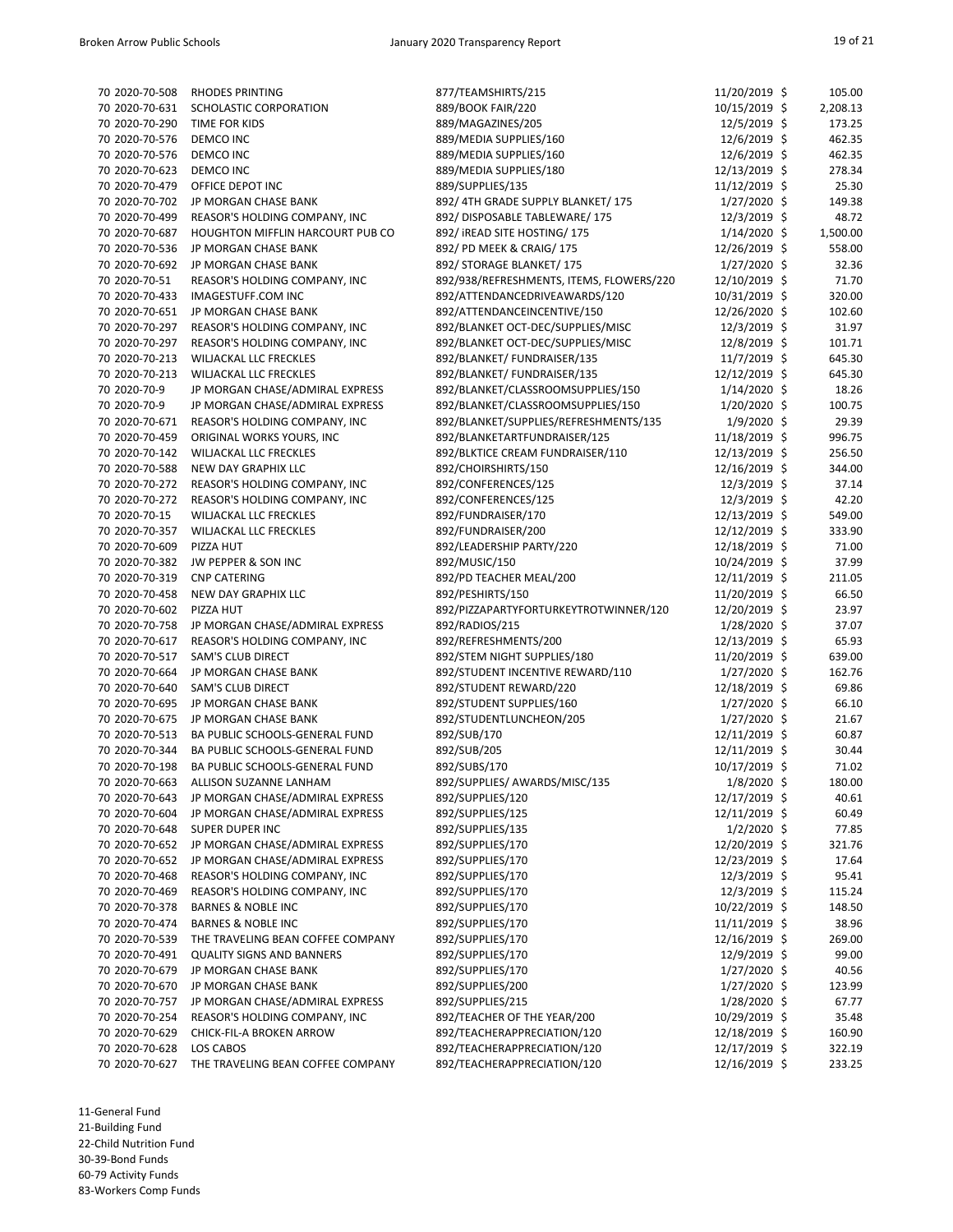| 70 2020-70-527 | <b>BAUDVILLE</b>                   | 892/TEACHEROFTHEYEAR/135                 | $11/21/2019$ \$ | 98.40     |
|----------------|------------------------------------|------------------------------------------|-----------------|-----------|
| 70 2020-70-610 | PIZZA HUT                          | 892/TIGER AWARD PIZZA PARTY/220          | 12/19/2019 \$   | 93.50     |
| 70 2020-70-506 | <b>QUALITY SIGNS AND BANNERS</b>   | 892/TOYBANNER/150                        | 12/9/2019 \$    | 99.00     |
| 70 2020-70-667 | JP MORGAN CHASE BANK               | 892/TRIFOLDBOARDS/165                    | $1/27/2020$ \$  | 80.00     |
| 70 2020-70-601 | REASOR'S HOLDING COMPANY, INC      | 892/TURKEYTROTPARTYCOOKIES/120           | 12/19/2019 \$   | 81.37     |
| 70 2020-70-446 | REASOR'S HOLDING COMPANY, INC      | 892/VETERAN'S DAY RECEPTION SUPPLIES/180 | 12/3/2019 \$    | 119.10    |
| 70 2020-70-449 | REASOR'S HOLDING COMPANY, INC      | 892/VETERANS DAY/160                     | $12/3/2020$ \$  | 79.36     |
| 70 2020-70-418 | REASOR'S HOLDING COMPANY, INC      | 892/VETERAN'S RECEPTION/200              | 12/3/2019 \$    | 119.97    |
| 70 2020-70-397 | REASOR'S HOLDING COMPANY, INC      | 892/VETERANSDAYBREAKFAST/215             | 12/3/2019 \$    | 153.91    |
| 70 2020-70-660 | THE TRAVELING BEAN COFFEE COMPANY  | 938/ HOLIDAY STAFF MORALE/ 175           | $1/10/2020$ \$  | 221.50    |
| 70 2020-70-502 | REASOR'S HOLDING COMPANY, INC      | 938/BABY SHOWER SUPPLIES/110             | 12/3/2019 \$    | 49.95     |
| 70 2020-70-263 | REASOR'S HOLDING COMPANY, INC      | 938/BLKT/HOSPITALITY SUPPLIES/180        | 12/3/2019 \$    | 59.34     |
| 70 2020-70-665 | JP MORGAN CHASE BANK               | 938/JAN-FEB/165                          | $1/27/2020$ \$  | 95.03     |
| 70 2020-70-680 |                                    |                                          |                 |           |
|                | JP MORGAN CHASE BANK               | 938/LOUNGESUPPLIES/205                   | $1/27/2020$ \$  | 158.86    |
| 70 2020-70-451 | REASOR'S HOLDING COMPANY, INC      | 938/NOV/DECSTAFFTREATS&SUPPLIES/165      | $12/3/2019$ \$  | 99.95     |
| 70 2020-70-594 | JP MORGAN CHASE BANK               | 938/REFRESHMENTSFORSTAFF/150             | 12/26/2019 \$   | 354.25    |
| 70 2020-70-518 | TIFFANY GREEN/REFUND               | 938/REIMBURSEMENT/220                    | 12/6/2019 \$    | 429.98    |
| 70 2020-70-654 | <b>SAM'S CLUB DIRECT</b>           | 938/STAFF LOUNGE/140                     | $1/2/2020$ \$   | 127.12    |
| 70 2020-70-614 | REASOR'S HOLDING COMPANY, INC      | 938/STAFF MEETING/160                    | 12/17/2019 \$   | 72.19     |
| 70 2020-70-614 | REASOR'S HOLDING COMPANY, INC      | 938/STAFF MEETING/160                    | 12/17/2019 \$   | 92.89     |
| 70 2020-70-72  | <b>GFJ INC</b>                     | 938/STAFF-TSHIRTS - Purchase Items       | $8/9/2019$ \$   | 544.30    |
| 70 2020-70-236 | REASOR'S HOLDING COMPANY, INC      | 938/SUPPLIES/170                         | 12/3/2019 \$    | 12.63     |
| 70 2020-70-625 | REASOR'S HOLDING COMPANY, INC      | 938/SUPPLIES/170                         | 12/12/2019 \$   | 11.98     |
| 70 2020-70-555 | LISA MARIE SNOWDEN                 | 938/SUPPLIES/170                         | 12/4/2019 \$    | 98.60     |
| 70 2020-70-236 | REASOR'S HOLDING COMPANY, INC      | 938/SUPPLIES/170                         | $12/5/2019$ \$  | 31.52     |
| 70 2020-70-503 | <b>SAM'S CLUB DIRECT</b>           | 938/SUPPLIES/180                         | 11/18/2019 \$   | 110.60    |
| 70 2020-70-655 | REASOR'S HOLDING COMPANY, INC      | 938/SUPPLIES/MISC/135                    | $1/7/2020$ \$   | 44.16     |
| 70 2020-70-285 | REASOR'S HOLDING COMPANY, INC      | 938/TOYFLOWERS/215                       | 10/29/2019 \$   | 60.88     |
| 70 2020-70-413 | TULSA AREA UNITED WAY              | 986/ UNITED WAY/ 175                     | $1/7/2020$ \$   | 500.00    |
| 70 2020-70-673 | TULSA AREA UNITED WAY              | 986/UNITED WAY/140                       | $1/9/2020$ \$   | 378.75    |
| 70 2020-70-304 | <b>WILJACKAL LLC FRECKLES</b>      | BLANKET/CUSTARD SALES AUG-DEC 2019/140   | 12/13/2019 \$   | 324.90    |
| 72 2020-72-1   | <b>BANK OF OKLAHOMA</b>            | 982/BLKT/2019-2020BANKFEES/082           | 1/15/2020 \$    | 15.27     |
| 72 2020-72-1   | <b>BANK OF OKLAHOMA</b>            | 982/BLKT/2019-2020BANKFEES/082           | $1/15/2020$ \$  | 9.15      |
| 72 2020-72-41  | FORTE PAYMENT SYSTEMS INC          | 982/BLKT/FEES/082                        |                 | 4,337.06  |
|                |                                    |                                          | 12/31/2019 \$   |           |
| 72 2020-72-33  | OTC BRANDS INC                     | 982/BLKT/SUPPLIES/082                    | 12/6/2019 \$    | 1,335.45  |
| 72 2020-72-33  | OTC BRANDS INC                     | 982/BLKT/SUPPLIES/082                    | 12/5/2019 \$    | 114.80    |
| 72 2020-72-33  | OTC BRANDS INC                     | 982/BLKT/SUPPLIES/082                    | 12/6/2019 \$    | 14.69     |
| 72 2020-72-40  | <b>BROKEN ARROW PUBLIC SCHOOLS</b> | 982/BLKT/VEHICLES/082                    | 1/10/2020 \$    | 754.70    |
| 72 2020-72-22  | REASOR'S HOLDING COMPANY, INC      | 982/FOOD AND SUPPLIES/082                | 12/3/2019 \$    | 104.23    |
| 72 2020-72-22  | REASOR'S HOLDING COMPANY, INC      | 982/FOOD AND SUPPLIES/082                | 12/31/2019 \$   | 467.32    |
| 72 2020-72-22  | REASOR'S HOLDING COMPANY, INC      | 982/FOOD AND SUPPLIES/082                | 12/31/2019 \$   | 35.40     |
| 72 2020-72-22  | REASOR'S HOLDING COMPANY, INC      | 982/FOOD AND SUPPLIES/082                | 12/31/2019 \$   | 1,033.36  |
| 72 2020-72-24  | CHILD NUTRITION PROGRAMS DEPT      | 982/STUDENT MEALS AND SNACKS/082         | 12/31/2019 \$   | 15,916.31 |
| 72 2020-72-39  | BA PUBLIC SCHOOLS-GENERAL FUND     | 982/TRSFAFTOGF/082                       | $1/6/2020$ \$   | 69,818.29 |
| 73 2020-73-1   | <b>BANK OF OKLAHOMA</b>            | 892/BANK FEES/075                        | $1/15/2020$ \$  | 7.23      |
| 74 2020-74-36  | OKLAHOMA FCCLA                     | 854/REGISTRATION/725/AL                  | 11/6/2019 \$    | 5.00      |
| 74 2020-74-1   | <b>BANK OF OKLAHOMA</b>            | 892/BANK FEES/725                        | $1/15/2020$ \$  | 7.75      |
| 74 2020-74-45  | JP MORGAN CHASE BANK               | 892/COUNSELOR APPRECIATION GIFTS/725     | $1/27/2020$ \$  | 88.43     |
| 74 2020-74-30  | <b>LASER QUEST</b>                 | 934/REWARD FOR HOUSES/725/AL             | 12/11/2019 \$   | 130.00    |
| 74 2020-74-40  | JP MORGAN CHASE BANK               | 938/TEACHER BREAKFAST/725/AL             | $1/27/2020$ \$  | 27.98     |
| 75 2020-75-92  | DELUXE SMALL BUSINESS SALES INC    | 892/BANKING FEES/107                     | 12/12/2019 \$   | 84.07     |
| 75 2020-75-144 | REASOR'S HOLDING COMPANY, INC      | 892/CHRISTMAS AROUND THE WORLD/107       | 12/3/2019 \$    | 84.81     |
| 75 2020-75-145 | LAKESHORE EQUIPMENT CO             | 892/CLASSRM INSTRUCT MATERIALS/107       | 12/13/2019 \$   | 291.02    |
| 75 2020-75-41  | <b>SAM'S CLUB DIRECT</b>           | 892/CLASSROOM SUPPLIES/105               | 12/19/2019 \$   | 25.64     |
| 75 2020-75-173 | U.S. TOY CO INC                    | 892/CREATIVETOYSCLASSROOM/103            | 12/18/2019 \$   | 344.97    |
| 75 2020-75-121 | REASOR'S HOLDING COMPANY, INC      | 892/FALL BOOK FAIR INCENTIVES/107        | 12/3/2019 \$    | 59.88     |
| 75 2020-75-148 | JP MORGAN CHASE BANK               | 892/FOOD/100                             |                 | 20.00     |
|                |                                    |                                          | 12/26/2019 \$   |           |
| 75 2020-75-181 | DEBORAH DIANE MCCLELLAN            | 892/JAN 17 TRAVEL/103                    | $1/17/2020$ \$  | 131.10    |
| 75 2020-75-202 | LEARNING FOR LIVING, INC           | 892/PD/100                               | $1/27/2020$ \$  | 600.00    |
| 75 2020-75-169 | LOWE'S HOME CENTERS                | 892/PLAYGROUND MATERIALS/105             | 12/12/2019 \$   | 136.22    |
| 75 2020-75-180 | <b>BARBARA A JONES</b>             | 892/PROFESSIONAL DEVELOPMENT/107         | $1/3/2020$ \$   | 35.00     |
| 75 2020-75-72  | REASOR'S HOLDING COMPANY, INC      | 892/PUMPKIN PATCH/107                    | 10/29/2019 \$   | 117.94    |
| 75 2020-75-40  | JULIE WALLACE                      | 892/REIMBURSEMENT CLASSROOM SUPP/105     | 12/12/2019 \$   | 13.00     |

21-Building Fund

22-Child Nutrition Fund

30-39-Bond Funds

60-79 Activity Funds 83-Workers Comp Funds